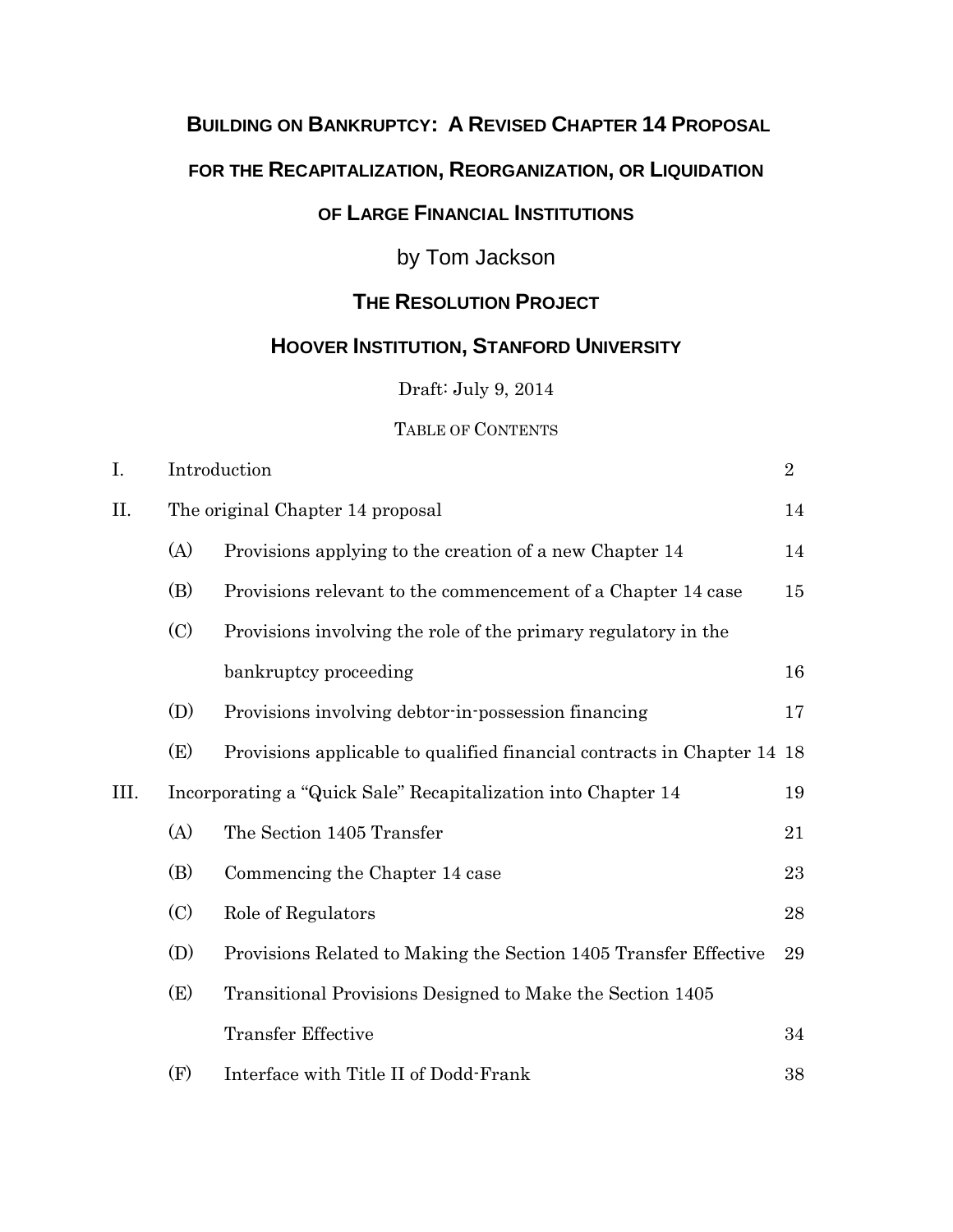## I. INTRODUCTION

l

In 2012, building off of work first published in 2010, the Resolution Project proposed that a new Chapter 14 be added to the Bankruptcy Code, designed exclusively to deal with the reorganization or liquidation of the nation's larger financial institutions.1 This proposal was, in turn, the Resolution Project's studied perspective on the most appropriate way to respond to the financial crisis of 2008 and the federal government's role in it, highlighted by the bankruptcy of Lehman Brothers. There quickly emerged a consensus—certainly among our working group, but more widespread—that the institutions, and the government, lacked important tools to deal effectively with financially-distressed large financial institutions without the Hobson's choice of either potential systemic consequences affecting the nation's economy as a whole or a bail-out—a financial "rescue" of the institution so that it would not fail. Chief among the perspective that new tools were necessary was the widespread perception that bankruptcy, as it existed at that time, was simply not up to the task of resolving, according to the rule of law, such institutions in a fashion that would contain systemic effects.

This conclusion was the result of a number of subsidiary beliefs—some correct, some less-so. The bankruptcy process was too slow and cumbersome. The adversarial bankruptcy process was conducted before a judicial officer who might know the law, but

<sup>&</sup>lt;sup>1</sup> Kenneth E. Scott & John B. Taylor (eds.), Bankruptcy *Not* Bailout: A Special Chapter 14 (Hoover Institution Press 2012) (hereafter "BNB"); Kenneth E. Scott, George P. Schultz & John B. Taylor, Ending Government Bailouts as We Know Them (Hoover Institution Press 2010) (particularly Chapter 11, pp. 217-251).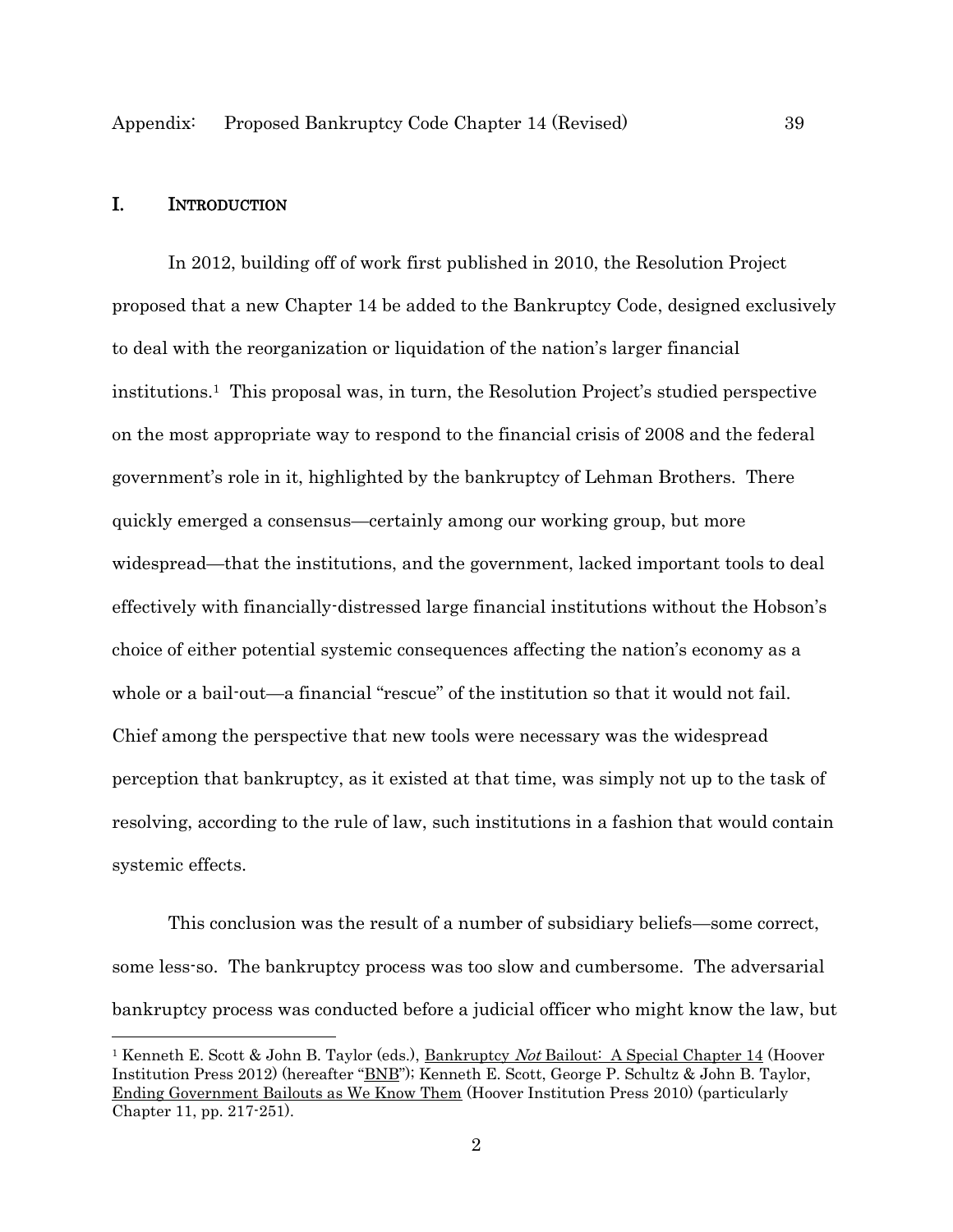didn't have the requisite economic or financial expertise or the power to consider systemic consequences. Bankruptcy had too many exclusions to deal effectively with a complex financial group (depository banks and insurance companies were wholly excluded; stockbrokers and commodity brokers were assigned to a specialized provision of Chapter 7).2 And a series of amendments to the Bankruptcy Code, originally driven by ISDA and the Federal Reserve Board, had increasingly immunized counterparties on qualified financial contracts from the major consequences of bankruptcy, prominently including bankruptcy's automatic stay under Section 362.<sup>3</sup>

While members of the Resolution Project believed that a number of those criticisms were justified, we also believed that thoughtful revisions to the Bankruptcy Code could ameliorate or eliminate many of them, improving the prospect that our largest financial institutions—particularly with pre-bankruptcy planning—could be reorganized or liquidated pursuant to the rule of law (especially respecting priorities to ensure that losses fell where they were anticipated). Out of that grew our proposal for a special chapter designed for such financial institutions: a Bankruptcy Code Chapter 14.4 Key features in that proposal included: (a) allowing an entire covered financial institution, including its non-bank subsidiaries, to be resolved in bankruptcy without the existing Bankruptcy Code's potpourri of exemptions; (b) the ability of the institution's primary regulator, who may be aware of potential systemic consequences otherwise not before a bankruptcy court, to file an involuntary petition, including based

<sup>2</sup> These criticisms are outlined more fully in Kenneth E Scott, George P. Schultz & John B. Taylor, supra note 1 at 218.

<sup>&</sup>lt;sup>3</sup> Criticized both in BNB, *supra* note 1, at 45-46, and in David Skeel & Thomas Jackson, *Transaction* Consistency and the New Finance in Bankruptcy, 112 Colum. L. Rev. 152 (2012).

<sup>&</sup>lt;sup>4</sup> See **BNB**, *supra* note 1.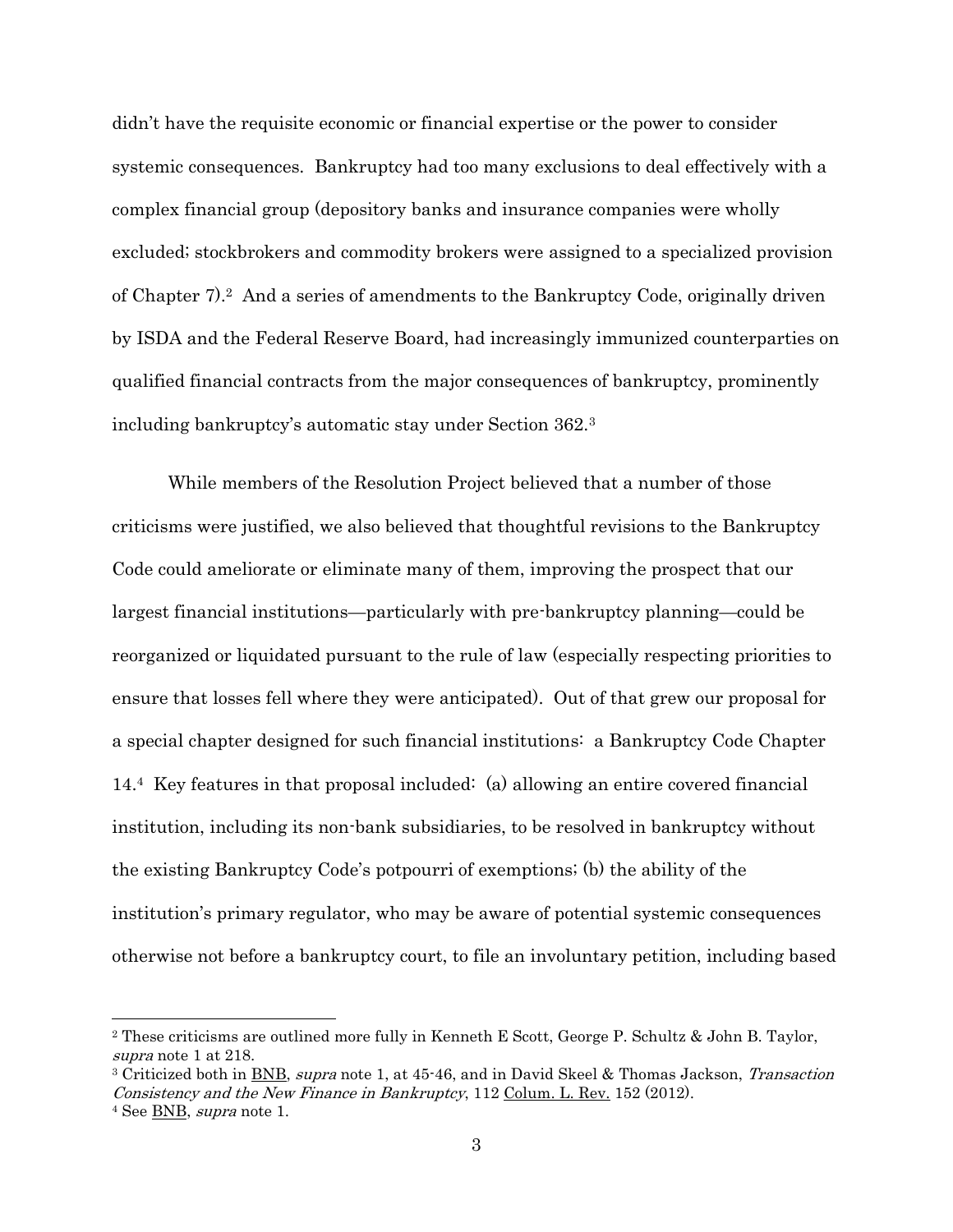on "balance sheet" insolvency, as well as to have standing to be heard as parties or to raise motions relevant to its regulation, including filing a plan of reorganization notwithstanding a debtor's exclusive period and motions for the use, sale, and lease of property; (c) numerous changes to the protections afforded by existing bankruptcy law to holders of qualified financial contracts, especially derivatives and swaps, to ensure that they were treated according to their basic underlying attributes (that of secured liabilities, in the case of repos; that of executory contracts, in the case of derivatives and swaps); (d) provisions allowing, with designated protections against favoritism or bailout, funding for the pre-payment of certain distributions to identified creditors; and (e) and the assignment of Chapter 14 cases and proceeding to designated Article III district judges, rather than to bankruptcy judges without the political independence provided by Article III.<sup>5</sup>

In proposing this, we wrote:

"We, the members of the Resolution Project group, believe it is possible through these changes to take advantage of a judicial proceeding—including explicit rules, designated in advance and honed through published judicial precedent, with appeals challenging the application of those rules, public proceedings, and transparency—in such a way as to minimize the felt necessity to use the alternative government agency resolution process recently enacted as a part of the Dodd-Frank Wall Street Reform and Consumer Protection Act. The new chapter could be adopted either in addition or as an alternative to the new resolution regime of Dodd-Frank.

<sup>&</sup>lt;sup>5</sup> For more detail, see id., at 26-70.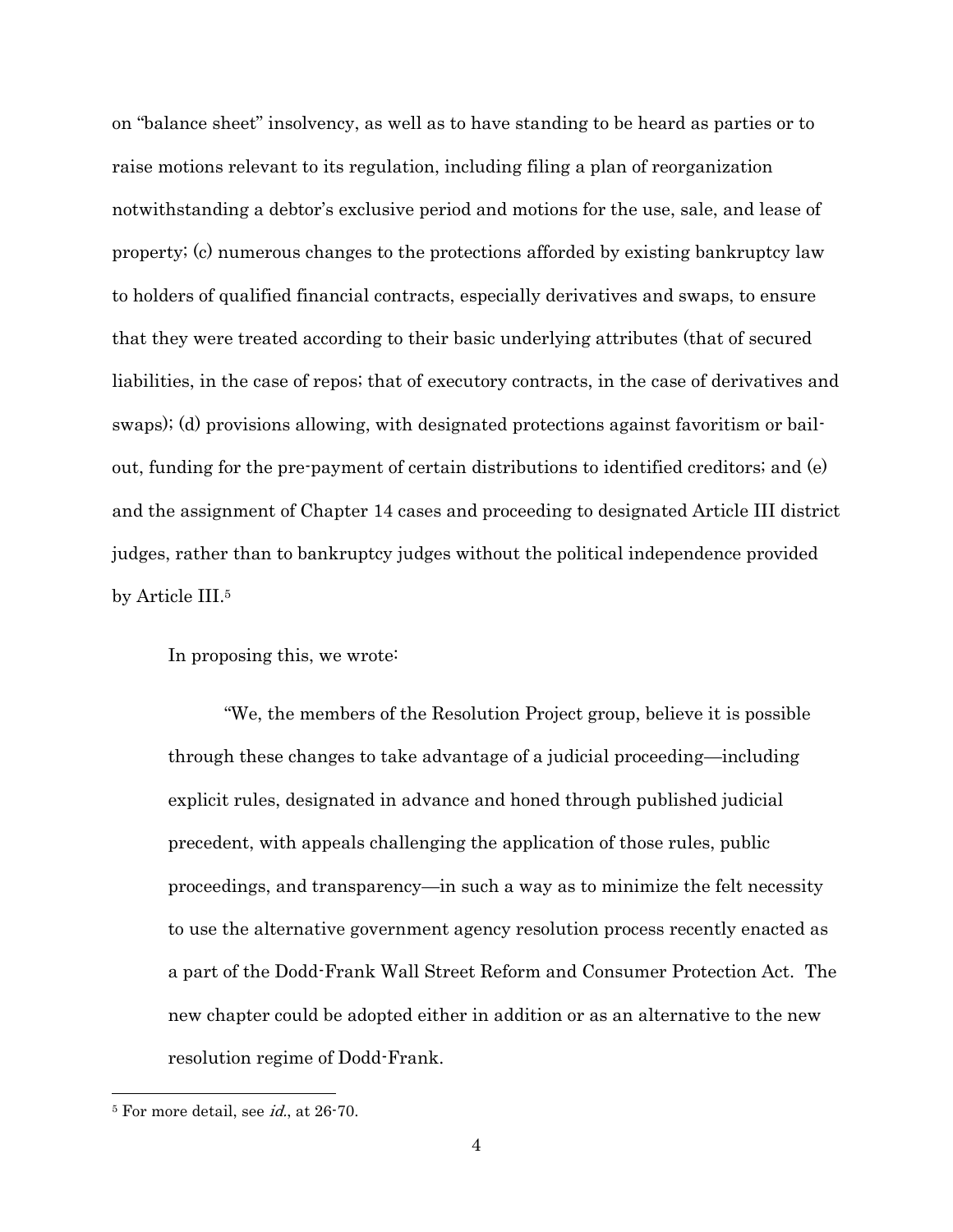"The crucial feature of this new Chapter 14 is to ensure that the covered financial institutions, creditors dealing with them, and other market participants know in advance, in a clear and predictable way, how losses will be allocated if the institution fails. If the creditors of a failed financial institution are protected (bailed out), then the strongest and most rapidly responding constraint on risk taking by the financial institution's management is destroyed, and their losses are transferred to others." 6

Even with the passage of the Dodd-Frank Wall Street Reform and Consumer Protection Act of 2010,<sup>7</sup> with its own Title II resolution process run by the Federal Deposit Insurance Corporation—the "Orderly Liquidation Authority"—we believe these changes to bankruptcy law remain vital to accomplish several of the announced goals of Dodd-Frank itself. First, Title I's resolution plans—which we believe are an important part of pre-bankruptcy planning—require a focus on using bankruptcy as the standard against which their effectiveness will be measured.8 And, second, invocation of Title II itself can only occur if the government regulators find that bankruptcy is wanting.<sup>9</sup> Unless bankruptcy can be seen as a viable alternative for the resolution of a large and complex Systemically Important Financial Institution (SIFI) in economic distress, (a) the resolution plans could technically be found not credible or facilitating an orderly liquidation (since they are to be based on bankruptcy) and (b) break-up, or use of Title

 $6$  Id., at 26.

<sup>7</sup> Pub. L. No. 111-203, 124 Stat. 1376 (hereafter "Dodd-Frank" or "Dodd Frank Act").

<sup>8</sup> Dodd Frank Act, § 165(d).

 $9 \text{ Id.}, \, \S \, 203(a)(1)(F) \& (a)(2)(F); \, \S \, 203(b)(2) \& (3).$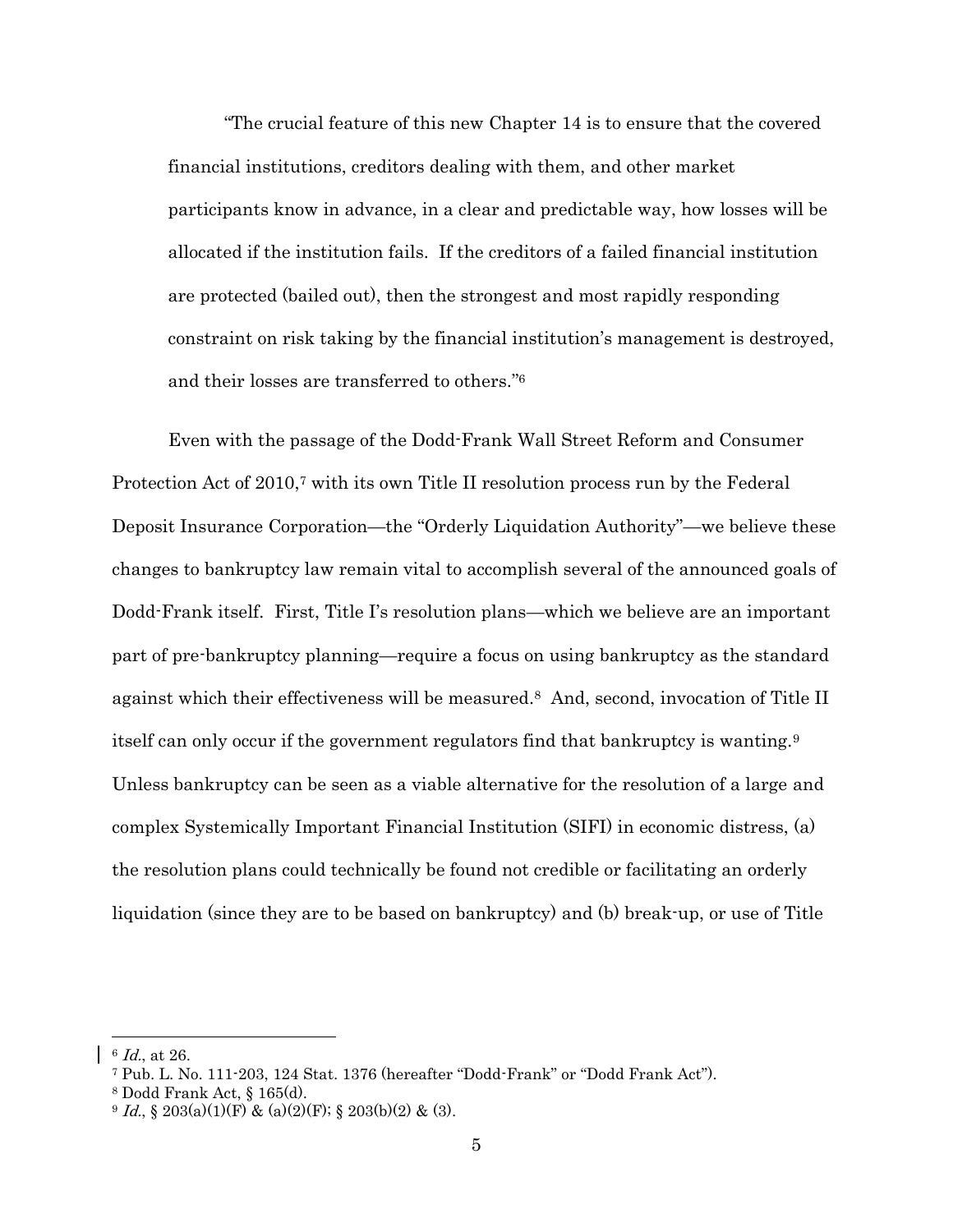II of Dodd Frank, will be the only perceived effective responses to the "too big to fail" problem.<sup>10</sup>

Those remain important reasons for the adoption of many of the proposals the Resolution Project put forth in its original 2012 Chapter 14 proposal. That proposal, however, consistent with most of the thinking and work being done at that time, was focused on the resolution of an operating institution—which, in the case of a large financial institution, is usually at the subsidiary level of a holding company. Yet, in addition to the concerns with existing bankruptcy law, Title II, as enacted, had its own set of difficulties with effective resolution of any such financial institutions. Title II is designated the "Orderly *Liquidation* Authority,"<sup>11</sup> and Section 214(a) explicitly states: "All financial companies put into receivership under this subchapter shall be liquidated."12 A first-day lesson in a corporate reorganization course is that "understanding that financial and economic distress are conceptually distinct from each other is fundamental to understanding Chapter 11 of the Bankruptcy Code." <sup>13</sup> Thus, what of a company whose going concern value exceeds its liquidation value? But if bankruptcy is perceived not to be up to the task and Title II required an actual liquidation of the business, there may be many cases in which the condition precedent for the use of Title II—that it will be more effective than bankruptcy—will not be met,

<sup>10</sup> Reducing the size, and not just the complexity, of large financial institutions may be independently desirable, but that goal—if indeed it is one—should not be conflated with designing an appropriate mechanism for the effective resolution of a financial institution in distress.

<sup>&</sup>lt;sup>11</sup> Dodd Frank Act  $\S$  206 & 208 (emphasis added).

<sup>&</sup>lt;sup>12</sup> Id., § 214(a). See also Thomas Jackson & David Skeel, *Dynamic Resolution of Large Financial* Institutions, 2 <u>Harv. Bus. L. Rev.</u> 435, 440-441 (2012).

<sup>&</sup>lt;sup>13</sup> Barry Adler, Douglas Baird & Thomas Jackson Bankruptcy: Cases, Problems and Materials 28 (Foundation Press 4th ed. 2007)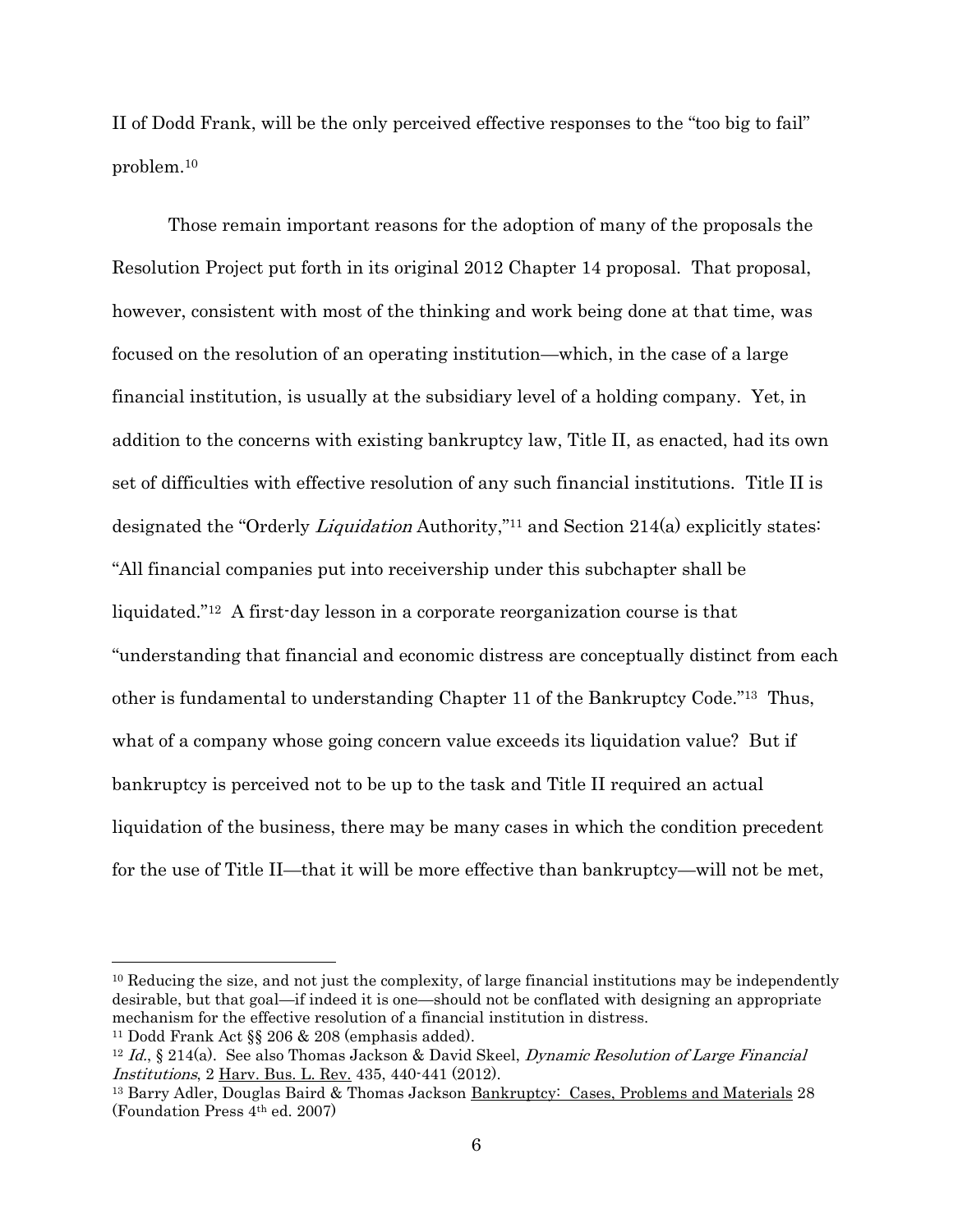and current bankruptcy will (or, under the terms of Dodd-Frank, should) be the (rather inefficient) result.

Since then, however, a sea-change in perspective has occurred.14 Increasingly, the focus, in Europe as well as in the United States, has been on a reorganization or recapitalization that focuses, in the first instance, on the parent holding company (many or most of the assets of which are the equity ownership of its subsidiaries). Europe has focused on a "one-entity" recapitalization via bail-in<sup>15</sup> while the FDIC has focused in its SPOE proposal on a "two-entity" recapitalization. <sup>16</sup> Under the FDIC's approach, a SIFI holding company (the "single point of entry") is supposed to effectively achieve "recapitalization" of its business virtually overnight by the transfer of its assets and liabilities, except for certain long-term unsecured liabilities and any subordinated debt, to a new bridge institution. The bridge institution then is supposed to forgive intercompany liabilities or contribute assets to recapitalize its operating subsidiaries. Because of the splitting off of the long-term unsecured debt, the bridge institution, in the FDIC's model, looks very much like a SIFI holding company following a Europeanlike "bail in"; the major difference is that in the "bail in," the SIFI holding company

l

[www.financialstabilityboard.org/publications/r\\_130902.pdf](http://www.financialstabilityboard.org/publications/r_130902.pdf) (Sept. 2013); Thomas Huertas, Vice Chairman, Comm. Of European Banking Supervisors and Dir., Banking Sector, U.K. Fin. Services Auth., The Road to Better Resolution: From Bail-out to Bail-in, speech at The Euro and the Financial Crisis Conference (Sept. 6, 2010), at

<sup>14</sup> A useful discussion of whether and how well Title II of Dodd Frank would have responded to the 2008 crisis—prior to the development of the SPOE proposal—is contained in David Skeel, *Single* Point of Entry and the Bankruptcy Alternative (forthcoming, Brookings 2014). Cf. Em Warren, The Next Lehman Bankruptcy (2014).

<sup>&</sup>lt;sup>15</sup> Financial Stability Board, *Progress and Next Steps Towards Ending "Too-Big-to-Fail*," Report of the Financial Stability Board to the G-20, at

[http://www.fsa.gov.uk/library/communication/speeches/2010/0906\\_th.shtml;](http://www.fsa.gov.uk/library/communication/speeches/2010/0906_th.shtml) Clifford Chance, Legal Aspects of Bank Bail-Ins (2011).

<sup>&</sup>lt;sup>16</sup> Federal Deposit Insurance Corporation, The Resolution of Systemically Important Financial Institutions: The Single Point of Entry Strategy, 78 Fed. Reg. 76614 (Dec. 18, 2013) (hereafter "FDIC SPOE").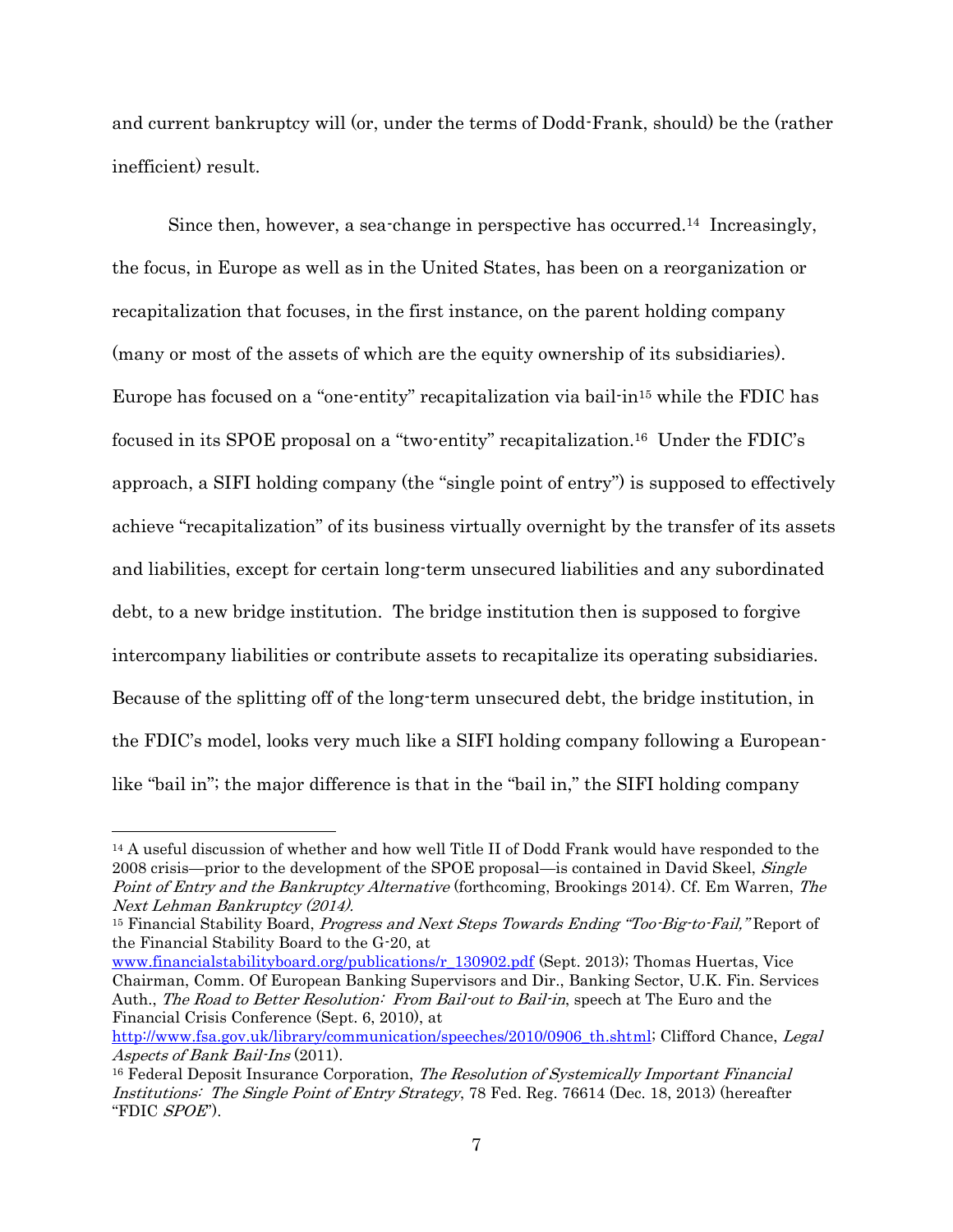before and after the recapitalization is the same legal entity (thus, the one-entity recapitalization), whereas in the FDIC's SPOE proposal, the "recapitalized" bridge institution is legally different than the pre-SPOE SIFI holding company (thus, the twoentity recapitalization).

There are pre-conditions for making this work. Important among them are legal rules, known in advance, setting forth a required amount of long-term debt to be held by the holding company that would be legally subordinate to other unsecured debt—in the sense of being known that it would be "bailed-in" (in a one-entity recapitalization) or left behind (in a two-entity recapitalization).17 And its effective use in Title II—as of this writing the FDIC has promulgated for comments a working document on its SPOE proposal18—needs to straddle the tension between Title II's liquidation mandate (literally met because, following the transfer to the bridge company, the original holding company will be liquidated) and the notion of limiting financial contagion and using Title II only when its results are better than would occur in bankruptcy. That said, many recognize that the FDIC's SPOE proposal for Title II of Dodd-Frank, consistent with parallel work in Europe, is a significant advance in terms of undermining the presumption that some firms are "too big to fail."<sup>19</sup>

But it also comes with the defects that have always made us uncomfortable with a government agency run and dominated resolution proceeding. The FDIC retains discretion to prefer some creditors over others of equal rank, without limiting it to

<sup>17</sup> See Kenneth E. Scott, The Context for Bankruptcy Resolutions (2014); see also John Bovenzi, Randall Guynn & Thomas Jackson, Too Big to Fail: The Path to a Solution (Bipartisan Policy Center, Failure Resolution Task Force May 2013).

<sup>&</sup>lt;sup>18</sup> See FDIC *SPOE*" supra note 16.

<sup>&</sup>lt;sup>19</sup> See John Bovenzi, Randall Guynn & Thomas Jackson, *supra* note 17; David Skeel, *supra* note 14.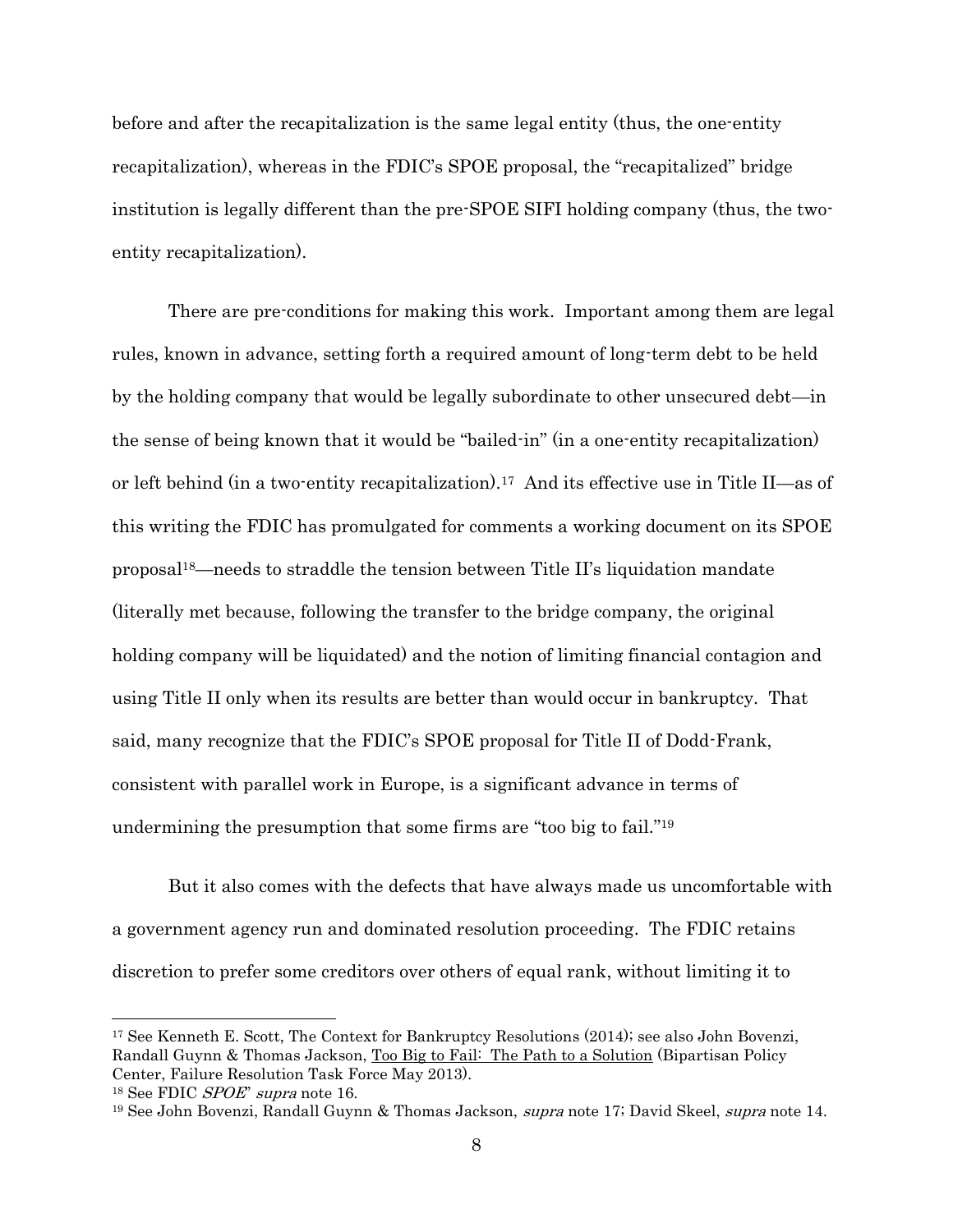occasions where there is background legal authority (that will rarely occur at the holding company level), and at important points the FDIC, rather than the market, is making critical determinations regarding the bridge financial company and its equity.<sup>20</sup> Thus, the FDIC proposes that the bridge financial institution created in the SPOE process (treated as a government entity for tax purposes<sup>21</sup>) is effectively run, for a while at least, by the FDIC.<sup>22</sup> In addition, the FDIC's SPOE proposal relies on expert (and FDIC) valuations of the new securities that will form the basis of the distribution to the long-term creditors and old equity interests "left behind,"<sup>23</sup> and the FDIC retains the authority to distribute them other than according to the absolute priority rule so well known in bankruptcy law.<sup>24</sup>

Moreover, the SPOE proposal for Title II has the potential to create an even greater disconnect with both Title I of Dodd-Frank and the presumptive preference for use of bankruptcy in Title II. The first occurs because Title I's resolution plans are to be focused on what would happen to the financial institution *in bankruptcy*.<sup>25</sup> Without the ability to do a comparable recapitalization at the holding company level in bankruptcy, any resolution plan would not be focused on how to most effectively do such a recapitalization. And that would be particularly unfortunate because, without the kind of changes in bankruptcy law we propose, Title II—and its SPOE process—would become the default, not the extraordinary, process, which runs contrary to the express

<sup>20</sup> See FDIC SPOE, supra note 14, at 76616-76618.

<sup>&</sup>lt;sup>21</sup> Dodd Frank Act § 210(h)(10) ("a bridge financial company . . . shall be exempt from all taxation now or hereafter imposed by the United States, by any territory, dependency, or possession thereof, or by any State, country, municipality, or local taxing authority").

<sup>&</sup>lt;sup>22</sup> FDIC *SPOE*, *supra* note 16, at 76617.

<sup>23</sup> Id., at 76618.

 $24$  *Id.*, at 76619.

<sup>25</sup> Dodd Frank Act §165(d).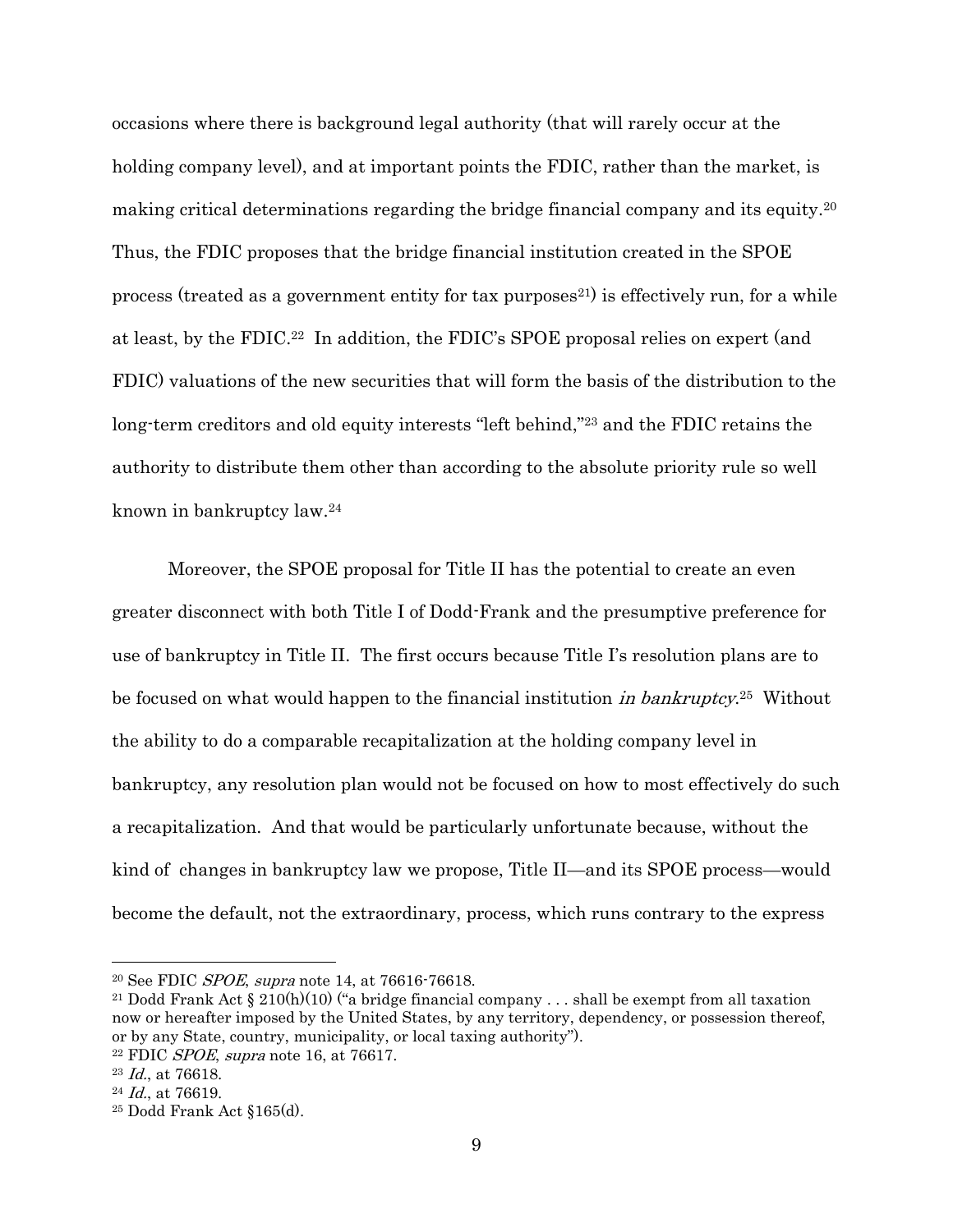preference in Dodd-Frank for bankruptcy as a resolution process for financial institutions.<sup>26</sup>

Accordingly, the Resolution Project focused on what further changes might be appropriate in its Chapter 14 proposal to both (a) meet the original goals of an effective reorganization or liquidation of an operating company and (b) provide an effective mechanism that would accomplish the goals inherent in the one- or two-entity recapitalizations of the holding company suggested by bail-in and SPOE proposals. Again, the "bones" of a response to this are already inherent in the Bankruptcy Code. While it is probably the case that the original intent of Section 363 of the Bankruptcy Code—a provision providing for the use, sale, and lease of property of the estate—was to permit piecemeal sales of unwanted property, following the enactment of the Bankruptcy Code of 1978, Chapter 11 practice began, over time, to move in the direction of both (a) pre-packaged plans and (b) plans whose essential device was a going-concern sale of some or all of the business, leaving the original equity and much of the debt behind—with the proceeds of the sale forming the basis of their distribution according to the absolute priority rule.<sup>27</sup> It doesn't fit perfectly, but it has been used, repeatedly, as a way of creating a viable business outside of bankruptcy while the claimants, left behind, wind up as the owners of the estate of the former business entity.

<sup>26</sup> See supra note 9.

<sup>27</sup> David Skeel, Debt's Dominion: A History of Bankruptcy Law in America 227 (Princeton 2001); Barry Adler, Douglas Baird & Thomas Jackson, supra note 13, at 466-467 ("between [1983 and 2003] a sea change occurred through which an auction of the debtor's assets has become a commonplace alternative to a traditional corporate reorganization").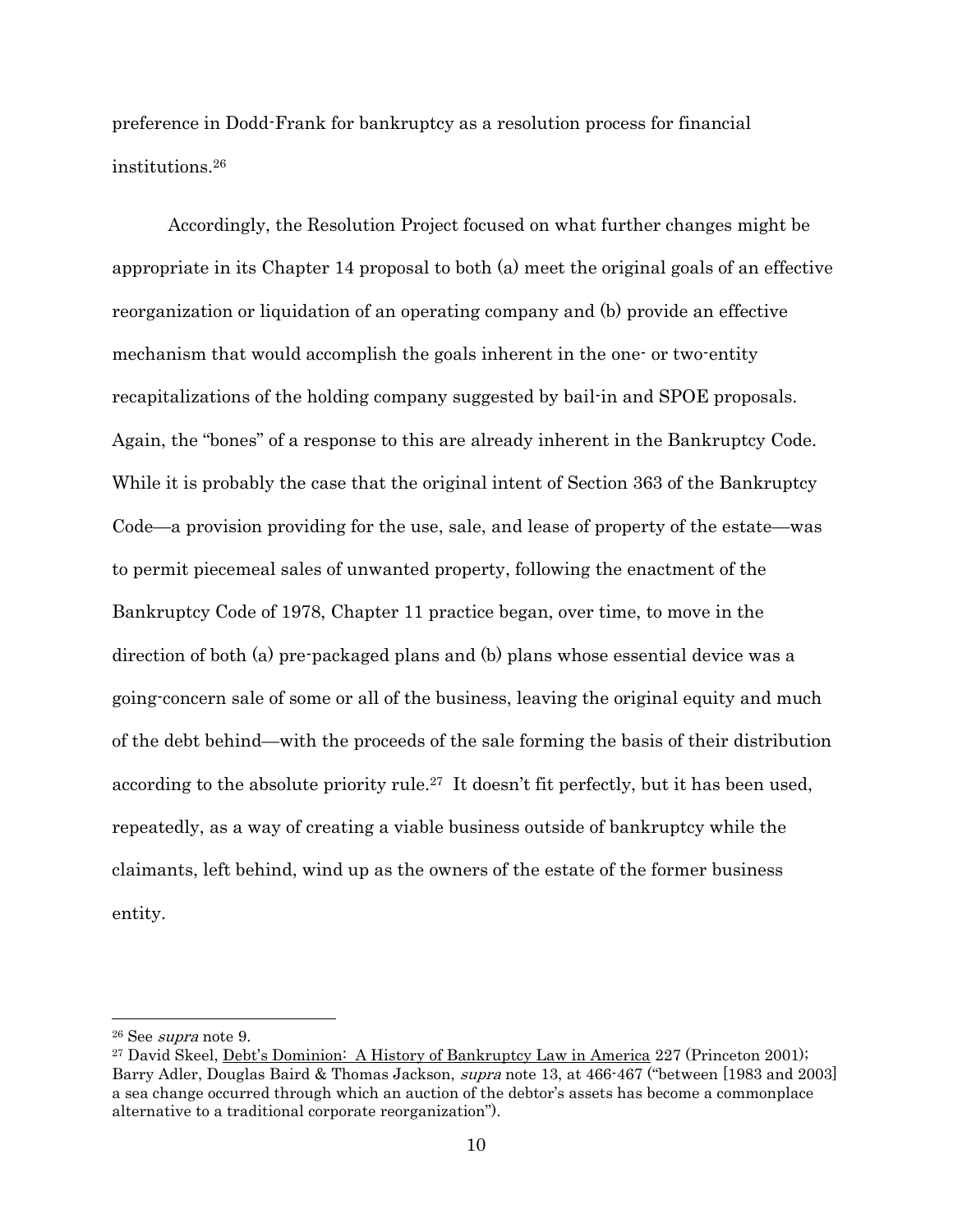Thus, the Resolution Project Working Group decided to "expand" its 2012 Chapter 14 proposal (which, for the purpose of clarity, we will designate the "original" Chapter 14) to include a direct recapitalization-based bankruptcy alternative—a "revised" Chapter 14. This revised Chapter 14 accommodates both a conventional reorganization of an operating company and a two-entity recapitalization of a holding company.28 While there is a great deal of merit in considering ways of successfully implementing one-entity recapitalization, especially for the many financial companies that are not systemically important (and we have done so extensively amongst ourselves), in the United States, at least, it is simpler for SIFIs to build upon the twoentity recapitalization model. This is both because (a) Chapter 14 may operate in parallel to the FDIC's SPOE proposal under Title II of Dodd-Frank and because Dodd-Frank itself looks to bankruptcy as the primary "competitor" to Title II<sup>29</sup> and (b) because it is, for a variety of reasons, easier to use the existing bankruptcy framework for a two-entity recapitalization than it is for a one-entity recapitalization.

While there are certainly overlaps with the way the original Chapter 14 proposal works—and would continue to work for conventional "reorganizations" of operating companies—the features that facilitate a two-entity recapitalization through bankruptcy are structurally somewhat distinct. They—together with the basic features of the original Chapter 14 proposal—are incorporated in the revised Chapter 14 proposal.30 In this paper, we will, first, outline the basic features of the original

<sup>28</sup> A section-by-section outline of this revised Chapter 14 proposal is contained in an Appendix, and will be referred to throughout.

<sup>&</sup>lt;sup>29</sup> Dodd Frank Act § 203(a)(2)(F) & (b)(2).

<sup>30</sup> A Senate bill, S. 1861, 113th Congress, 1st Sess. ("The Taxpayer Protection and Responsible Resolution Act") (December 1013) focuses on amending the Bankruptcy Code so as to incorporate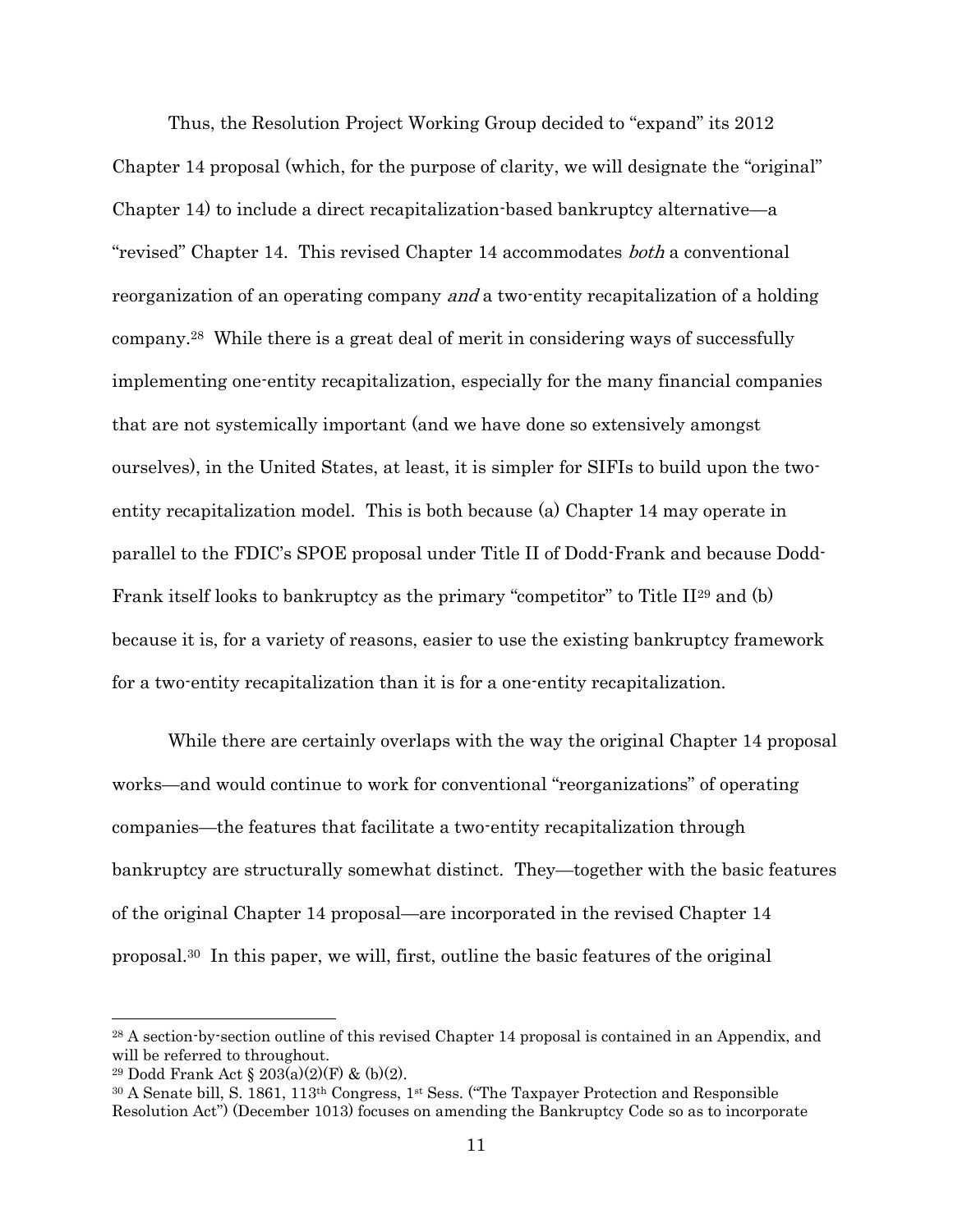Chapter 14 proposal vis-à-vis the reorganization or liquidation of an operating company and point to where they (sometimes with modifications) are located in the revised Chapter 14 proposal. We will then focus on the additional provisions that form the basis for the two-entity recapitalization of a holding company that is at the center of the differences between the two versions.

But, first, a brief description of the differences between the two processes. The reorganization or liquidation of an operating company that was the focus of the original Chapter 14 proposal, and the "quick sale" recapitalization that is the major driver of the changes in the revised Chapter 14 proposal,,trigger off of whether or not there is a motion for, and approval of a "Section 1405 transfer"<sup>31</sup> (as defined in our "section-bysection" proposal that forms an appendix to this chapter) within the first 48 hours of a bankruptcy case. If the court approves such a Section 1405 transfer, then the SIFI's operations (and ownership of subsidiaries) shift to a new bridge company that is not in bankruptcy, in exchange for all its stock.

 Through the transfer, this new bridge company will be (effectively) recapitalized, as compared to the original SIFI, by leaving behind in the bankruptcy proceeding long-term unsecured debt (called in the proposal "capital structure debt") of the original SIFI. After the transfer, the debtor company remains in bankruptcy but is effectively a shell, whose assets usually will consist only of the equity interests in the bridge company and whose claimants consist of the holders of the long-term debt, any

provisions for a two-entity recapitalization, without ancillary provisions for a more traditional reorganization or liquidation as contemplated by the original Chapter 14 proposal. We believe this is a positive step, though a complete bankruptcy solution should incorporate not just two-entity recapitalization provisions, but also provisions teed off of the original Chapter 14 proposal. <sup>31</sup> Appendix, Section 2(6).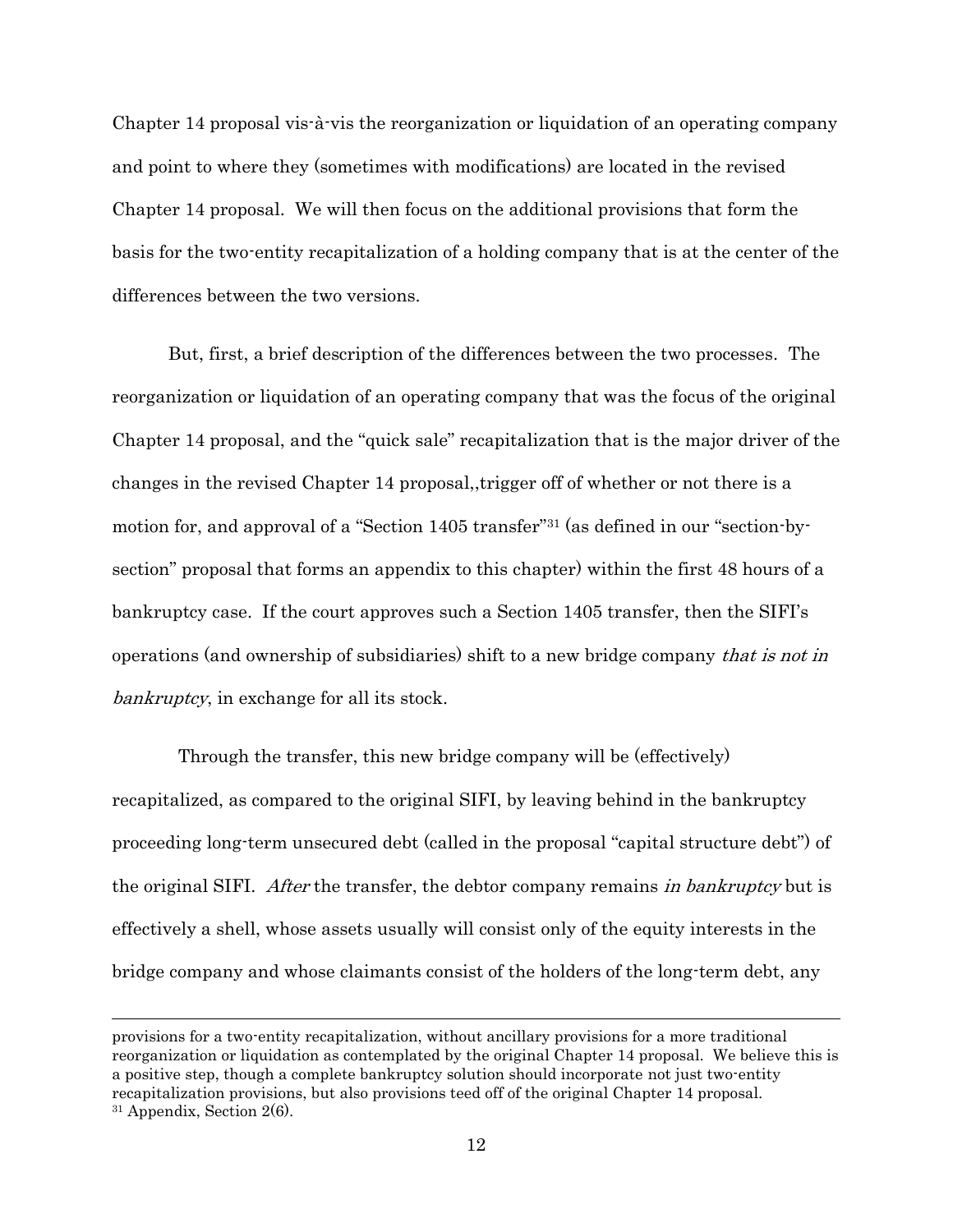subordinated debt, and the old equity interests of the SIFI. It has no real business to conduct, and essentially waits for an event (such as an IPO for public trading in equity securities of the bridge company) that will value its assets (all equity interests in the new, recapitalized entity) and permit a sale or distribution of those assets, pursuant to bankruptcy's normal distribution rules, to the holders of the long-term and subordinated debt and original equity interests of the debtor (the original SIFI).

Thus, essentially, the revised Chapter 14 proposal includes four types of rules. One set, centered around the Section 1405 transfer, is specific to the mechanics of the two-entity recapitalization's transfer to the bridge company—keeping the other assets, debts, executory contracts, qualified financial contracts, and the like, "in place" and "intact" so they can be transferred to the bridge company. Another set of Chapter 14 rules, as noted above, is specific to the mechanisms of the reorganization of an operating company by keeping the SIFI a "going concern" during its reorganization. A third set of rules deals with the conceivable possibility that the Section 1405 transfer won't be approved, and thus provides for the transition from rules appropriate to the two-entity recapitalization to those appropriate to the reorganization (or liquidation) of the SIFI in bankruptcy. Finally, a fourth set of rules is common for all cases in Chapter 14, and thus applies to both a one-entity reorganization and a two-entity recapitalization. Many of these rules are those provided by Chapters 1, 3, 5, and 11 of the current Bankruptcy Code, which Chapter 14 expressly makes relevant (unless overridden by a provision of Chapter 14 itself) to all Chapter 14 cases, as augmented by the proposals suggested in our 2012 original Chapter 14 proposal.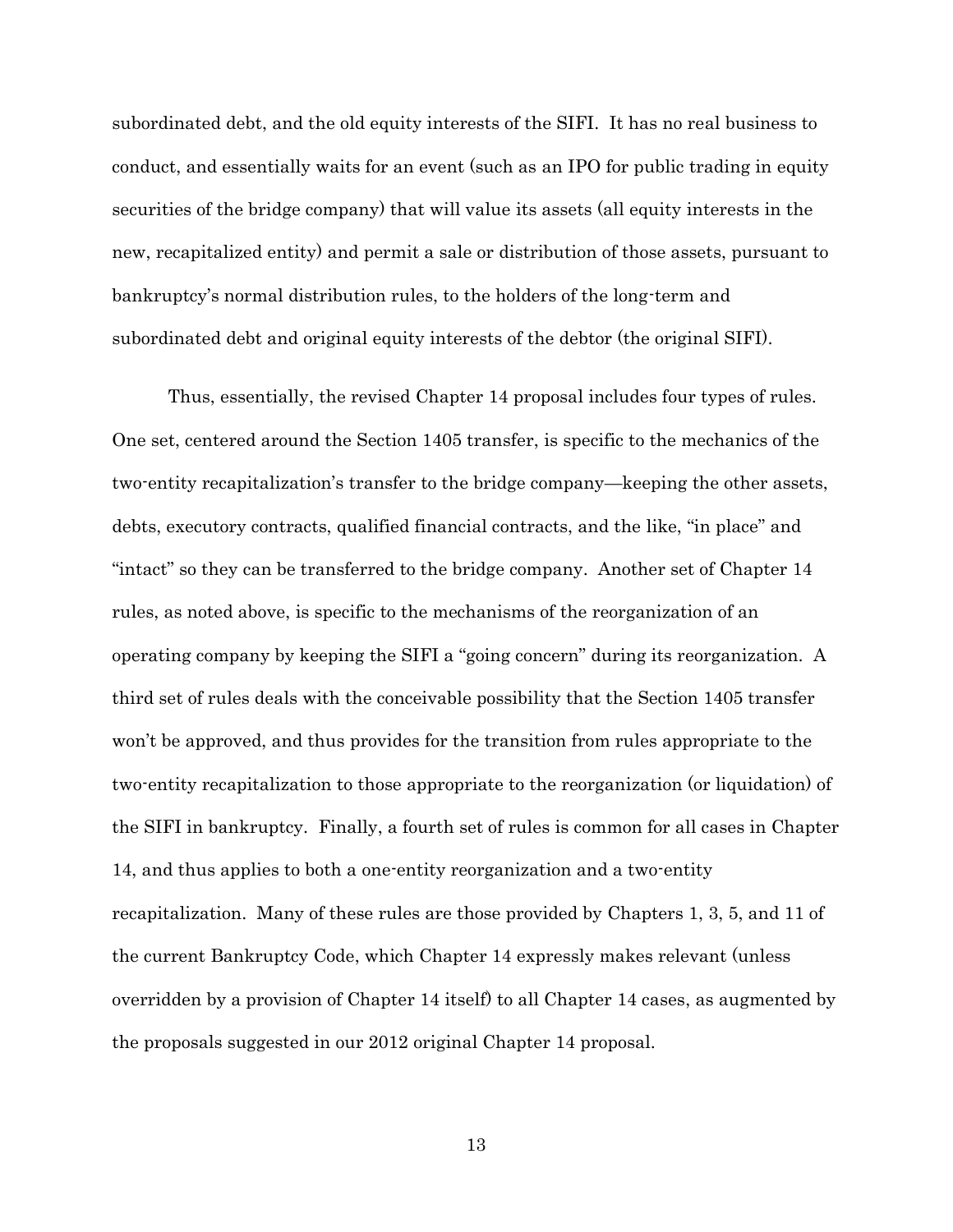#### II. The original Chapter 14 proposal

The 2012 original Chapter 14 proposal centered around five basic areas where new provisions were added and existing bankruptcy provisions were modified. They were: (A) provisions applying to the creation of a new Chapter  $14,32$  (B) provisions relevant to the commencement of a Chapter 14 case;<sup>33</sup> (C) provisions involving the role of the primary regulator in the bankruptcy proceeding;<sup>34</sup> (D) provisions involving debtor-in-possession financing;<sup>35</sup> and  $(E)$  provisions applicable to qualified financial contracts in Chapter 14.36 The essence of these proposals is summarized next, although fuller treatment, of course, is contained in the 2012 original Chapter 14 proposal itself.

#### (A) Provisions applying to the creation of a new Chapter 14

Recognizing that the provisions for a reorganization proceeding, in Chapter 11, and a liquidation proceeding, in Chapter 7, provided a solid starting point—together with the general provisions in Chapters 1, 3, and 5—Chapter 14 was built around the premise that a large financial institution (and its subsidiaries) would generally use those rules *except* where Chapter 14 was designed to explicitly change them. It, accordingly, called for a large financial institution<sup>37</sup> to concurrently file for both Chapter 14 and either Chapter 7 or Chapter 11.38 Because of concerns about political independence, as well as judicial expertise, a Chapter 14 case would be funneled to pre-

 $32$  BNB, supra note 1, at 27-33.

<sup>33</sup> Id., at 34-38.

<sup>34</sup> Id., at 39-40 & 44-45.

 $35$  *Id.*, at  $40-44$ .

 $36$  *Id.*, at  $45-66$ .

 $37$  See BNB, *supra* note 1, at 28; Appendix, Section 1(1).

<sup>38</sup> See BNB, supra note 1, at 29-30; Appendix, Section 1(2).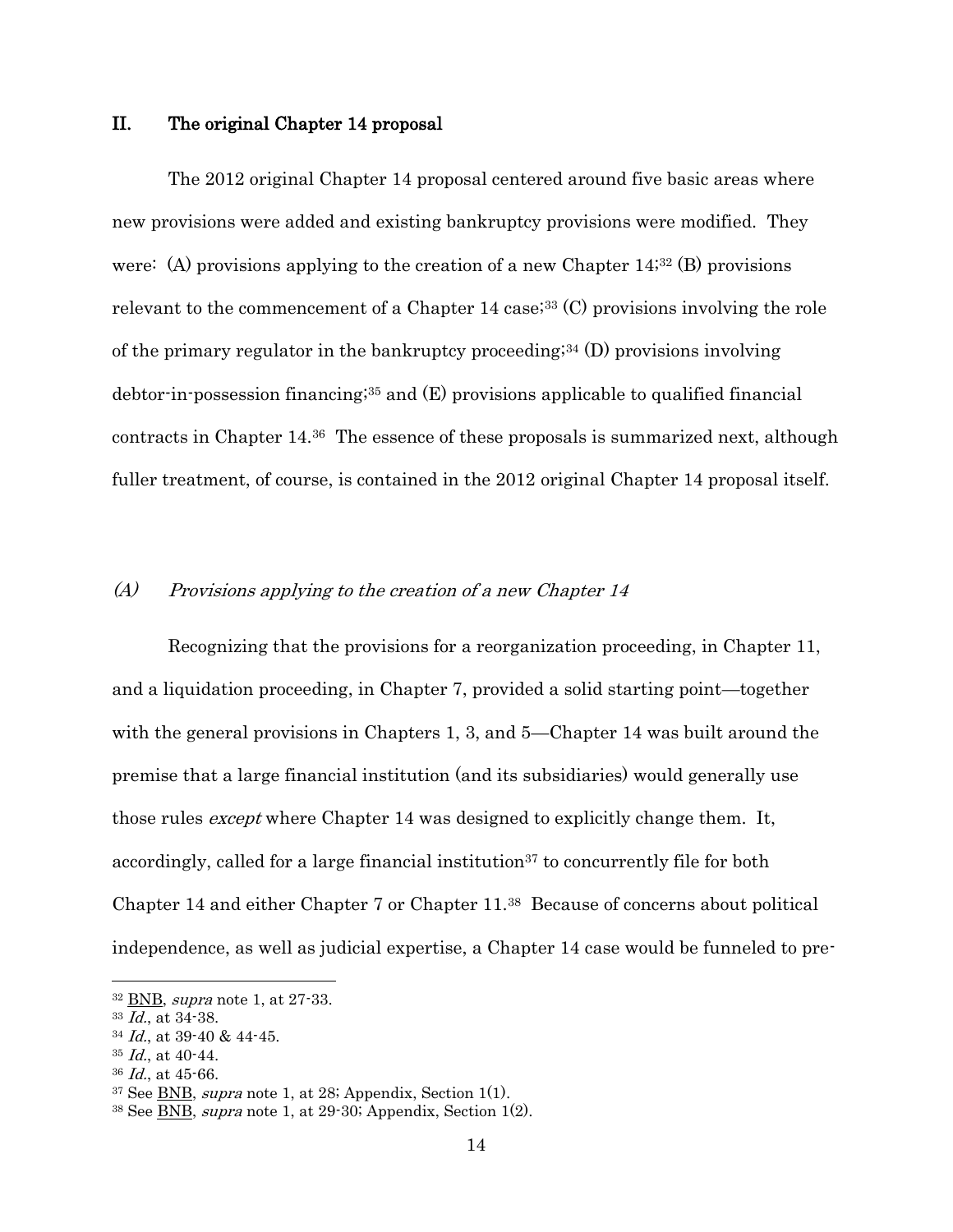designated district judges in the Second and DC Circuits, who were expected to hear the cases themselves, rather than referring them to bankruptcy judges.39 The district judges were given the express right to appoint a special master from a pre-designated panel to hear Chapter 14 cases and proceedings connected with a Chapter 14 case, as well as the designation of bankruptcy judges and experts to provide advice and input.<sup>40</sup>

#### (B) Provisions relevant to the commencement of a Chapter 14 case

To ensure that the entire financial institution could be dealt with in the Chapter 14 case, the original Chapter 14 proposal was to eliminate the exclusion in existing bankruptcy law for domestic and foreign insurance companies, as well as stockbrokers and commodity brokers, from Chapter 11 when a Chapter 14 case applied, although existing rules for the treatment of customer accounts would be made applicable to the bankruptcy proceedings of stockbrokers and commodity brokers and the SIPC (for stockbrokers) or the CFTC (for commodity brokers) would be given a right to be heard and file motions.41 The original Chapter 14 proposal, however, did not change the current resolution practice of the FDIC over depository banks.<sup>42</sup>

 $39$  See BNB, *supra* note 1, at 33; Appendix, Section 3(1).

 $40$  See <u>BNB</u>, *supra* note 1, at 33; Appendix, Section 3(1).

<sup>&</sup>lt;sup>41</sup> See BNB, *supra* note 1, at  $35-36$ ; Appendix, Section 1(1).

 $42$  See **BNB**, supra note 1, at 36; Appendix, Section 1(1).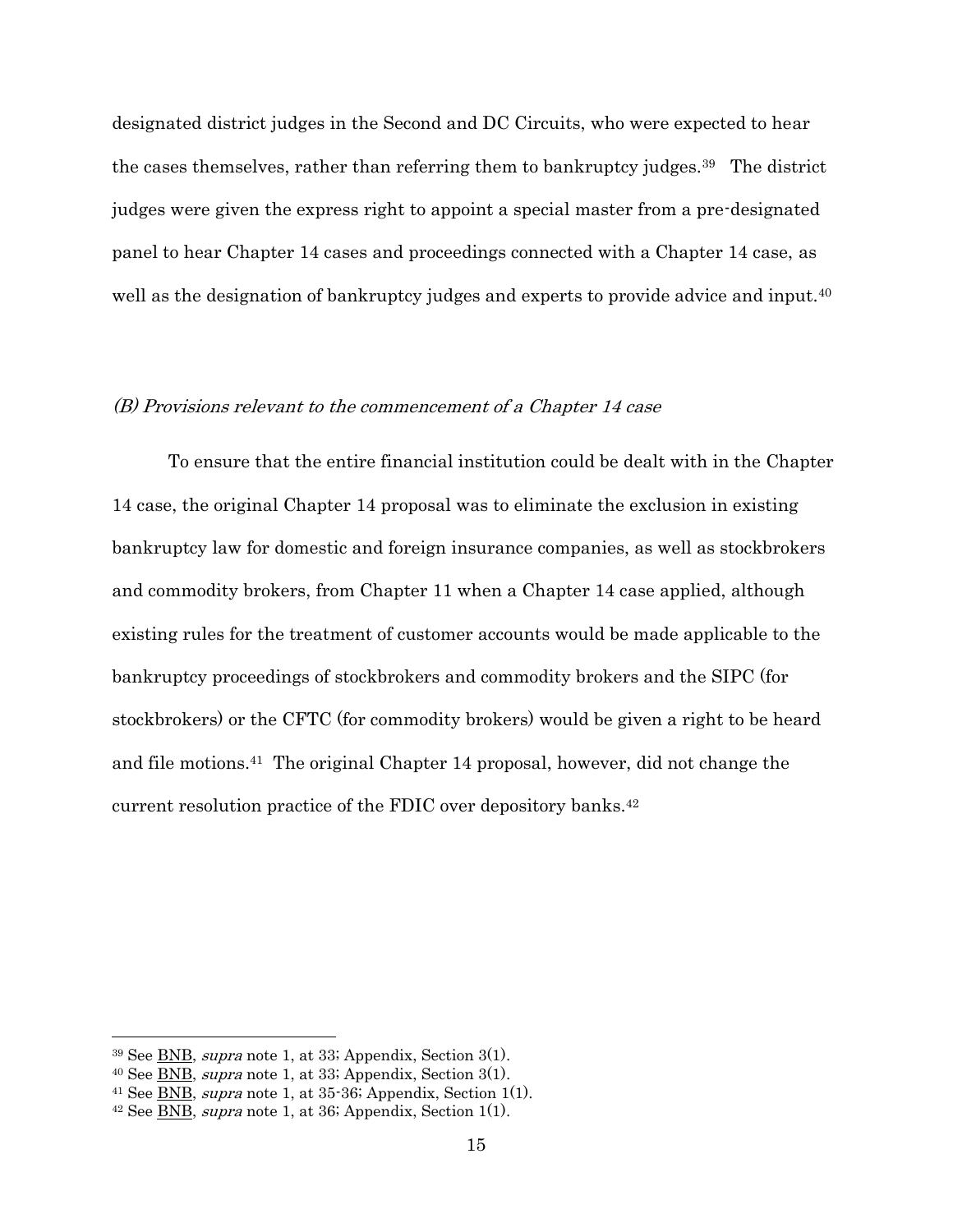$(C)$  Provisions involving the role of the primary regulator in the bankruptcy proceeding

In addition, a financial institution's primary regulator would be given the right to file an involuntary case against that financial institution and the right to do so, if contested, not just in the case of the institution generally not paying its debts as they become due, but also on the ground that either the financial institution's assets were less than its liabilities, at fair valuation, or the financial institution had an unreasonably small capital.<sup>43</sup>

Beyond the filing of an involuntary petition by a financial institution's primary regulator, the regulators of the business of a financial institution or any subsidiary thereof would have standing, with respect to the financial institution or the particular subsidiary, to be heard as parties and to raise motions relevant to their regulation.<sup>44</sup> The primary regulator would additionally be given the power, in parallel with the trustee or debtor-in-possession, to file motions for the use, sale, or lease of property of the estate pursuant to the procedures of Section 363 of the Bankruptcy Code.45 And either the primary regulator or a creditors' committee would be permitted to file a plan of reorganization at any time.<sup>46</sup>

<sup>&</sup>lt;sup>43</sup> See BNB, *supra* note 1, at 37  $\&$  38; Appendix, Section 2(3)  $\&$  (4).

<sup>&</sup>lt;sup>44</sup> See <u>BNB</u>, *supra* note 1, at 39; Appendix, Section  $2(2)$  &  $(5)$ .

<sup>&</sup>lt;sup>45</sup> See <u>BNB</u>, *supra* note 1, at 40; Appendix, Section  $2(2)$ .

 $46$  See **BNB**, supra note 1, at 45; Appendix, Section 2(5).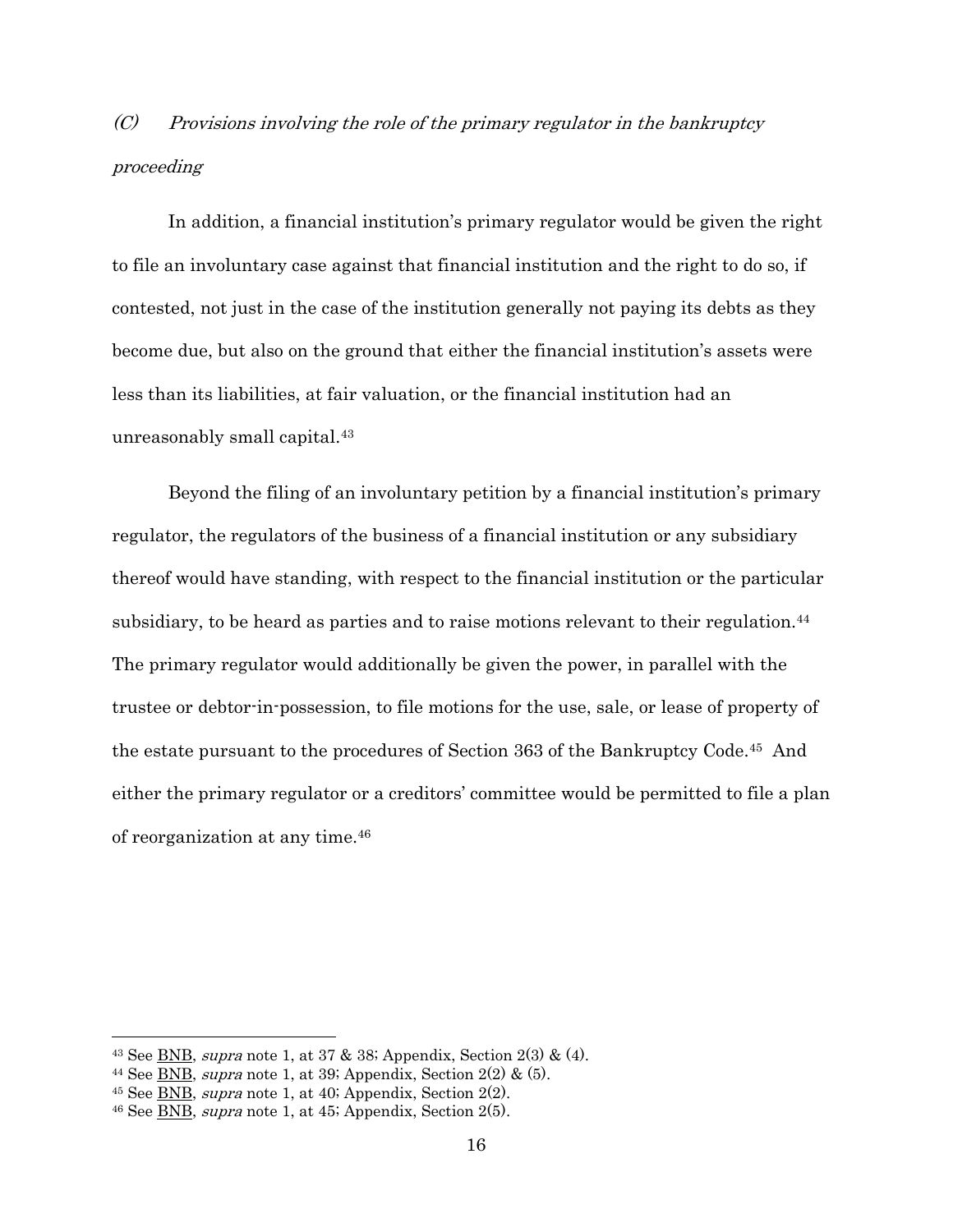#### (D) Provisions involving debtor-in-possession financing

The original Chapter 14 proposal would make it clear that DIP financing is available in Chapter 14, pursuant to Section 364's procedures and limitations, for financing that will permit partial or complete payouts to some or all creditors where liquidity or solvency of those creditors is a systemic concern, with those payments intended as "advances" for the likely payouts such creditors would receive in a liquidation or a reorganization at the end of the bankruptcy process. To ensure that this was not a back-door way of providing financial favoritism, these distributions would be subject to several burden of proof requirements, to be passed on by the district judge, as well as subordination of the claim of the entity providing such funding to the extent that the creditors receiving such distributions received more than they would have in the bankruptcy proceeding absent such funding. Moreover, if the government was the entity providing such funding, it would additionally be required to show that no private funding on reasonably comparable terms was available within the time frame required. 47

<sup>&</sup>lt;sup>47</sup>See BNB, *supra* note 1, at 43-44; Appendix, Section 2(14). That provision, which adds a Section 1413, picks up the provisions regarding debtor-in-possession financing from the original Chapter 14 proposal. This provision is essentially for use in the original Chapter 14 proposal's reorganization of an operating entity model, that is carrying on an active business, and that needs liquidity in the bankruptcy proceeding, and perhaps may need, for financial stability purposes, prepayments to some claimants. It builds on the debtor-in-possession financing provisions of Section 364 of the Bankruptcy Code. In the case of a Section 1405 transfer (see Appendix, Section 2(6)), the judge will retain jurisdiction over the bridge company, on its application, sufficient to allow the Chapter 14 court to authorize for a limited period comparable funding, subject to the conditions, available to a debtor-in-possession under Section 1403.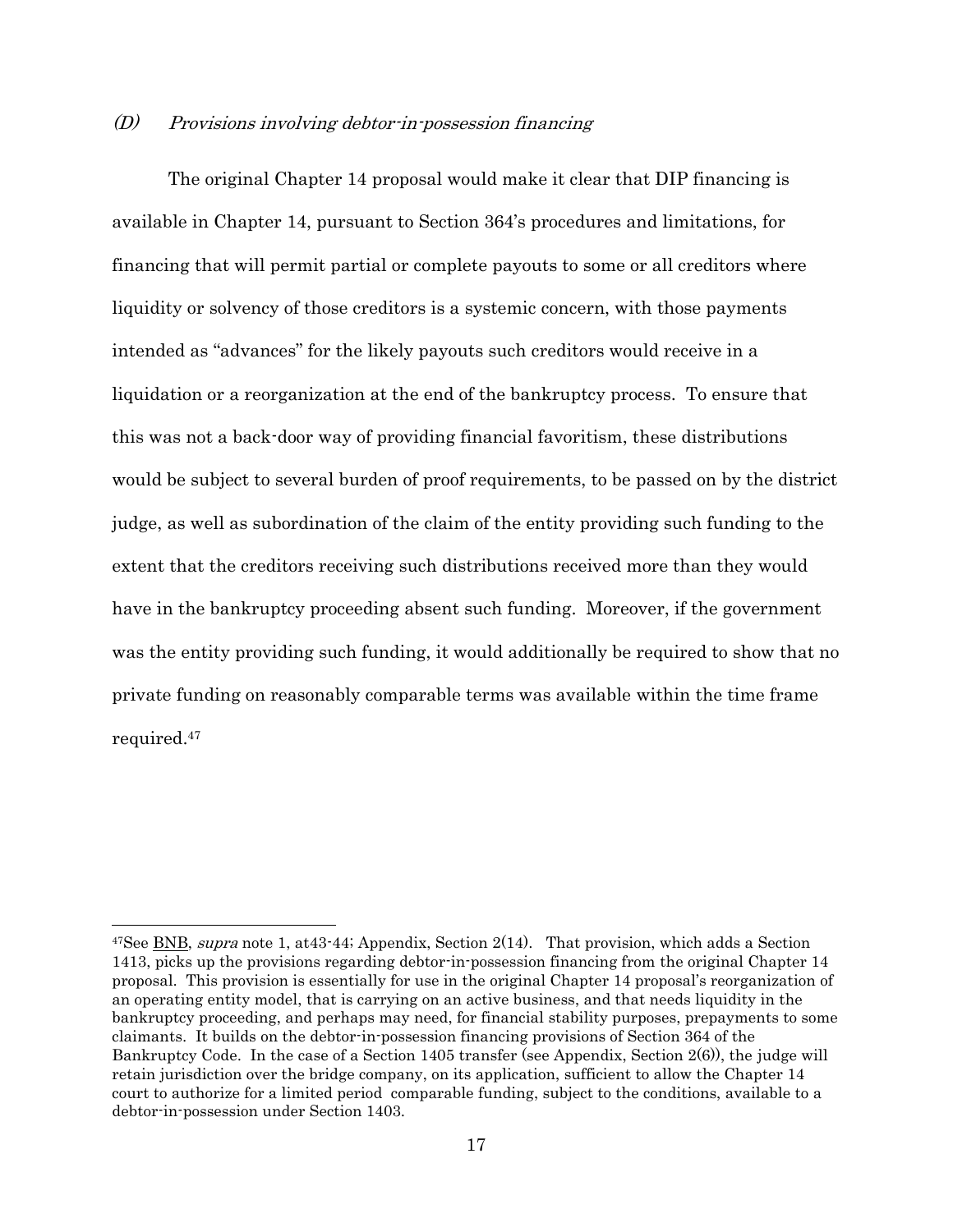#### (E) Provisions applicable to qualified financial contracts in Chapter 14

Rules written into the Bankruptcy Code over the past several decades have increasingly exempted counterparties on qualified financial contracts from many of bankruptcy law's special rules, including the automatic stay and preference law. Occasionally, these exemptions made underlying sense, but oftentimes, they do not. In the original Chapter 14 proposal, our Working Group proposed revisiting all these Code provisions, and treating the counterparties according to the underlying attributes of the contracts they possessed. In the case of counterparties on repo contracts, which are comparable to secured loans, the automatic stay would not apply in terms of netting, setoff, or collateral sales by the counterparty of cash-like collateral that is in its possession—each being an instance of rights that the counterparty could exercise without detriment to the debtor or its estate.<sup>48</sup> In the case of counterparties on derivatives, however, more significant short-term changes in existing law were proposed, again consistent with the idea that most derivatives were comparable to executory contracts, and should be treated as such. Thus, for three days, the counterparty would be subject to bankruptcy's automatic stay, so as to enable the debtor to exercise its choice between assumption and rejection of the derivative (although the debtor would need to accept or reject all of the counterparty's derivatives without cherry-picking). After three days, and unless the debtor had previously assumed the derivative, the counterparty would be free to exercise any rights it may have to terminate the derivative and, upon termination (either by action of the

<sup>48</sup> See BNB, supra note 1, at 50-52; Appendix, Section 2(8).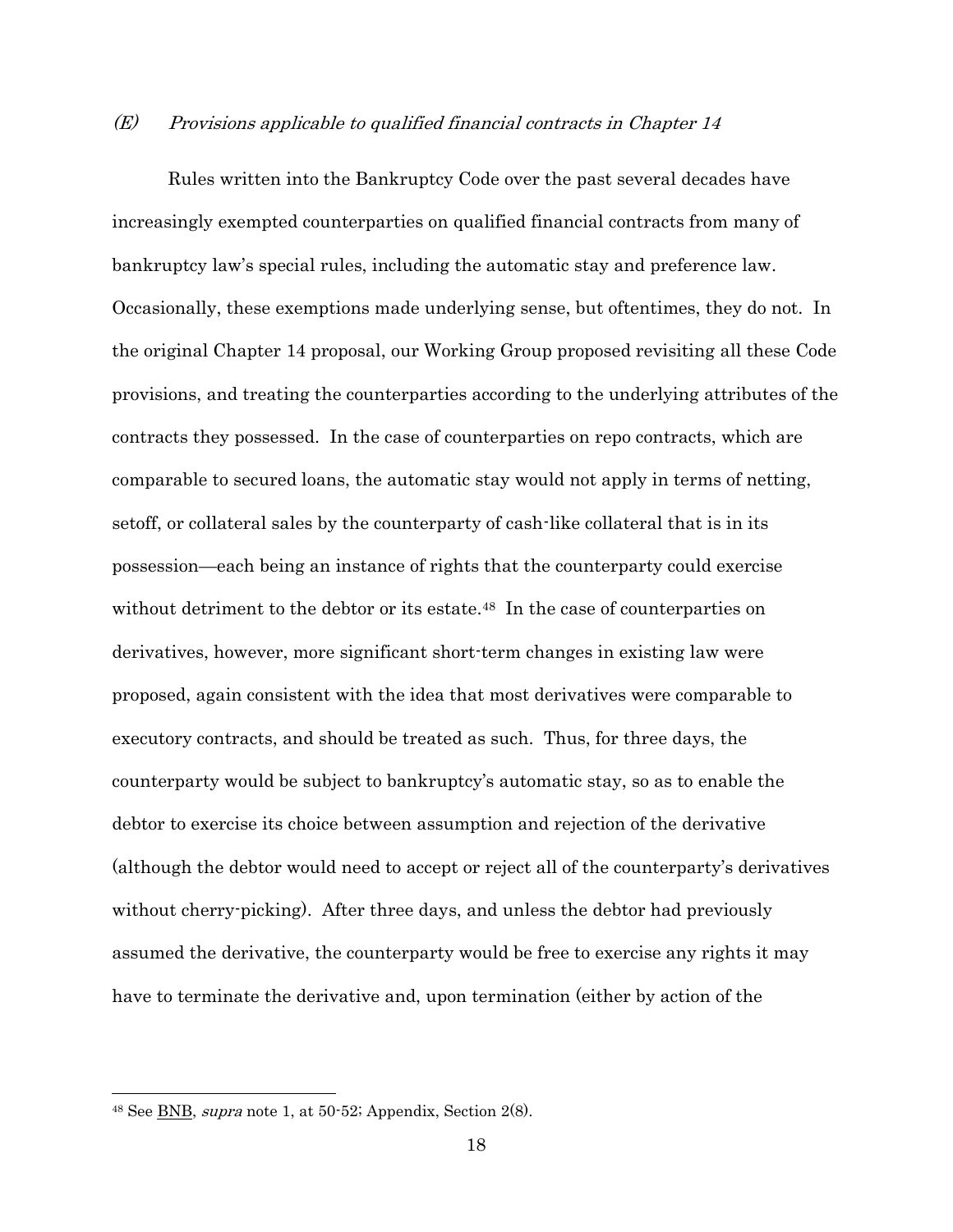counterparty or by rejection by the debtor), the counterparty will have the netting, setoff, and collateral sale rights of a repo counterparty in bankruptcy.<sup>49</sup>

Finally, counterparties on qualified financial contracts would be given no blanket exemption from the trustee's avoiding powers, including preference law, although preference law would be amended to provide a "two-point net improvement test" safeharbor for certain payments and collateral transfers.<sup>50</sup>

## III. Incorporating a "Quick Sale" Recapitalization into Chapter 14

While most of these provisions continue to make sense, and apply as well to the reorganization or liquidation of an operating company, they—by themselves—are not focused sufficiently on a rapid recapitalization of a financial institution at the holding company level, in which—in the course of a very short period of time—it is intended that the financial institution, through the recapitalization, would (a) likely be solvent, (b) appear so to market-participants, and (c) be subject to market discipline, rather than be under the "protection" of a bankruptcy proceeding (or subject to the interference with market-based decisions by a judge overseeing the bankruptcy proceeding of the holding company).

Doing this requires several new provisions and counsels for some modifications in the proposals contained in the original Chapter 14 proposal. The most significant change in the revised Chapter 14 proposal is its focus on provisions implementing a quick recapitalization of a holding company, via a sale of its assets and liabilities (other

 $49$  See BNB, *supra* note 1, at 56-60; Appendix, Section 2(8).

 $50$  See <u>BNB</u>, *supra* note 1, at 62 $-66$ ; Appendix, Section 2(12).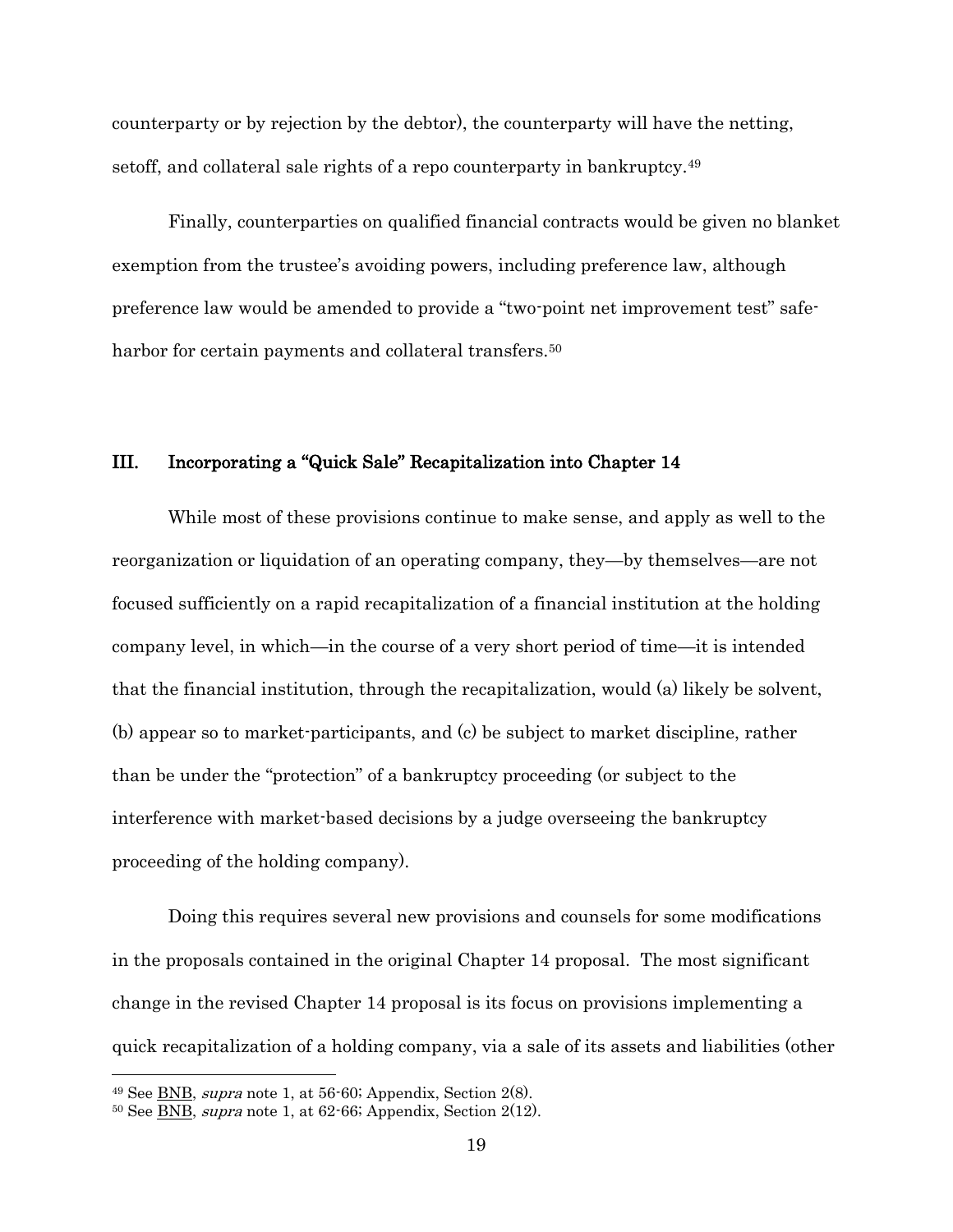than long-term unsecured debt and subordinated debt) to a bridge company immediately following the commencement of a bankruptcy case.51 In essence, this quickly "removes" the assets from the bankruptcy process, in the form of a new, and hopefully clearly solvent, company, while leaving ownership rights of that company (as between the holders of the long-term or subordinated debt that is not transferred and the old equity holders who are also "left behind") to be realized over time in the bankruptcy estate. In addition to requiring pre-identified long-term debt in sufficient quantity—a non-bankruptcy issue but critical to the ability of either Chapter 14 or the FDIC's SPOE process to succeed<sup>52</sup>—it requires a series of rules permitting assets, liabilities, contracts, and permits to be transferred to the bridge company notwithstanding restrictions on transfer, or change-of-control provisions, or the like. In essence, a number of rules need to be in place to ensure that, but for the recapitalization, the bridge company has all of the rights and liabilities that the holding company had the moment before the commencement of the bankruptcy case. Virtually all of the new rules in the revised Chapter 14 proposal are designed to deal with this, although there are also some transitional rules, some changes in the original Chapter 14 proposal based on making the "quick sale" effective, and some (modest) changes in the original Chapter 14 proposal based on our current thinking.

<sup>51</sup> Appendix, Section 2(6) (describing a Section 1405 "Special Transfer").

<sup>52</sup> See Kenneth E. Scott, supra note 17.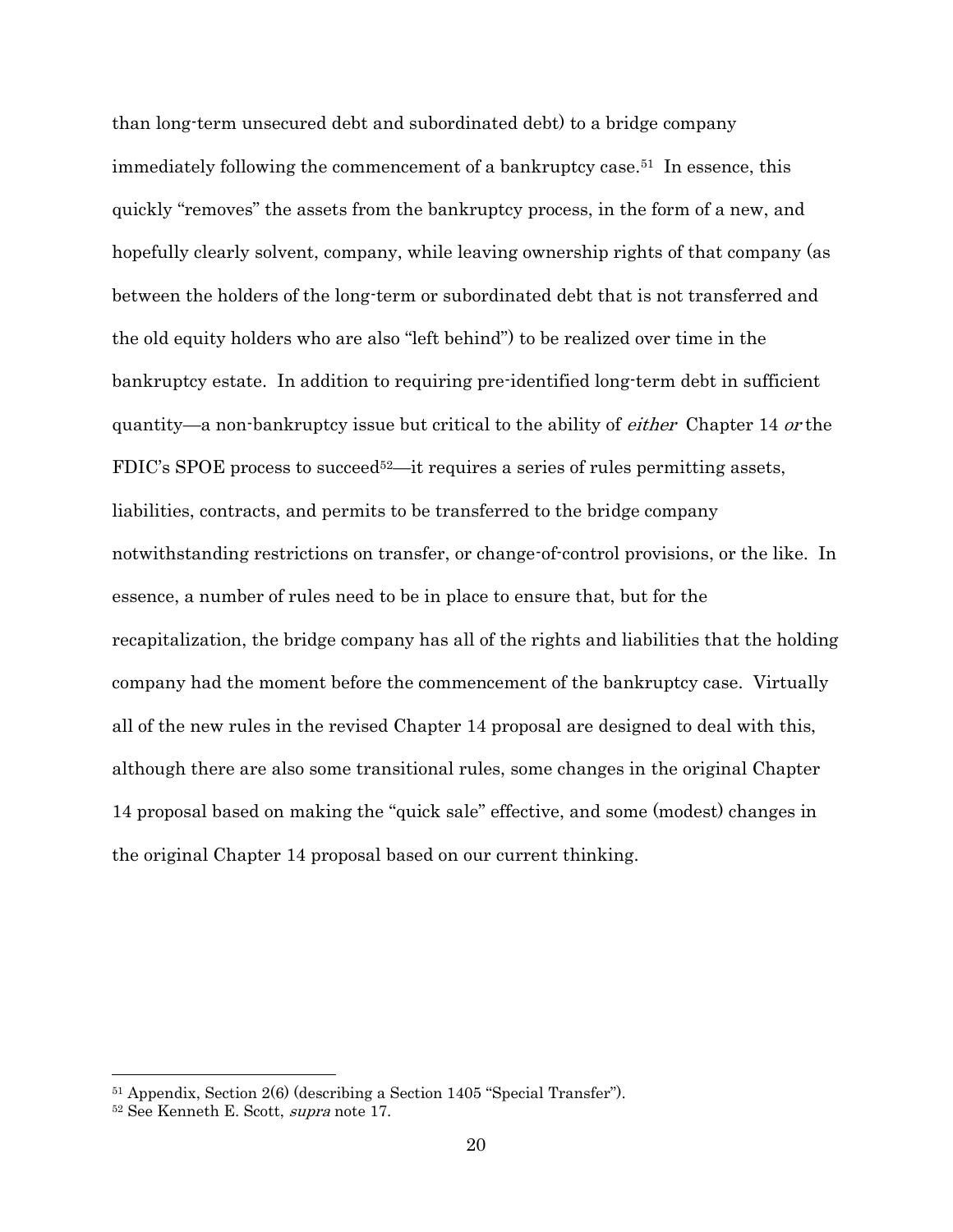## (A) The Section 1405 Transfer

The heart of the change is what we have denominated the "Section 1405 transfer."53 This transfer is, in many ways, the key concept implementing the twoentity recapitalization idea in Chapter 14. It permits either the debtor or the Board (the two entities capable of filing a petition involving a "covered financial company"<sup>54</sup> that commences a bankruptcy case) to immediately make a motion for a transfer of the property of the estate, contracts, and liabilities (except for "capital structure debt"—our term for the debt that is left behind—and, of course, subordinated debt and equity) <sup>55</sup> of the debtor to a newly-created "bridge company."<sup>56</sup> If the transfer is approved, every asset, liability, and executory contract of the debtor will be included in the transfer to the bridge company *except* for subordinated and capital structure debt (and equity). If the debtor owns collateral that secures a loan (other than via a qualified financial contract) with an original maturity of at least one year, upon its transfer pursuant to Section 1405 to the bridge company, the secured lender's claim against the bridge company will be non-recourse.57 However, through the prior definition of capital structure debt, that lender will, if the collateral is insufficient, have an unsecured claim for any deficiency in the Chapter 14 case. 58

<sup>53</sup> Appendix, Section 2(6).

<sup>54</sup> Defined in Appendix, Section 2(3) (and slightly modified from the original Chapter 14 proposal). <sup>55</sup> Defined in Appendix, Section 2(3). A part of this definition of capital structure debt begins the idea, finished in Appendix, Section 2(6), that under-collateralized long-term secured debt will be treated as follows. (a) The secured portion of the debt will be transferred (along with the collateral) to the bridge company on a non-recourse basis and (b) the debt holder will retain an unsecured claim in the debtor's bankruptcy for the remainder.

 $56$  *Id.*, Section 2(3).

 $57$  *Id.*, Section 2(3) & (6).

<sup>58</sup> Id., Section 2(3).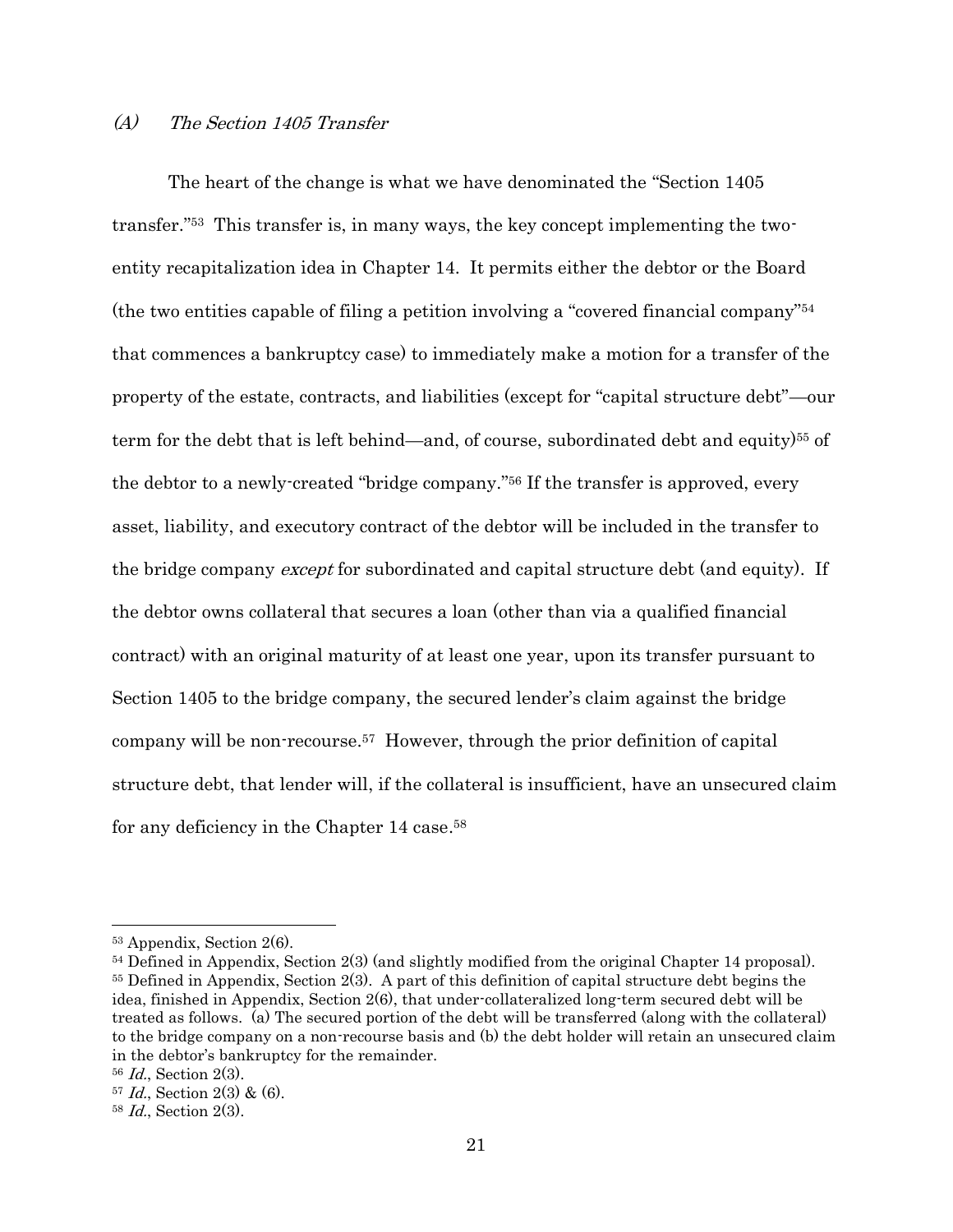The Section 1405 transfer motion shall be heard by the court no sooner than 24 hours after the filing (so as to permit 24-hour notification to the debtor, the 20 largest holders of the capital structure debt, the Board and the FDIC, and also the primary financial regulatory authority—whether US or foreign—with respect to any subsidiary whose ownership is proposed to be transferred to the bridge company in the Section 1405 transfer).59 And, based on limited stays in other provisions in Chapter 14, the transfer decision essentially must be made within 48-hours after the filing.60 The court can order the transfer only if it finds, or the Board certifies that it has found, that the bridge company adequately provides assurance of future performance of any executory contract, unexpired lease, or debt agreement being transferred to the bridge company.<sup>61</sup> The court must also confirm that the bridge company's bylaws allow its board to be replaced, pursuant to a decision of the Chapter 14 judge after a notice and hearing for the equity owners of the bridge company (collectively, the debtor; individually, the holders of the long-term unsecured debt and, presumptively at least, the old holders of subordinated debt and equity interests of the debtor), and other parties in interest (such as the Board), during the first thirty days following the Section 1405 transfer to that bridge company.62 Moreover, while the bridge company is not otherwise subject to the jurisdiction of the Chapter 14 judge following the transfer, that judge shall retain jurisdiction for six months, upon application of the bridge company, to award financing on the terms and conditions applicable to debtor-in-possession financing pursuant to

l

<sup>59</sup> Id., Section 2(6).

<sup>60</sup> See id., Section 2(7) & (8).

 $61$  Id., Section 2(6). If the certifications are challenged, the Chapter 14 judge, after appropriate proceedings, may award damages, id., Section 2(4), and sovereign immunity is to that extent abrogated, id., Section 1(3). 62 Id.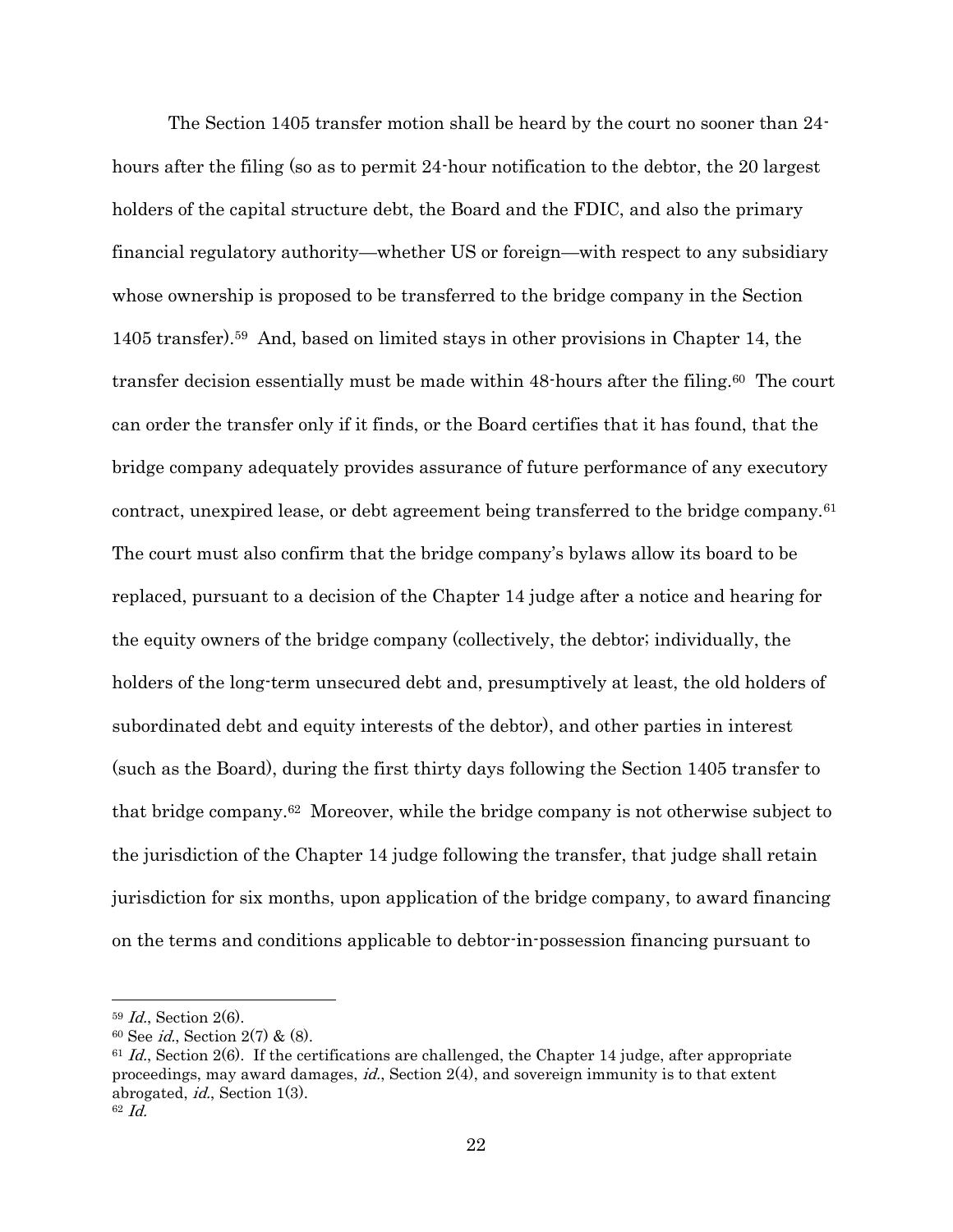Section 1413. This is done in order to provide access to liquidity in the (hopefully rare) occasions where market-based liquidity to the presumptively solvent bridge company is unavailable. It is limited to six months on the view that any market-based liquidity restrictions (whether local or global) will have dissipated or otherwise been dealt with by that time and the bridge company is thereafter on its own.

#### (B) Commencing the Chapter 14 case

While many of the commencement provisions in the original Chapter 14 proposal have been carried forward, there have also been some modest changes, based largely on the necessity for a decision on a Section 1405 transfer within 48-hours of the filing. While Chapter 14 itself is new, there will be provisions noting that, except where otherwise expressly provided by Chapter 14, the "non-substantive" chapters of the Bankruptcy Code (Chapters 1, 3, and 5) apply in Chapter 14, and that, again except where otherwise expressly provided by Chapter 14, the provisions of Chapter 11 apply in a case under Chapter 14.63 While there is no provision for the "direct" use of Chapter 7, liquidations are permitted under Chapter 11 and a conversion to Chapter 7 under Section 1112 of the Bankruptcy Code is expressly allowed.<sup>64</sup> Because Chapter 14 generally incorporates the provisions of Chapter 11, there is no need for a "concurrent" filing under Chapters 14 and 11, as proposed in the original Chapter 14 proposal, although the substance is the same. (The current proposal is, in substance, similar to making the provisions of Chapter 14 a new subchapter of Chapter 11.)

<sup>63</sup> Id., Section 1(2).

 $64$  *Id.*, Section 1(3).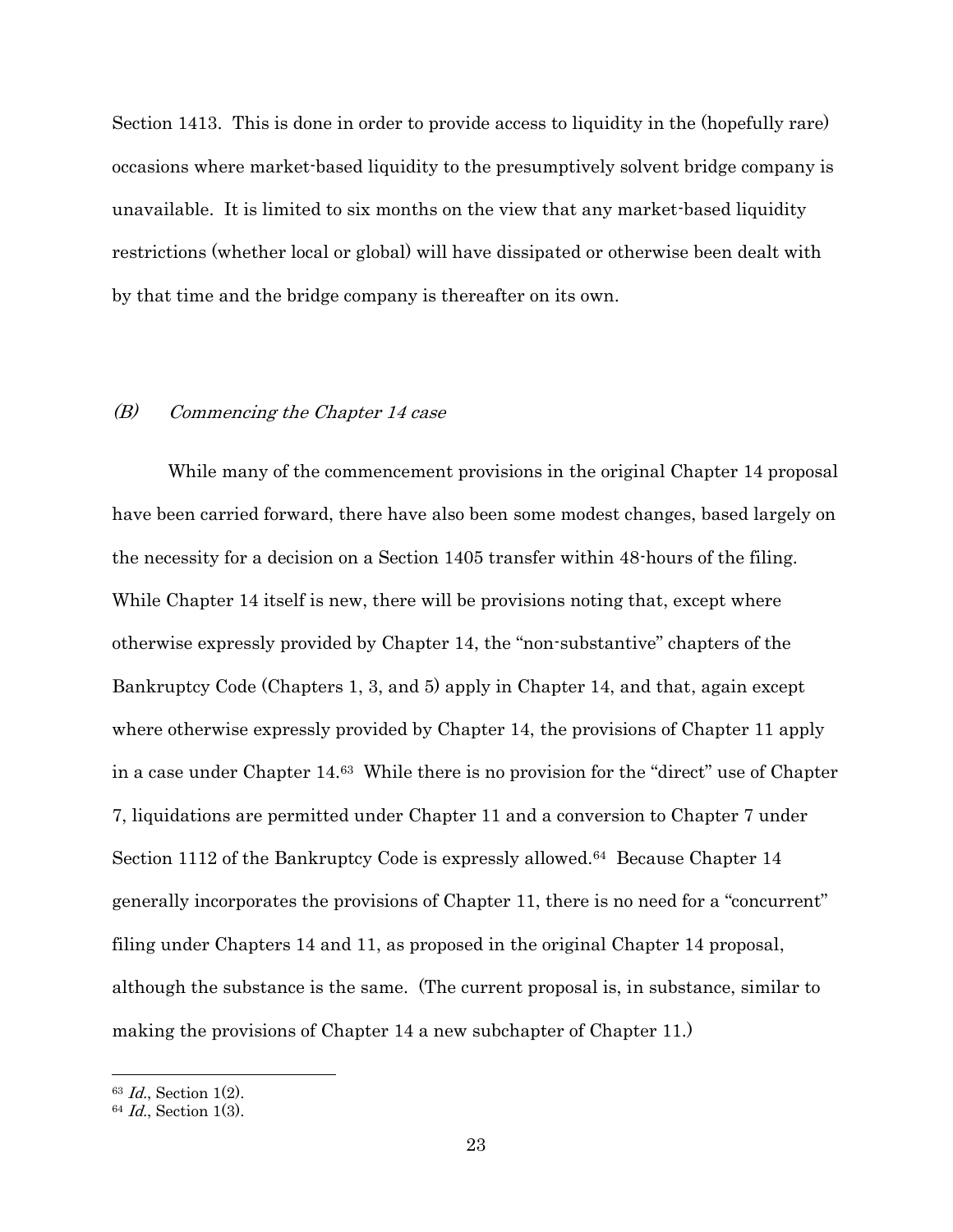Chapter 14 can only be used by a "covered financial corporation,"<sup>65</sup> whose definition picks up institutions that are "substantially engaged in providing financial services or financial products" whose consolidated assets are more than \$50 billion, including subsidiaries that are neither banks (that currently are, and would remain, subject to FDIC resolution procedures), nor a stockbroker or commodity broker (which go into special Chapter 7 provisions).66 (While subsidiaries of a covered financial corporation that are either themselves excluded banks, stockbrokers, or commodity brokers, cannot themselves file in Chapter 14, a parent institution owning such subsidiaries can nevertheless use Chapter 14.) In common with the original Chapter 14 proposal, there is no exclusion of insurance companies.<sup>67</sup> The definition of "covered financial corporation," however, specifically excludes financial market infrastructure corporations (such as central counterparty clearing houses) as unsuited for the Chapter 14 proposal, even if they otherwise meet the definition of a covered financial corporation.<sup>68</sup>

As for the commencement of a Chapter 14 case, the revised Chapter 14 proposal picks up on, but modifies, the provisions for the commencement of a Chapter 14 case in the original Chapter 14 proposal. It continues with the ability of the SIFI itself (the debtor) to file a voluntary petition under Section 301 of the Bankruptcy Code.69 It does not, however, permit three or more creditors of a SIFI to file an involuntary petition under Section 303 of the Bankruptcy Code, as this was thought to be both potentially

l

68 Id.

<sup>65</sup> Id.

<sup>66</sup> Id., Section 1(1).

 $67$  *Id.* 

<sup>69</sup> Id., Section 2(4).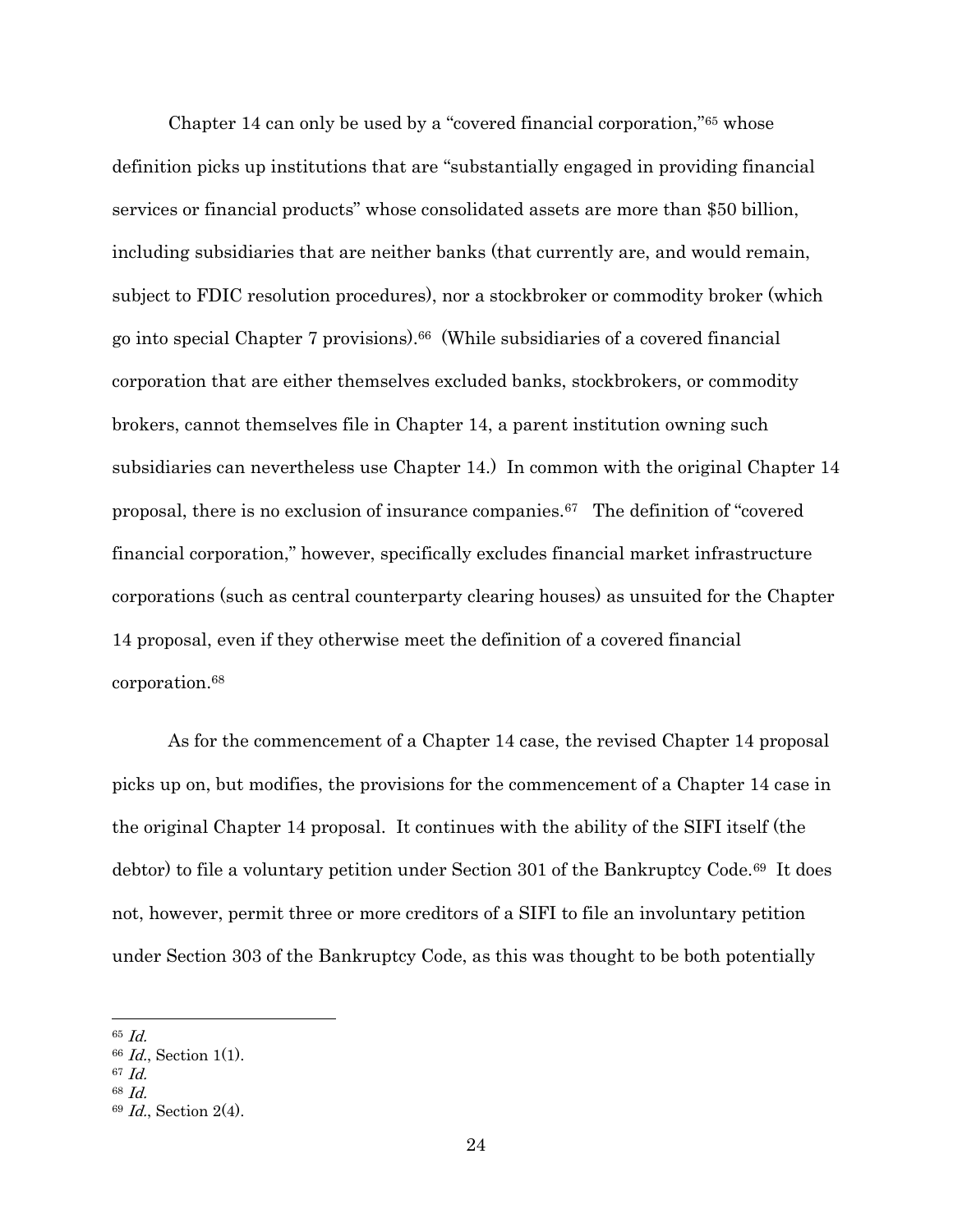disruptive and unnecessary, particularly when a Section 1405 transfer might be the preferred solution, as the time-table for that determination simply doesn't accommodate time for a distinct hearing and resolution on the merits of the involuntary petition itself.<sup>70</sup> It does allow the Federal Reserve Board (the "Board") to file what is tantamount to a voluntary petition, in legal effect (e.g., the filing commences the case and constitutes an order for relief), if the Board certifies (and makes a statement of the reasons) that it has determined (after consultation with the Secretary of the Treasury and the FDIC) that the commencement of a Chapter 14 case is necessary to avoid serious adverse effects on the financial stability of the United States.71 This substitutes the Board for the original Chapter 14 proposal's proposal regarding the primary regulator, makes several other changes in the standard, and makes the petition function equivalently to a voluntary petition (i.e., immediate order for relief) rather than an involuntary petition (that can be challenged before an order for relief). This was done with the thought that because of the very tight time constraint to approve a Section 1405 transfer (after notice and hearing), there simply wasn't time to have a meaningful insolvency hearing; in addition, once the filing was made, it was likely to be a "self-fulfilling prophecy." In its place is a Board certification regarding potential default and financial stability. However, the court would retain jurisdiction to subsequently hear and determine damages proximately caused by such filing, if it finds that the Board's certification was not supported by substantial evidence on the record as a whole (analogous in some respects to the damages provision of Section

<sup>70</sup> See id.

 $71$  *Id.*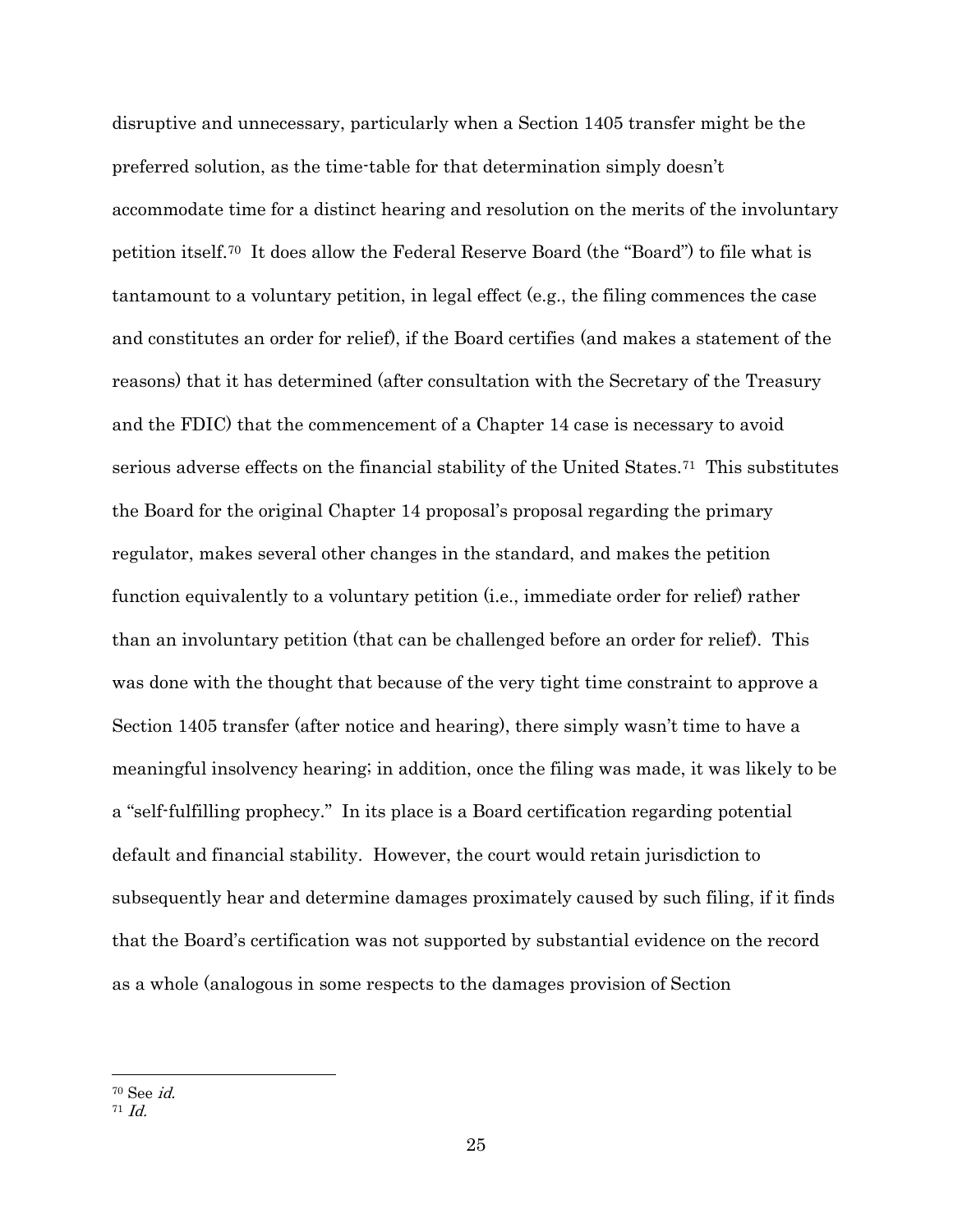$303(i)(2)(A)$ , so that there is an understanding that aggrieved parties (mostly the original equity holders of the debtor) could have  $ex$  post damage remedies.<sup>72</sup>

In terms of who oversees the Chapter 14 case, the original Chapter 14 proposal essentially displaced non-Article III bankruptcy judges with Article III district judges to handle Chapter 14 cases, and "funneled" all such cases to the Second and DC Circuits. We propose the same basic idea of using district judges, but have made some modifications in the original proposal. First, rather than funneling cases to the Second or the DC Circuits, it has at least one designated district court judge (selected by the Chief Justice of the United States) in each circuit who will be involved in Chapter 14 cases.73 Ordinary venue rules (in 28 USC §1408) determine where the SIFI files (or the Board commences a case involving a SIFI). Because a designated judge, while within the judicial circuit, may not be within the judicial district where the Chapter 14 case is commenced (e.g., a ND Calif. designated judge with a SD Calif. venue of a Chapter 14 case), the provision deems the judge to be temporally assigned to the district in which the bankruptcy case is commenced.74 (This decision to involve a judge from every judicial circuit, rather than funneling cases to the Second or DC Circuit, is responsive to likely political reaction by senators and representatives who focus on their own respective jurisdictions.) Moreover, the designated judge "goes with the case," so if venue is changed, the district judge will be deemed temporarily assigned to the new

<sup>72</sup> Section 2(4). Sovereign immunity is thereby abrogated. Section 1(3). Cf. Kenneth E. Scott, supra note 17.

<sup>73</sup> Appendix, Section 3. No need to exclude the Federal Circuit Court of Appeals, as that circuit has no district judges.

<sup>74</sup> Id.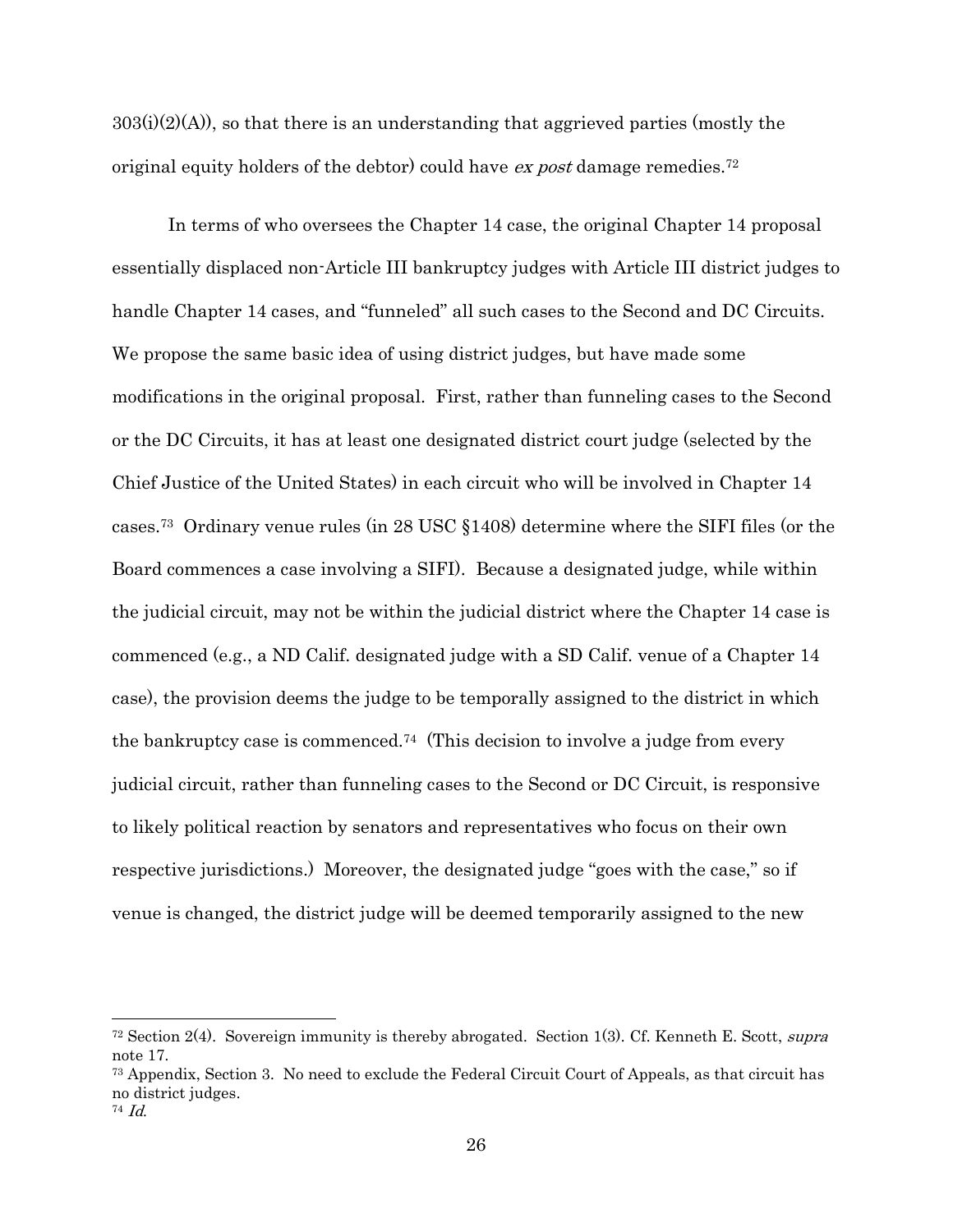district.75 Second, it requires two-entity recapitalization cases—those involving a Section 1405 transfer—to be handled up to the point of the transfer by the designated district judge, but not necessarily thereafter (again, since most of the debtor's "business" has been transferred to the bridge company).76 In other cases—conventional reorganization cases of the type contemplated by the original Chapter 14 proposal—the designated district judge, as with the BNB proposal, must keep the case and proceedings without referral to a bankruptcy judge.77 Referral to a bankruptcy judge, however, can occur if there is a decision to convert the case to Chapter 7 pursuant to Section 1112.<sup>78</sup> Third, the designated district judge can appoint a bankruptcy judge to assist the district judge as a special master.79 Finally, because some circuits have appeals from bankruptcy judges go to the Bankruptcy Appellate Panel (consisting of non-Article III bankruptcy judges), and the remaining circuits may otherwise have appeals go to other district judges, this provision will require 28 USC §158(a) appeals from bankruptcy judges to go to the designated district judge.<sup>80</sup> (As usual, appeals from the designated district judge in cases and proceedings that haven't been referred to a bankruptcy judge will go to the relevant court of appeals.)

- 76 Id.
- $77$  Id.
- 78 Id.
- 79 Id. 80 Id.

<sup>75</sup> Id.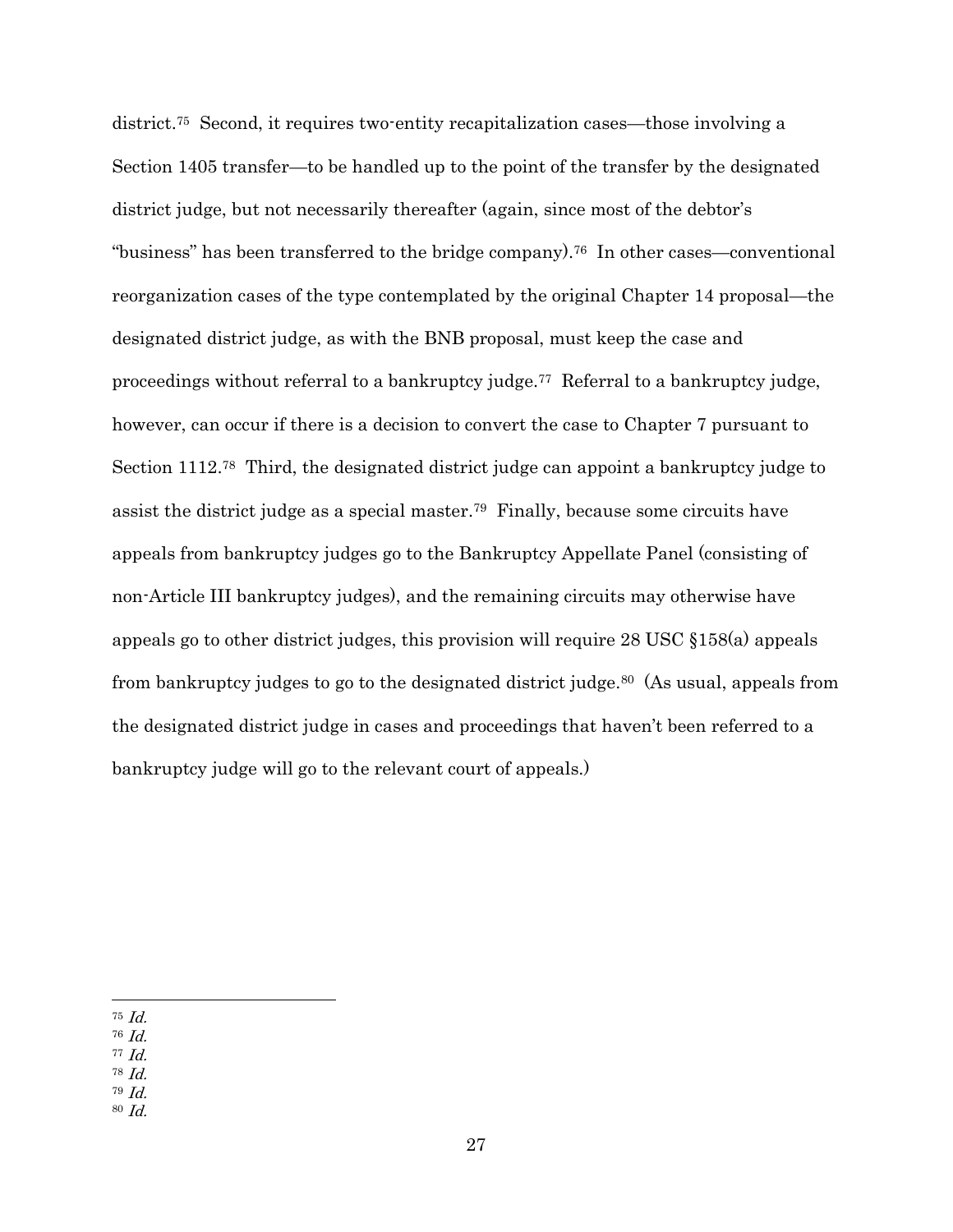## (C) Role of Regulators

In addition to the Board's ability to file what is tantamount to a voluntary petition, as discussed above, the revised Chapter 14 proposal provides for several other roles for regulators.81 First, it gives the Board standing to be heard on any issue relevant either to the regulation of the debtor by the Board or to the financial stability of the United States.82 It gives the FDIC more limited standing—to be heard in connection with a Section 1405 transfer.83 And it gives the primary financial regulator of any subsidiary (domestic or foreign) or its parent standing to be heard on any issue relevant to its regulation of that entity (including transfer of its ownership interests in a Section 1405 transfer as well as its ownership by the debtor in a reorganization rather than a two-entity recapitalization).<sup>84</sup> If there is a Section 1405 transfer, where effectively—the bridge company continues as the "recapitalized" debtor (in a two-entity recapitalization), the Board's regulatory interest should shift to the bridge company, so Chapter 14 provides that, after such a Section 1405 transfer, the Board's remaining standing vis-à-vis the debtor is with respect to its equity ownership of the bridge institution.85 If there is not a Section 1405 transfer, the Board, analogous to the primary regulator in the original Chapter 14 proposal, can file a plan of reorganization at any time. (In the typical Section 1405 transfer, we propose the appointment of a

 $81$  References to the United States trustee as having a role are removed (Appendix, Section  $2(2)$ ), and our proposal essentially substitutes the (Federal Reserve) Board (a defined term from Appendix, Section 2(3)), thus, for example, giving the Board the power to move for the appointment of a trustee under Section 1104. While the original Chapter 14 proposal had provisions to give the primary regulator a role in the Chapter 14 proceeding, nothing exactly parallel to this exists in that proposal. Appendix, Section 2(5) follows, and modifies, the "regulator standing" proposal from the original Chapter 14 proposal.

<sup>82</sup> Appendix, Section 2(5).

<sup>83</sup> Id.

<sup>84</sup> Id.

<sup>85</sup> Id.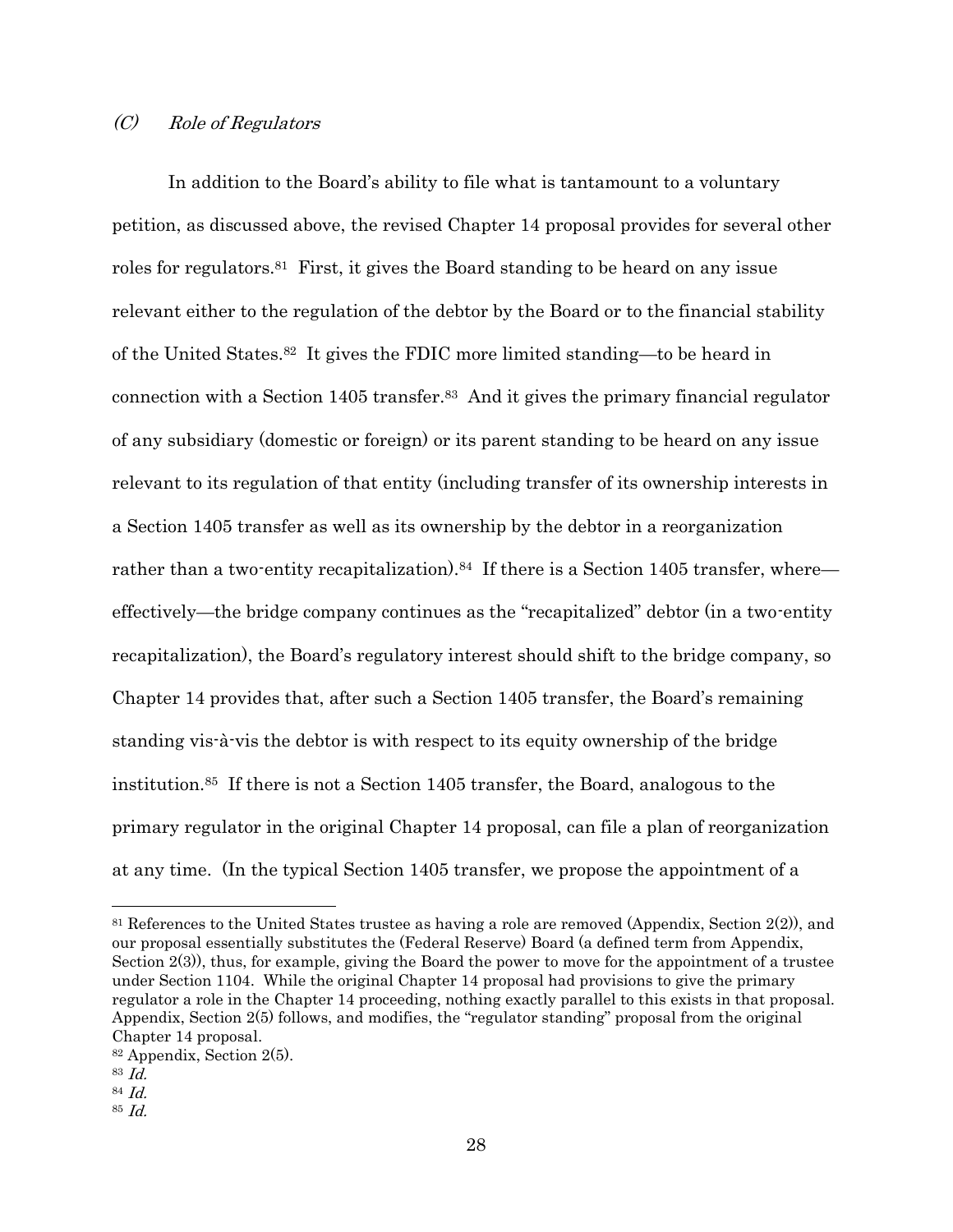trustee immediately after the Section 1405 transfer, and thus all parties in interest, including the Board, are authorized to file a plan of reorganization without delay under Section 1121(c) of the Bankruptcy Code.)<sup>86</sup>

#### (D) Provisions Related to Making the Section 1405 Transfer Effective

As noted, at the heart of the two-entity recapitalization are two principles: First, that there is sufficient long-term unsecured debt to be "left behind" in the transfer to a bridge company so as to effectuate the recapitalization. Second, that the bridge company otherwise have the assets, rights, and liabilities of the former holding company. A number of provisions in the revised Chapter 14 proposal are designed to effectuate this latter principle.

First, there are provisions applicable to debts, executory contracts, and unexpired leases, including qualified financial contracts.87 Conceptually, the goal of these provisions is to keep assets and liabilities "in place" so that they can be transferred to the bridge company (within a 48-hour window) and, thereafter, remain "in place" so that "business as usual" can be picked up the bridge company once it assumes the assets and liabilities. This requires overriding "ipso facto" clauses (of the type that would otherwise permit termination or modification based on the commencement of a Chapter 14 case or similar circumstance, including credit-rating agency ratings), and it requires overriding similar provisions allowing for termination or modification based on a change of control, since the ownership of the bridge company

86 Id.

<sup>87</sup> See generally Appendix, Section 2(7) & (8).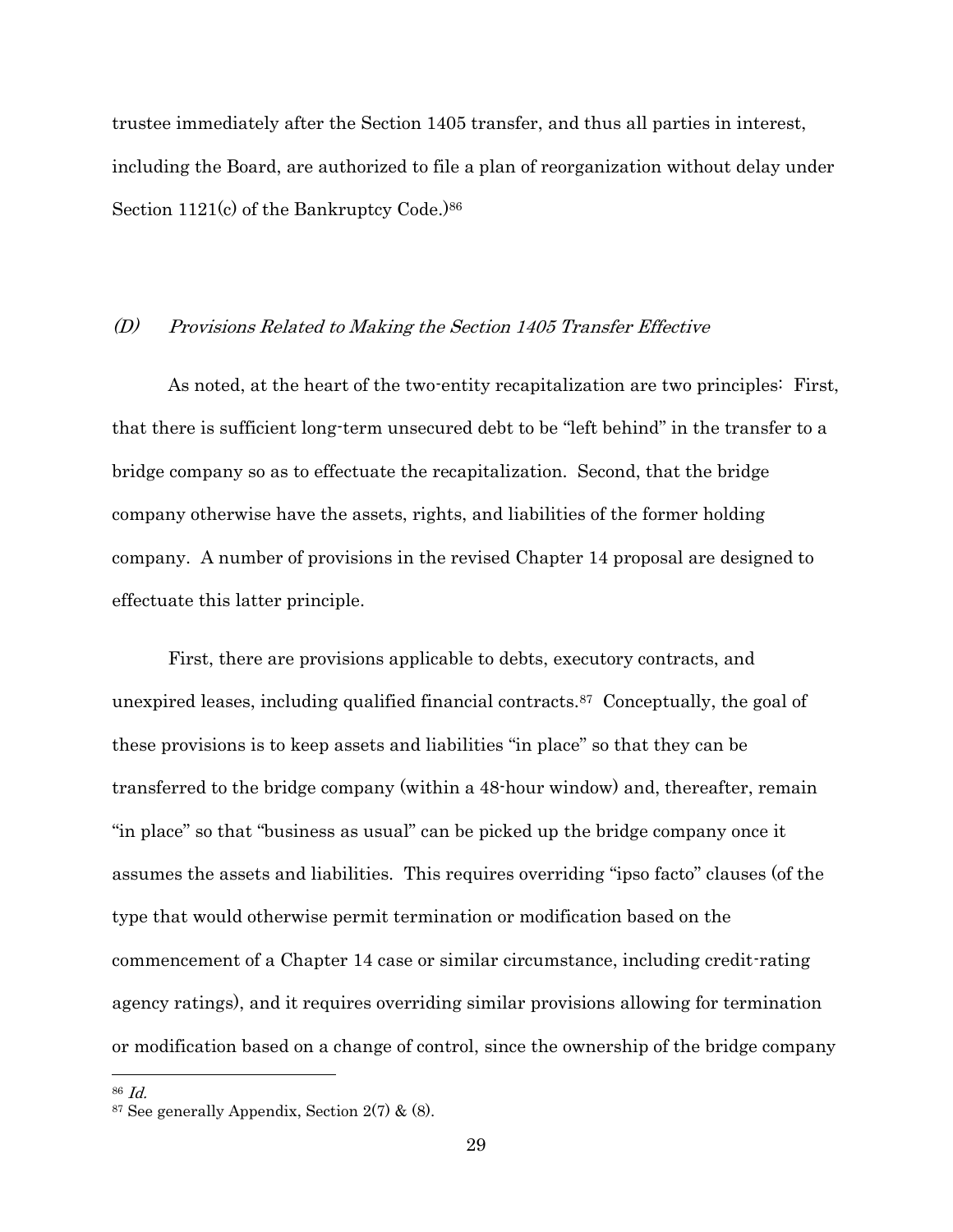will be different than the ownership of the debtor prior to the bankruptcy filing.<sup>88</sup> It needs to be broader than Section 365 of the Bankruptcy Code, for at least two reasons. First, bankruptcy doesn't have a provision expressly allowing for the "transfer" of debt (although many debts are in fact transferred as a matter of existing practice under Chapter 11 "going concern sales"). Unlike executory contracts, which might be viewed as net assets (and thus something to "assume") or as net liabilities (and thus something to "reject"), debt is generally considered breached and accelerated (think "rejected") upon the filing of a petition in bankruptcy. But, if there is going to be a two-entity recapitalization, the bridge company needs to take the debt "as if nothing has happened." Thus, the revised Chapter 14 proposal has provisions (Sections 1406 and 1407) that are designed to accomplish that.<sup>89</sup> Second, Section 365 doesn't deal with change-of-control provisions; these provisions add that and extend it to debt agreements as well.<sup>90</sup>

A complexity is that the brief "stay" to allow the Section 1405 transfer needs itself to be terminated with respect to the termination or modification of any debt agreement if there is no Section 1405 transfer but, rather, a "regular" bankruptcy of the type contemplated by the original Chapter 14 proposal. <sup>91</sup> (Debts—liabilities that normally are deemed "breached" upon the filing of bankruptcy—are in this respect treated differently than executory contracts and unexpired leases, since the provisions of Section 362 and 365 of the Bankruptcy Code are expected to continue, as they do in other reorganization cases.)

<sup>88</sup> Id.

<sup>89</sup> Id.

<sup>90</sup> Id.

<sup>&</sup>lt;sup>91</sup> *Id.*, Section 2(7).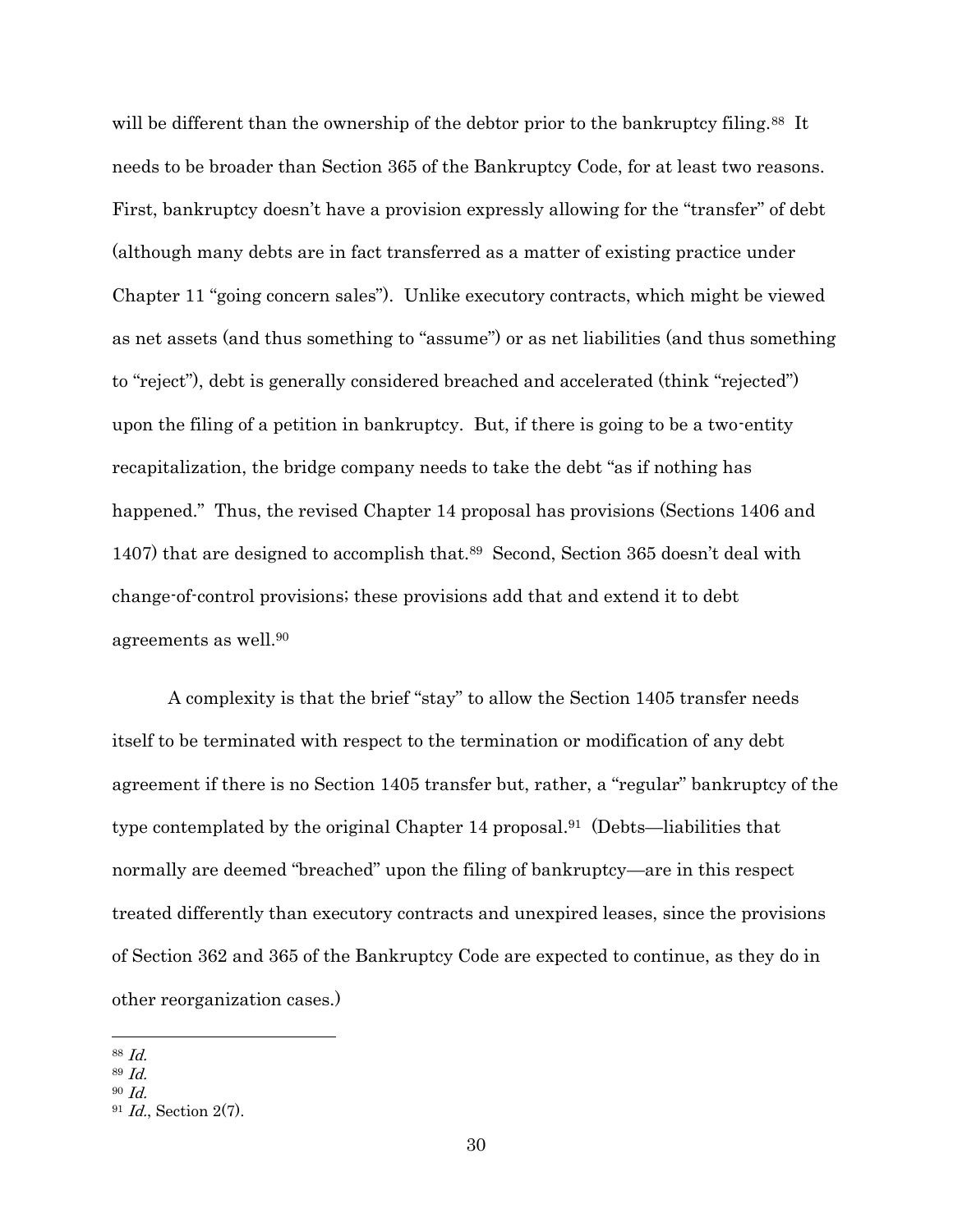With respect to qualified financial contracts, similar rules apply. If there is a filing with a motion for a Section 1405 transfer, there is a stay of efforts to liquidate, terminate, or accelerate a qualified financial contract of the debtor or subsidiary or to offset or net out, other than rights that exist upon the normal maturation of a qualified financial contract. <sup>92</sup> (Unlike the detailed provisions in the qualified financial contracts proposal in the original Chapter 14 proposal, these provisions are distinct in that they apply rules that didn't apply (and continue not to apply) in the original Chapter 14 reorganization proposal, particularly with respect to repo counterparties and their ability to sell cash-like collateral.)

The stay applies for the period essentially until the Section 1405 transfer occurs, it is clear it won't occur, or 48 hours have passed.93 Because of this interregnum, when there is a likelihood that the Section 1405 transfer will be approved, and all of these qualified financial contracts go over "in their original form" to the bridge company, there is a requirement that the debtor and its subsidiaries shall continue to perform payment and delivery obligations.94 And, as long as the debtor and/or its subsidiaries are performing payment and delivery obligations, a counterparty is expected to comply with its contractual obligations as well; the failure to do so shall constitute a breach in accordance with the terms of the qualified financial contract. <sup>95</sup> Finally, if the filing of the bankruptcy case does not involve a motion for a Section 1405 transfer, or if the motion is denied, or if 48 hours pass, then the case will be considered to be a "conventional" reorganization case (rather than a two-entity recapitalization case), and

<sup>92</sup> Id., Section 2(8).

<sup>93</sup> Id.

<sup>94</sup> Id.

<sup>95</sup> Id.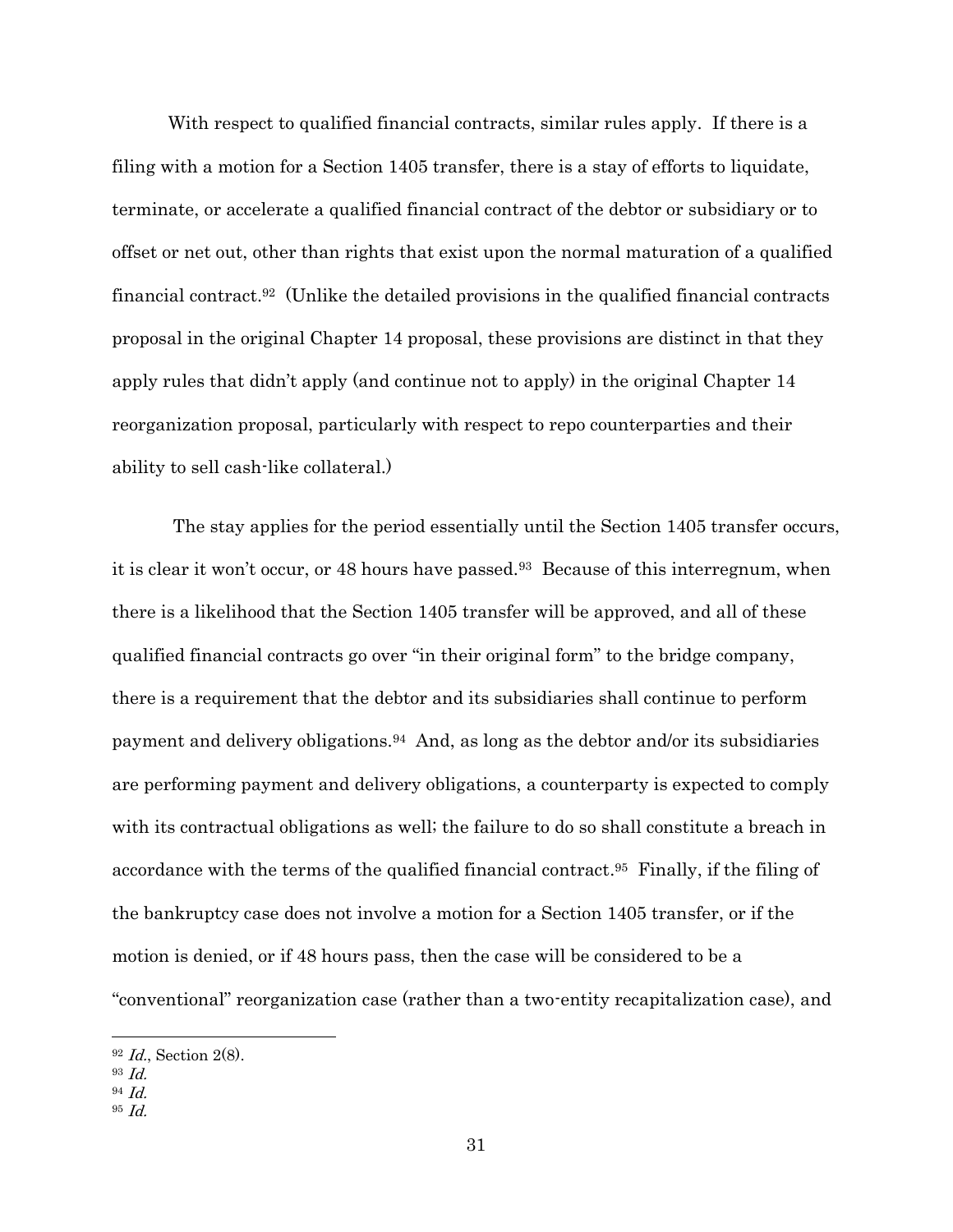thus the original proposed rules for qualified financial contracts in the original Chapter 14 proposal, shall come into play.<sup>96</sup>

Just as the principle of having the bridge company have the same rights, assets, and liabilities drives the provisions regarding debts, executory contracts, and unexpired leases just discussed (including qualified financial contracts), a similar provision is necessary to keep licenses, permits, and registrations in place, and does not allow a government to terminate or modify them based on an "ipso facto" clause or a Section 1405 transfer.<sup>97</sup>

Many avoiding power provisions use as a baseline what a creditor would receive in a Chapter 7 liquidation. That potentially brings into play various avoiding powers, such as preference law, against holders of short-term debt (such as commercial paper) who, in a Chapter 7 liquidation, might not be paid in full, but in a two-entity recapitalization under a Section 1405 transfer, will be paid in full. Thus, Section 1411 is designed to call off avoiding powers (other than Section  $548 \text{ (a)}(1)(\text{A})$  of the Bankruptcy Code dealing with intentional fraud) in the case of a Section 1405 transfer, except with respect to transfers to or for the benefit of holders of long-term unsecured debt or subordinated debt (which is not transferred and is likely not to be paid in full) and transfers to the debtor's equity holders (such as dividends made pre-bankruptcy while the SIFI was insolvent).<sup>98</sup>

96 Id.

 $97$  Id., Section 2(10). We assume that the "name" of the bridge company will be close enough to that of the debtor that filed financing statements will remain effective under Article 9, Section 9-508, of the Uniform Commercial Code.

<sup>98</sup> Appendix, Section 2(12). In an ordinary recapitalization case (not involving a Section 1405 transfer), there are special avoiding power rules specified in the original Chapter 14 proposal for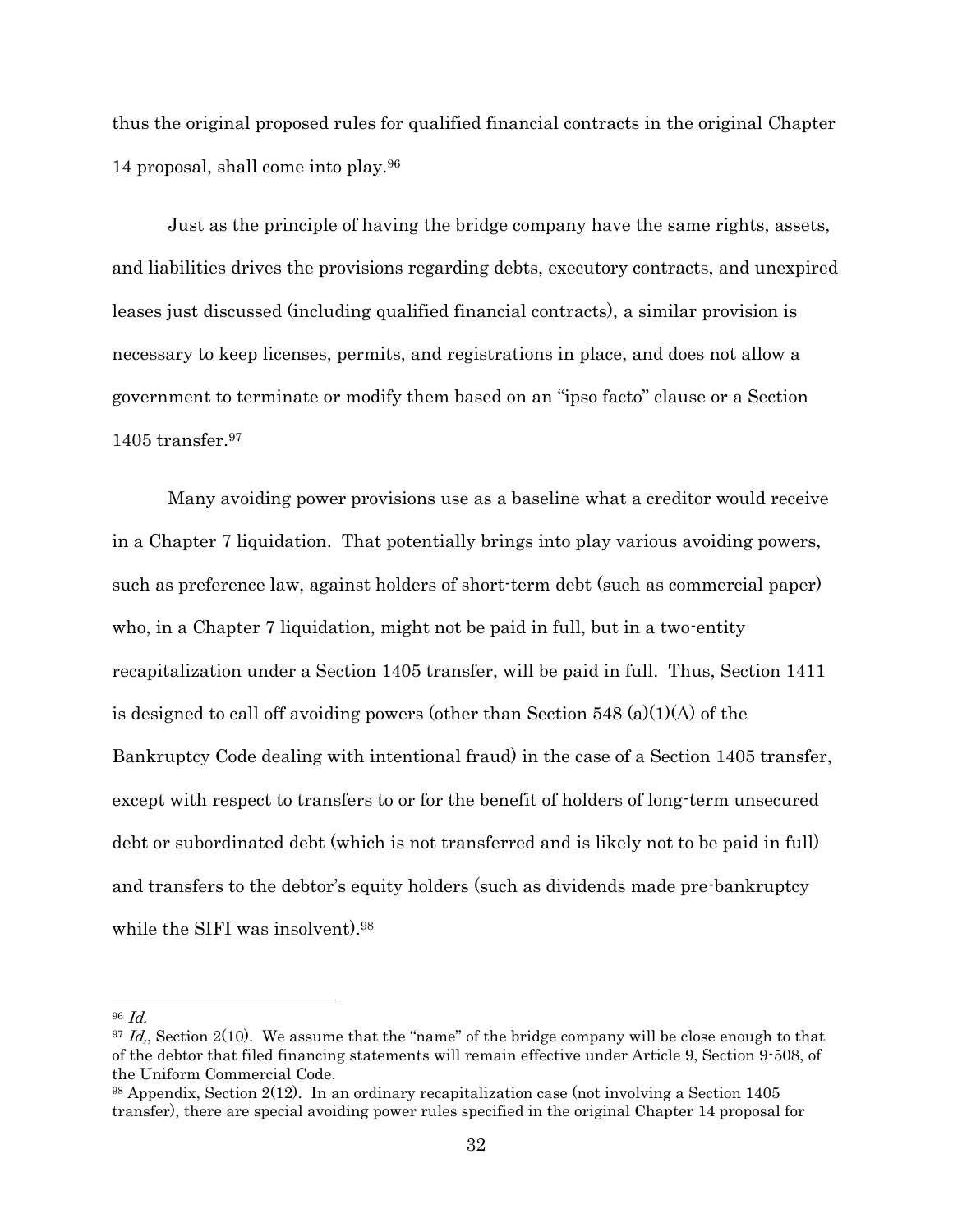Finally, while all of these provisions deal with those in a relationship with the holding company, similar provisions need to be implemented with respect to contracts and permits held by a subsidiary whose ownership interests are transferred to the bridge company. Thus, we provide that a counterparty to such contracts with the subsidiary cannot terminate, accelerate, or modify any executory contract, unexpired lease, or debt agreement based on either an anti-assignment provision or a change-ofcontrol provision.99 Nor may a party to an agreement with a subsidiary enforce a crossdefault provision involving the debtor for the period during which a Section 1405 transfer motion is under consideration.100 Again, these provisions, like Section 1406 and 1407, are designed to allow the two-entity recapitalization effected by a Section 1405 transfer to occur seamlessly with respect to the bridge company's ownership of the debtor's subsidiaries. Similarly, in the case of a subsidiary whose ownership is transferred to the bridge company in a Section 1405 transfer, those licenses, permits, and registrations cannot be terminated based on a "change-of-control" provision.<sup>101</sup>

#### (E) Transitional Provisions Designed to Make the Section 1405 Transfer Effective

Upon consummation of a Section 1405 transfer, the newly created bridge company will have no long-term unsecured debt (as capital structure debt has been left

holders of qualified financial contracts. Those provisions have been incorporated in Appendix, Section 2(12) as well.

 $^{99}Id$ , Section 2(9). While these provisions affect the contracts of entities not themselves in bankruptcy, we believe they are fully authorized, if not by Congress' Article I bankruptcy power, then by application of the "necessary and proper" clause of Article I, as interpreted since McCulloch v. Maryland, 4 Wheat. 316 (1819). See also United States v. Comstock, 560 U.S.  $\qquad (2010)$ . <sup>100</sup> Appendix, Section 2(9).

 $101$  *Id.*, Section 2(10).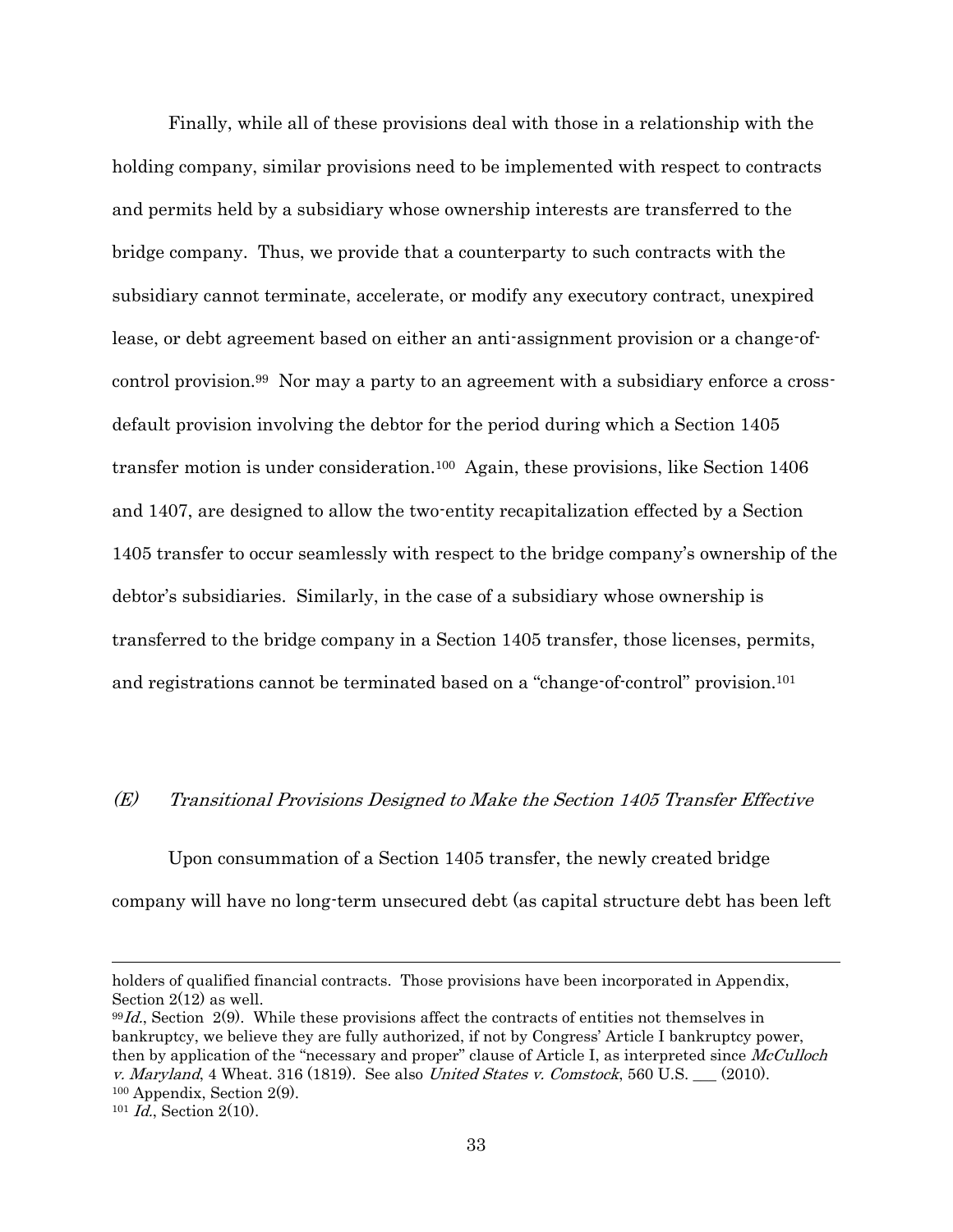behind with the debtor). It will, however, presumably have residual (equity) value which is, indeed, the basis ultimately for payment to the debtor's claimants that were not transferred to the bridge company. Whether the bridge will be able to meet legal and regulatory capital requirements with that equity value alone will depend both on ex post valuation and on whether the regulatory scheme requires (as we believe it must in order to effectuate a two-entity recapitalization in the first place) a certain amount of debt (and not just equity) for "loss absorbency" purposes. The bridge will initially have substantial capital (equity) on a book basis, but its initial book value may not be validated by market performance. Moreover, initially the bridge company will have no long-term unsecured debt—since that was left behind—and such debt may be crucial in terms of regulatory requirements.102 The equity value in market terms will need to be sufficient for the bridge company, over time, to issue new long-term unsecured debt, but until that occurs, the bridge company is likely to be non-compliant with the debt side of minimum capital requirements. Thus, the revised Chapter 14 proposal proposes giving the bridge company a "window" in which it does not have to be in compliance with those capital requirements. That period of effective exemption from those capital requirements ends at the earlier of (a) the confirmation of the debtor's plan of reorganization involving (as will usually be the case) the distribution of securities (or proceeds from their sale) of the bridge company or (b) the passage of one year from the Section 1405 transfer.<sup>103</sup> By the end of that window of exemption, the bridge company must be in compliance with relevant capital requirements, including those involving minimum long-term unsecured debt.

 $102$  *Id.*, Section 2(11).

<sup>103</sup> Id.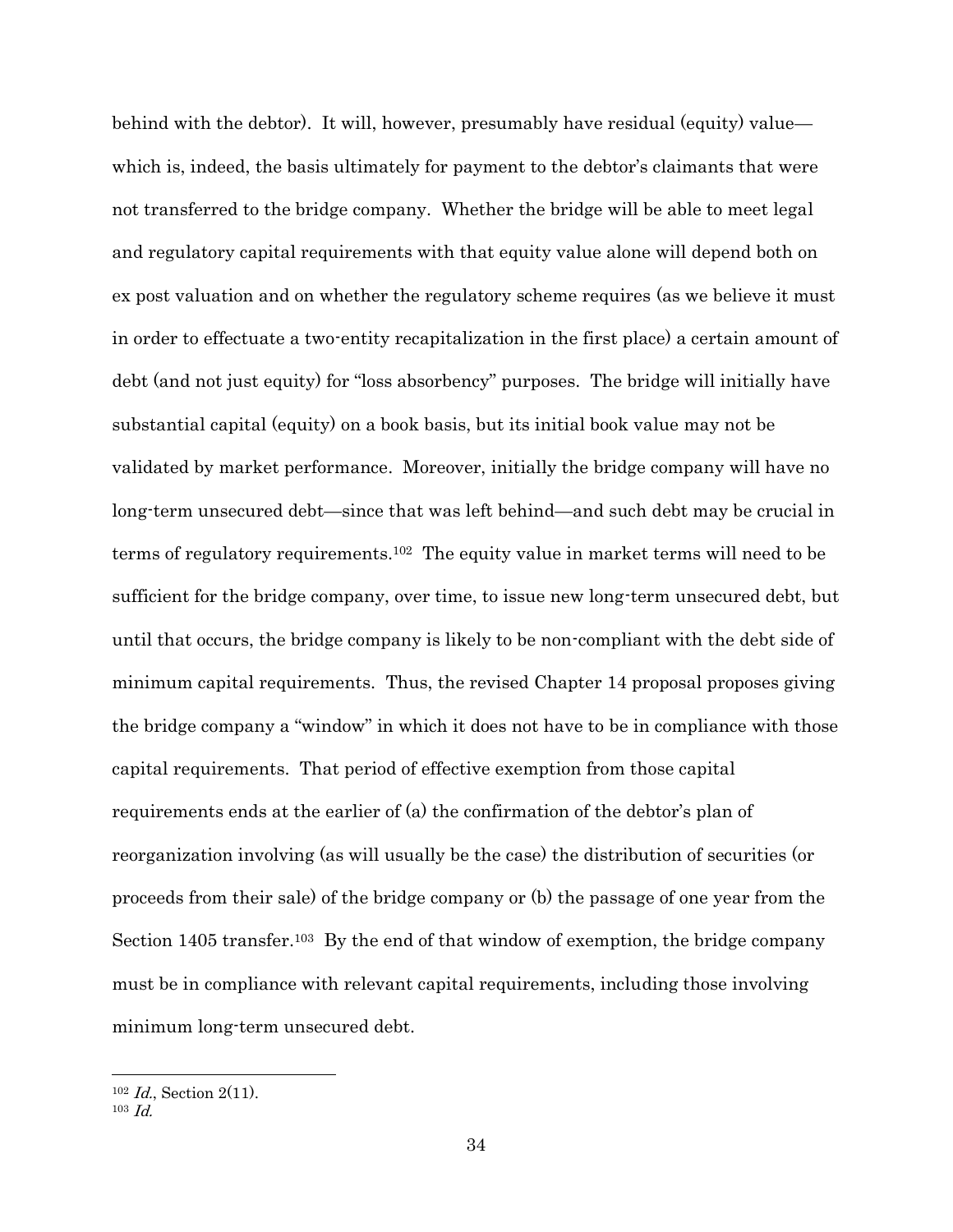Section 1145 of the Bankruptcy Code allows a reorganized debtor to issue securities pursuant to a plan of reorganization without complying with most securities laws; the idea being that the required disclosure in a plan of reorganization, under Section 1125, confirmed by a court, should substitute. Given that an envisioned end of a bankruptcy case of a debtor where there has been a Section 1405 transfer will be the sale or distribution of securities of the bridge company pursuant to a plan of reorganization, Section 1412 treats this situation as equivalent to the typical reorganization case involving securities of the debtor, and thus provides that a security of the bridge company shall be treated as a security of a successor to the debtor under a plan of reorganization, in cases where the court has approved the plan's disclosure statement as providing adequate information about the bridge company and the security—thus fitting it within the provisions of Section 1145.104 Additionally, the exemption from any law imposing a stamp tax or similar tax, in Section 1146(a), applicable to securities issued pursuant to a conventional plan of reorganization, is provided to securities of the bridge company in connection with a confirmed plan of reorganization following a Section 1405 transfer.105 (Importantly, unlike the ill-advised provision in Title II of Dodd-Frank that treats a bridge financial institution as equivalent for a government entity not subject to federal, state, or local tax,<sup>106</sup> there is no comparable provision for the bridge company created in a Section 1405 transfer. It is, and should be thought of as, a private company subject to no favorable tax considerations not applicable to its competitors. This is distinct from the issue of a

 $104$  *Id.*, Section 2(13).

 $105$  *Id.* 

<sup>106</sup> Dodd-Frank Act § 210(h)(10).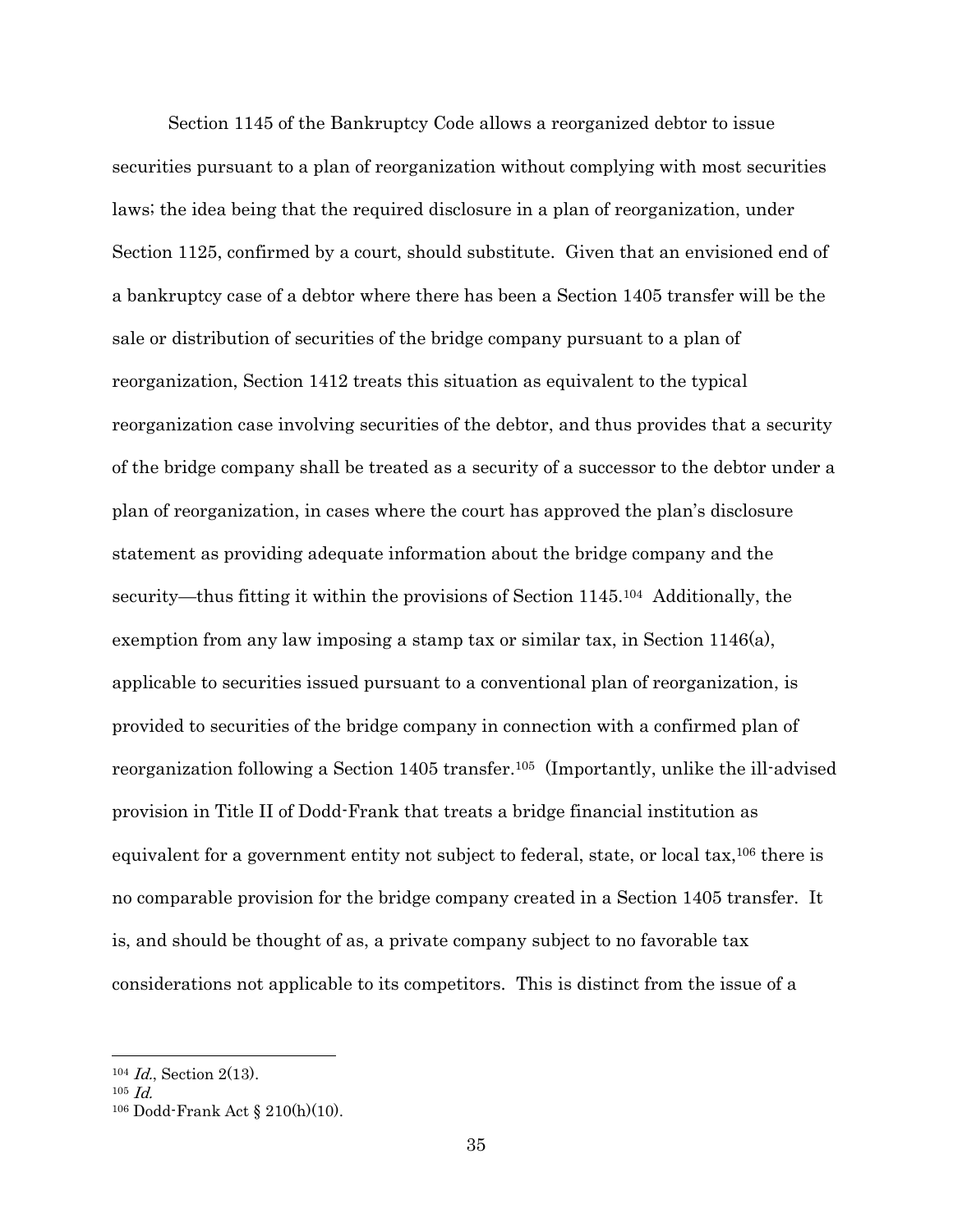holding company's tax loss carry-forwards that should be treated as an asset that can be transferred to the bridge company in the Section 1405 transfer.)

If there is a Section 1405 transfer, the management, at least originally, of the bridge company is very likely to be the management of the entity that filed for bankruptcy. Given that, it would be a conflict of interest to have that same management having the status of the "debtor in possession" of the debtor, which is now the equity owner of the bridge company. As a consequence, and given (as noted in the prior numbered paragraph) that the debtor after the Section 1405 transfer isn't likely to be "operating" an ongoing business, there really is no need for prior management to be the "debtor in possession."

 Thus, Section 1414 requires the replacement of the debtor in possession with a trustee, appointed by the court after a notice and hearing, who shall be chosen from a pre-approved list of trustees.107 This trustee will represent the estate before the judge, together with a creditors committee (consisting of representatives of the holders of capital structure debt), an equity holders committee (consisting of representatives of the former equity owners of the debtor), and other parties in interest.108 The appointment of the trustee will also, importantly, permit "a party in interest" to file a plan of reorganization without needing to wait out (or call off) the exclusivity period for the debtor in possession in Section 1121(c) of the Bankruptcy Code. In cases not involving a Section 1405 transfer—that is to say, cases involving a "conventional" reorganization as contemplated by the original Chapter 14 proposal—this will permit,

 $107$  Appendix, Section 2(15).

 $108$  *Id.*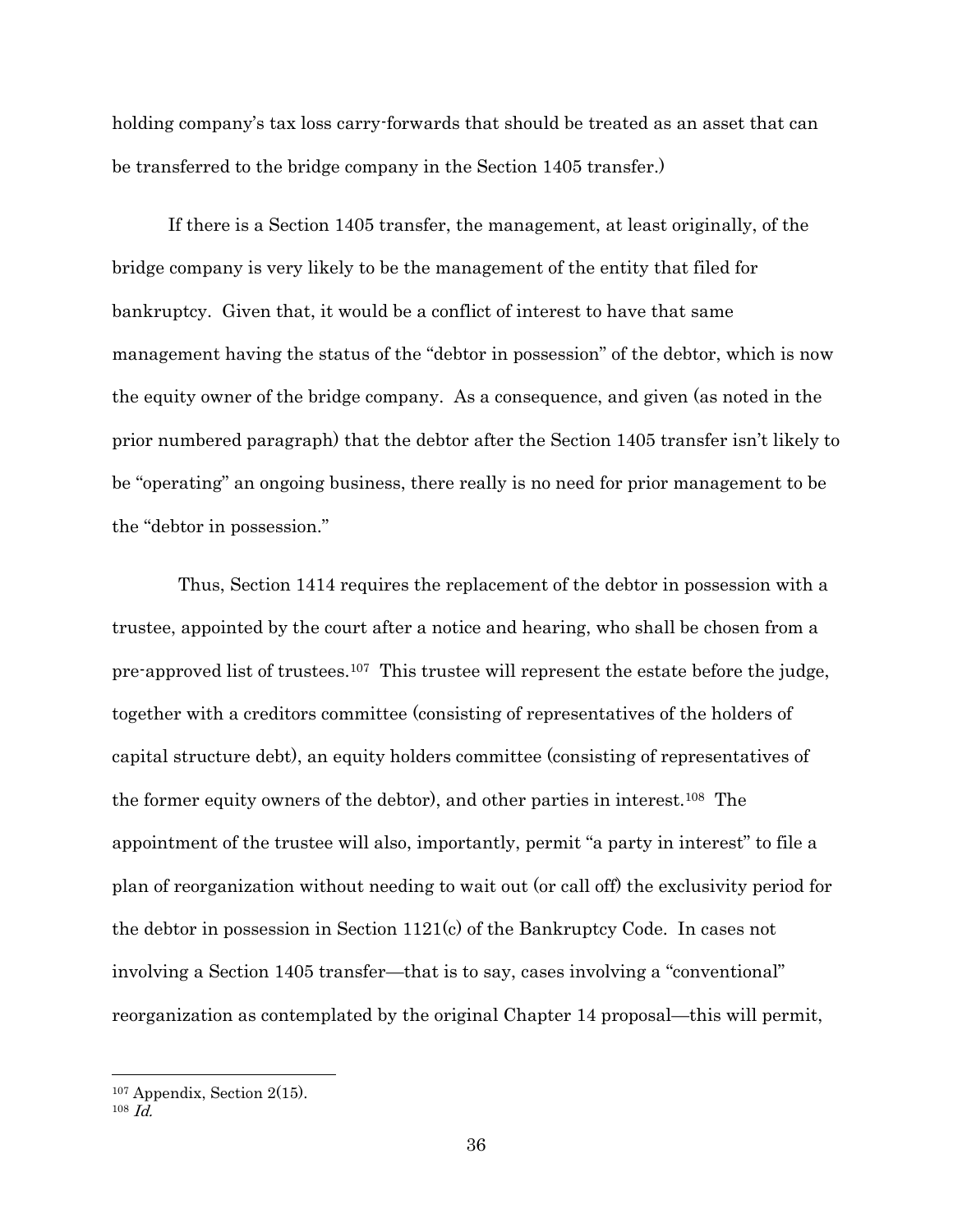but not require, the appointment of a trustee, but if a trustee is appointed, it will be from the same pre-approved list.<sup>109</sup>

In the situation of a Chapter 14 case where there is a two-entity recapitalization pursuant to a Section 1405 transfer, resolution of the Chapter 14 case will involve the debtor essentially awaiting a sale or distribution of equity securities of the bridge company that will be valued by the market. This distribution of stock or proceeds from it will form the basis of a plan of reorganization, including disclosure, solicitation of acceptances, a court hearing, and court confirmation of the plan (Sections 1123 – 1129 of the Bankruptcy Code). While the Bankruptcy Code does not expressly provide a time-table for these events, it seems appropriate, given the hoped-for market-based determination of the value of the bridge company's equity securities that will be distributed in a plan, together with the desire to conclude the bankruptcy case (and wind-down the debtor), to authorize explicitly a rapid time frame for solicitation, voting, and the court' hearing (and decision) on confirmation of the plan.<sup>110</sup>

### (F) Interface with Title II of Dodd-Frank

Currently, in order to commence an orderly liquidation proceeding under Title II of Dodd-Frank against a "covered financial company," where the Board of that company does not acquiesce or consent to the proceeding, the Secretary of the Treasury must petition the District Court for the District of Columbia.<sup>111</sup> The court is given 24 hours

 $109$  *Id.* 

 $110$  *Id.*, Section 2(16).

<sup>111</sup> Dodd-Frank Act § 202(a)(1)(A)(i).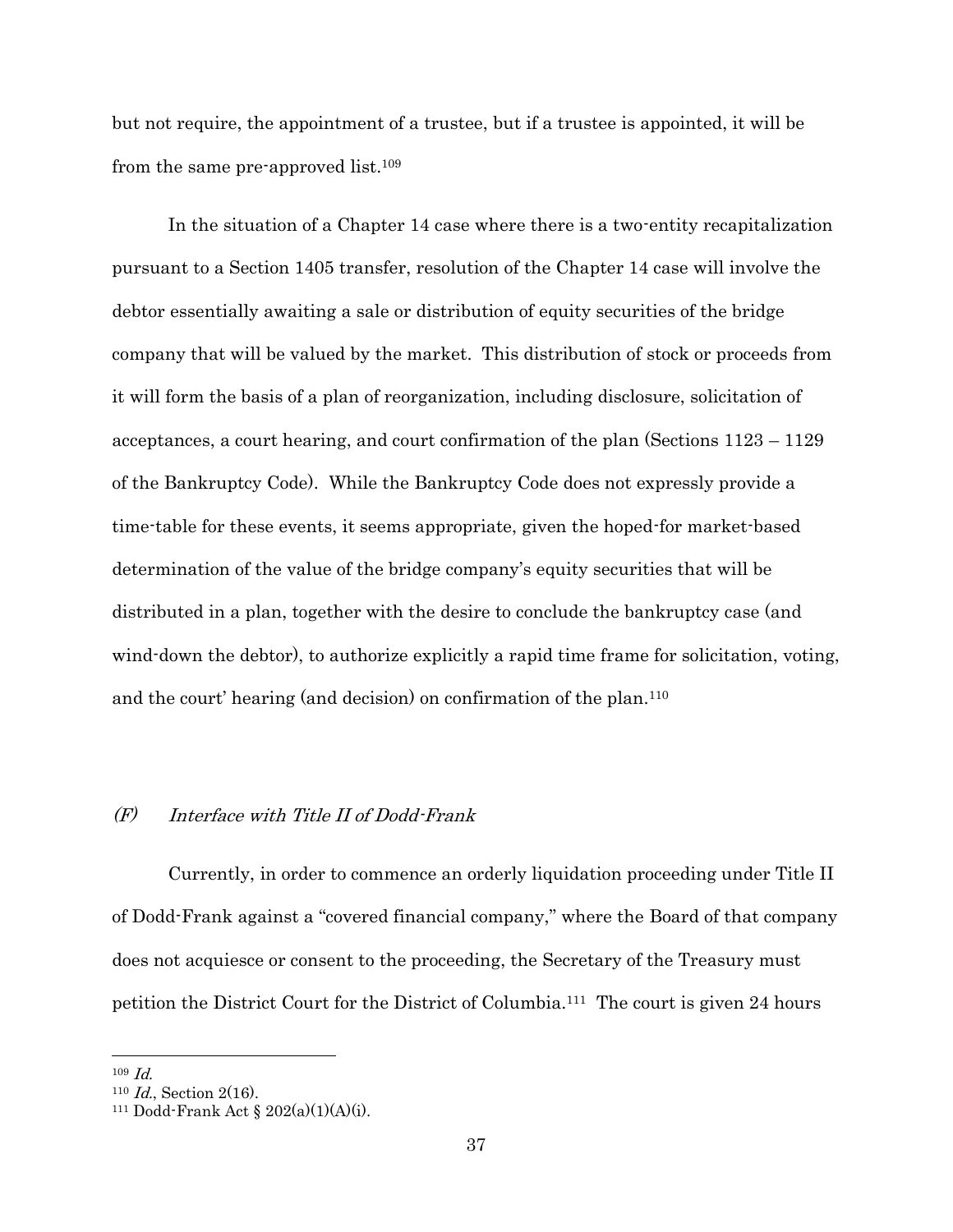to make a determination as to whether the Secretary's findings (a) that the "covered financial company is in default or in danger of default" and (b) that the company "satisfies the definition of a financial company under Section 2019a)(11)" are "arbitrary and capricious"; if the court does not make a determination within that time frame, Dodd Frank provides that the petition is granted by operation of law.<sup>112</sup>

Given this very tight timetable, and given that if a Chapter 14 case was previously commenced there is already an involved district judge, the revised Chapter 14 proposal would amend Dodd-Frank by "substituting" the Chapter 14 district court (and judge) for the District Court for the District of Columbia.<sup>113</sup>

## APPENDIX

## PROPOSED BANKRUPTCY CODE CHAPTER 14 (REVISED):

Draft: July 7, 2014

### SECTION 1: GENERAL PROVISIONS RELATING TO COVERED FINANCIAL CORPORATIONS

1) Amend Section 101 of the Bankruptcy Code by adding a new subsection defining a "covered financial corporation" as any corporation with consolidated assets more than \$50 billion that is substantially engaged in providing financial services or financial products (other than financial market infrastructure corporations such as central

<sup>112</sup>  $Id$ , § 202(a)(1)(A)(v).

<sup>&</sup>lt;sup>113</sup> Appendix, Section 4 (amending Dodd Frank Act  $\S 202(a)(1)(A)(i)$ ).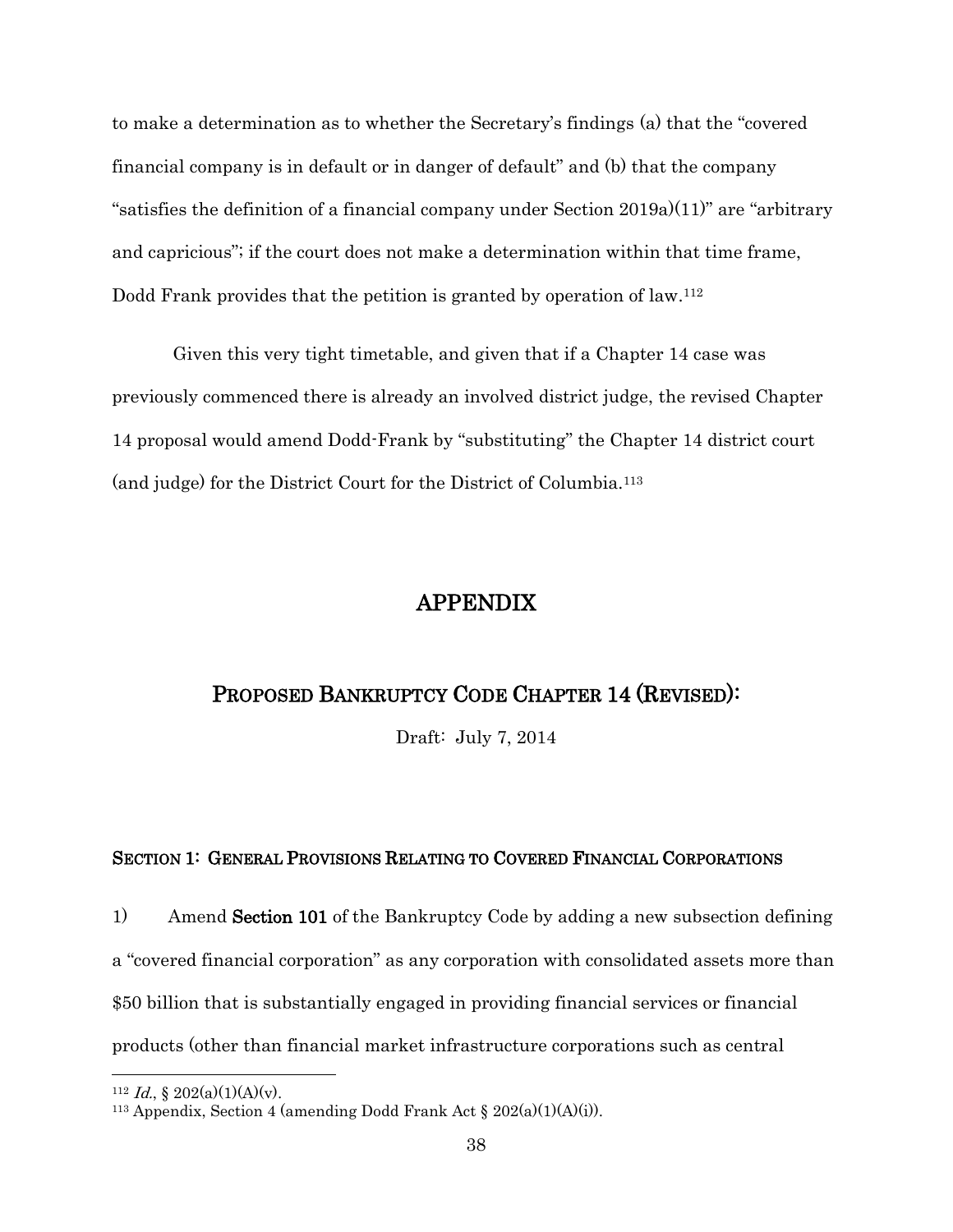counterparty clearing houses), and any subsidiary of that corporation that both (i) is substantially engaged in providing financial services or financial products and (ii) is neither (a) an entity, other than a domestic insurance company, that is included on the lists in Section 109(b)(2) and (b)(3)(B) nor (b) a stockbroker (Section 741) nor (c) a commodity broker (Section 761).

2) Amend Section 103 of the Bankruptcy Code to provide that (a) except as provided in Chapter 14, Chapters 1, 3, and 5 of the Bankruptcy Code apply in a case under Chapter 14 and (b) the provisions of Chapter 14 apply only in a case where the debtor is a covered financial corporation. Also, amend Section 103 to provide that, except as provided in Chapter 14, the provisions of Chapter 11 apply in a case under Chapter 14.

3) Amend Section 106 of the Bankruptcy Code by adding Section 1403 to the list of sections where sovereign immunity is abrogated.

4) Amend Section 109 of the Bankruptcy Code to provide that only a covered financial corporation may be a debtor under Chapter 14. Also, exclude the ability of a covered financial corporation to be a debtor under Chapter 11 or under Chapter 7 (unless, in the case of Chapter 7, it is pursuant to the application of Section 1112 in the Chapter 14 case).

5) Amend Section 1506 of the Bankruptcy Code to provide that the court has the discretion not to enforce foreign home country stay orders, or not to issue orders barring domestic ring-fencing actions against U.S.-based assets, if the foreign home country has not adopted comparable provisions respecting ancillary proceedings in that foreign home country for U.S.-based home proceedings.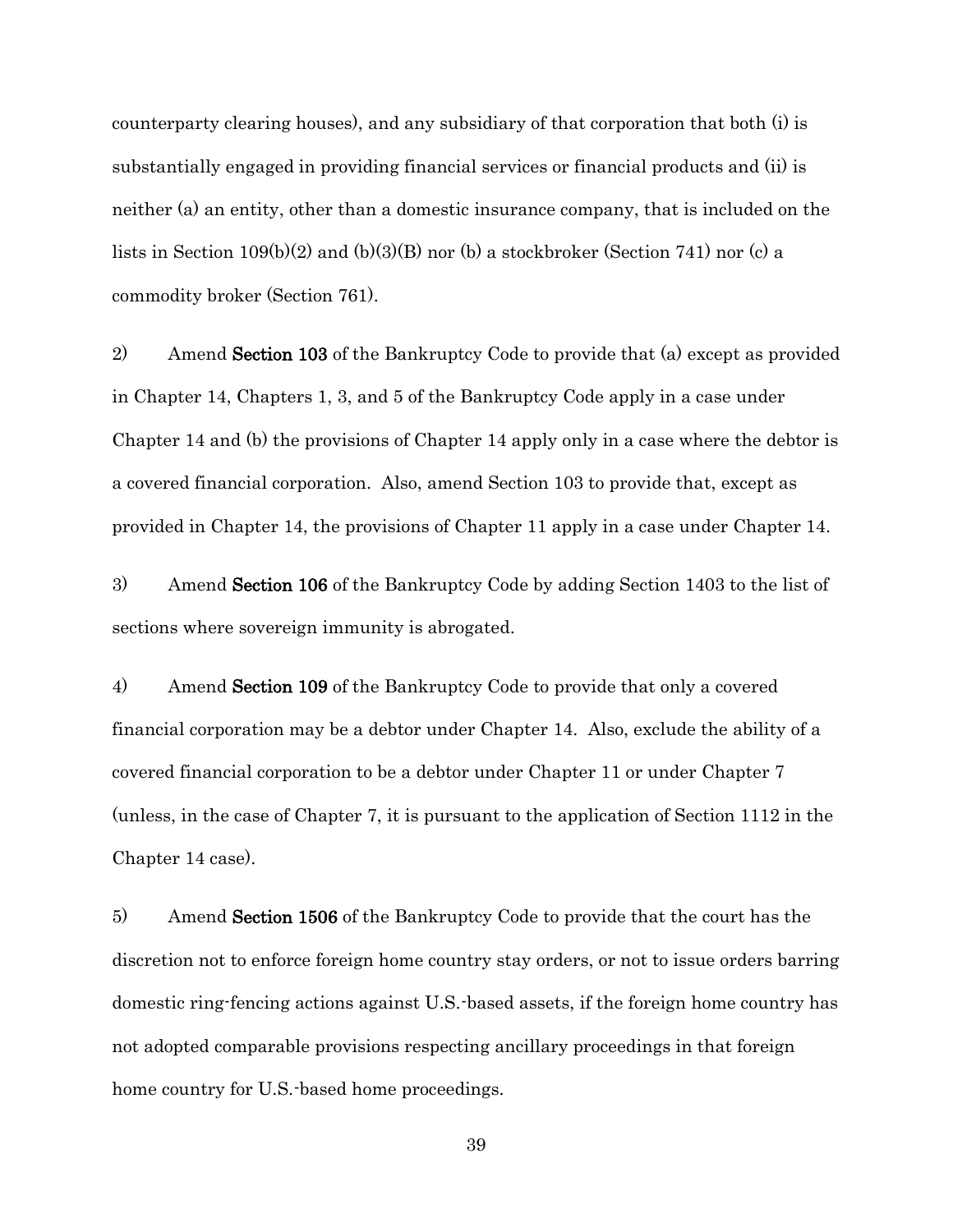# SECTION 2: LIQUIDATION, REORGANIZATION, OR RECAPITALIZATION OF A COVERED FINANCIAL CORPORATION

1) Amend the Bankruptcy Code by adding a new Chapter 14 ("Liquidation, Reorganization, or Recapitalization of a Covered Financial Corporation").

2) Add a Section 1401, "Inapplicability of other sections," that provides that Sections 321(c) (allowing the U.S. trustee for the district to serve as a trustee) and 322(b) (essentially the same) do not apply to a case under Chapter 14. References to "the United States trustee" in Chapter 11 shall be deemed replaced by references to "the Board" (defined below).

3) Add a Section 1402, "Definitions for this chapter," that defines (a) the "Board" as referring to the Board of Governors of the Federal Reserve System, (b) "bridge company" as the recipient of the transfer under Section 1405, whose equity interests are received by the Chapter 14 debtor in that transfer, (c) "capital structure debt" as unsecured debt (including the undersecured portion of secured debt), other than a qualified financial contract, of the debtor for borrowed money with an original maturity of at least one year; (c) "qualified financial contract" as contracts as defined in Section 101(25), (38A), (47), or (53B), Section 741(7), or Section 761(4), (5), (11), or (13).

4) Add a Section 1403, dealing with the "Commencement of a case concerning a covered financial corporation," that permits a case to be commenced by the filing of either a voluntary petition by the debtor under Section 301 or by the Board if the Board certifies that it has determined, following consultation with the Secretary of the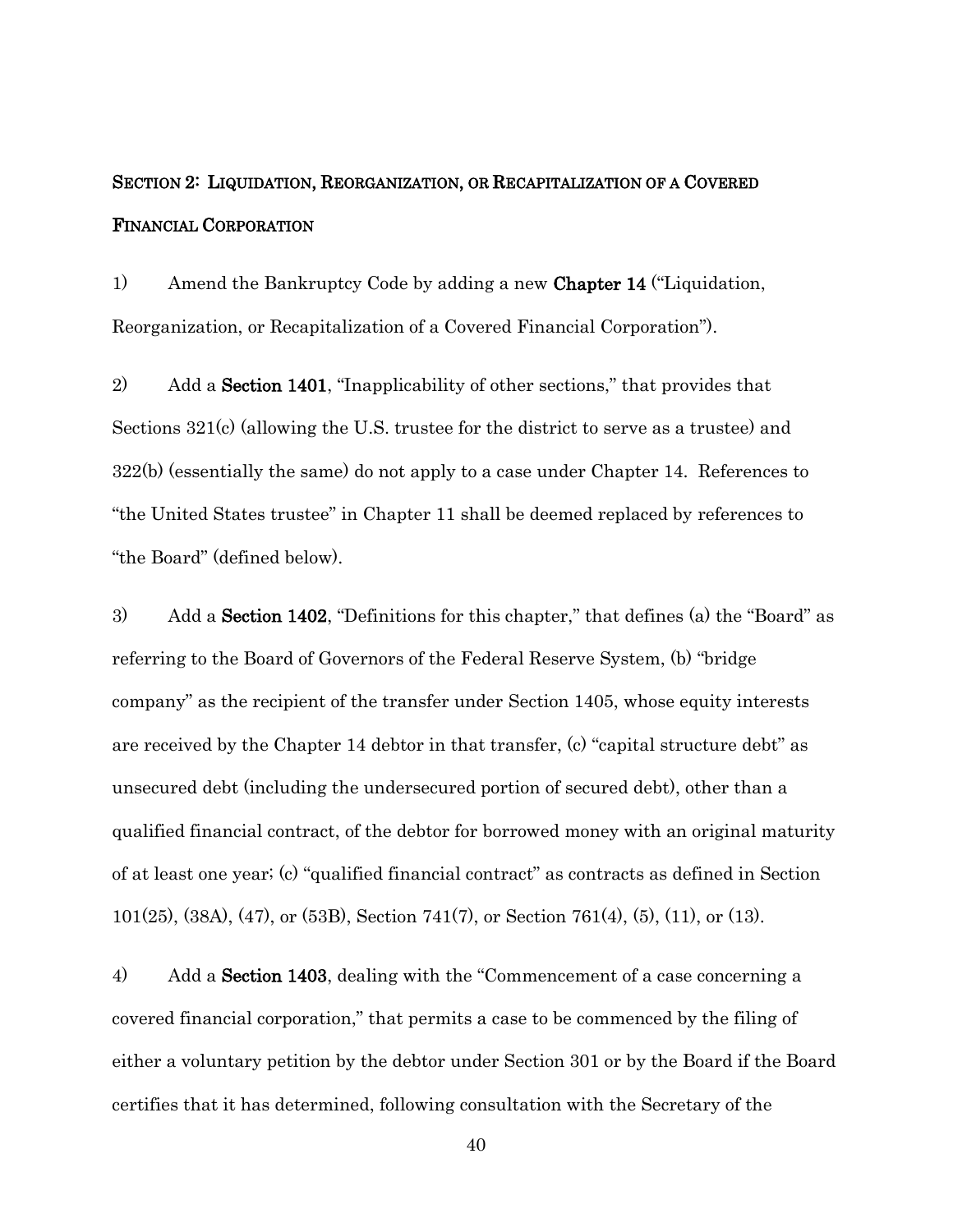Treasury and the FDIC, that the immediate commencement of a Chapter 14 case is necessary to avoid serious adverse effects on the financial stability of the United States. A filing by the Board with the requisite certification will be treated as equivalent to a Section 301 voluntary filing (that is, the commencement of the case will itself constitute an order for relief), except that, analogous to Section 303(i)(2)(A), the court, before or after a Section 1405 transfer, would retain jurisdiction so as, on motion and hearing, to determine any damages proximately caused by such a filing or transfer pursuant to Section 1405, if the court further makes the determination that the certifications required by either Section 1403 or Section 1405 were not supported by substantial evidence on the record as a whole.

5) Add a Section 1404, "Regulators," permitting (a) the Board to be heard on any issue relevant to the regulation of the debtor by the Board or to financial stability in the United States, (b) the FDIC to be heard in connection with a transfer under Section 1405, (c) the primary financial regulatory agency (as defined in section 2(12) of Dodd-Frank) of any subsidiary of the covered financial corporation, or the primary financial regulator of any foreign subsidiary of the covered financial corporation or its parent, to be heard on any issue relevant to its regulation of that subsidiary. If there is a transfer under Section 1405, following that transfer, the Board can be heard only in connection with the debtor's ownership of the bridge company. If there is not a transfer under Section 1405, then the Board is deemed a party in interest who can file a plan of reorganization at any time after the later of (a) the order for relief and (b) the failure to timely approve of a transfer under Section 1405, in a case where such transfer is sought.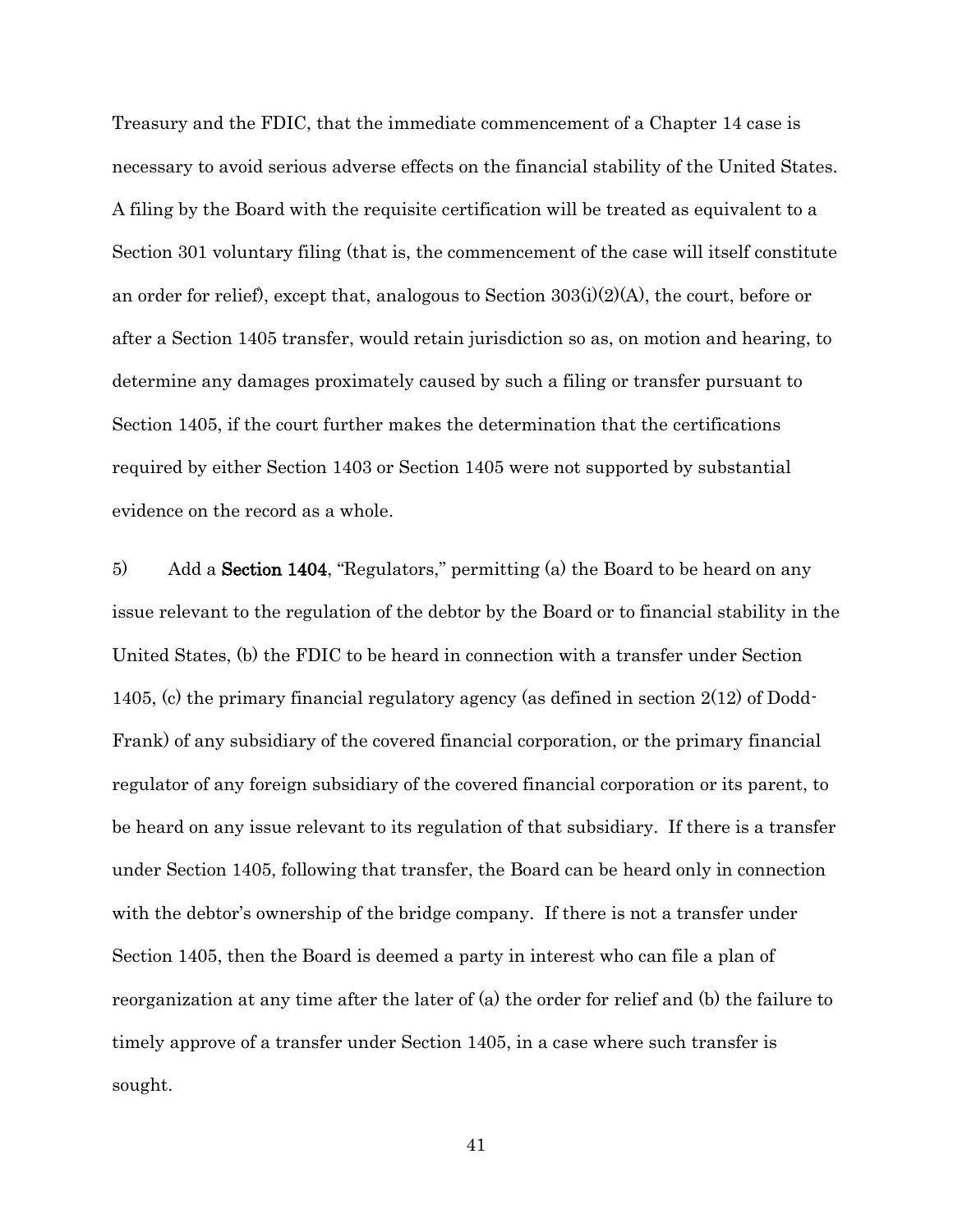6) Add a Section 1405, "Special Transfer of Property of the Estate, Contracts, and Debts." On motion by the debtor or the Board at the time of the commencement of the case, and after a hearing, the court may order a transfer of the property of the estate, executory contracts, unexpired leases, and debt agreements, with the exception noted next, from the debtor to a bridge company. Neither capital structure debt and subordinated debt, nor equity interests may be transferred. All other assets and liabilities of the debtor shall be transferred to the bridge company if the court orders a transfer under this section. The transfer under this section shall specify that any debt for borrowed money that (a) is secured by collateral included in the transfer, (b) is not associated with a qualified financial contract, and (c) has an original maturity of at least one year, shall be non-recourse upon the transfer. Prior to the hearing, 24-hour electronic or telephonic notice shall be given to (a) the debtor, (b) the 20 largest holders of capital structure debt, (c) the Board and the FDIC, and (d) each primary financial regulatory authority, whether US or foreign, of any subsidiary whose ownership is proposed to be transferred, each of whom have standing, with respect to its particular regulatory jurisdiction, concerning the motion for a Section 1405 transfer. After the hearing, the court may not order the transfer unless it finds (or the Board certifies to the court that it has found) that the bridge company provides adequate assurance of future performance of any executory contract, unexpired lease, or debt agreement being transferred to the bridge company. In addition, the court may not authorize the transfer to the bridge company unless it determines that the by-laws of the bridge company will allow a thirty-day period in which the debtor, with the approval of the Chapter 14 judge after notice and a hearing, can determine the composition of the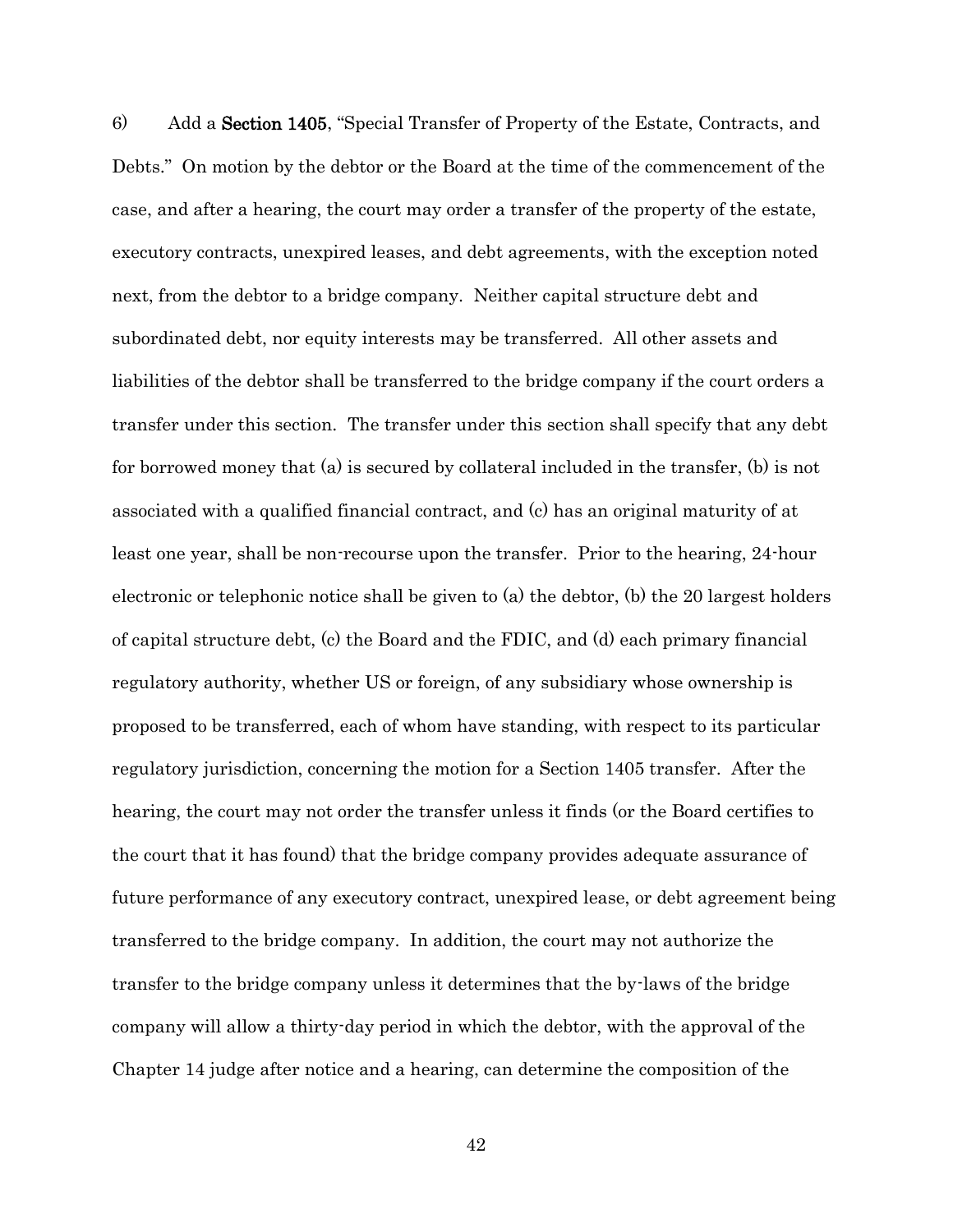board of the bridge company, notwithstanding the charter or by-laws of the bridge company or applicable non-bankruptcy law. Finally, while the court otherwise does not retain jurisdiction over the bridge company following the transfer, it does retain jurisdiction for six months, on application by the bridge company, for liquidity financing at the priority levels of, and on the conditions specified in, Section 1413.

7) Add a Section 1406, dealing with "Automatic Stay; Assumed Debt." (I) Provide in this section that the filing of a petition operates as a stay, applicable to all entities, of the termination, acceleration, or modification of any debt agreement (other than a capital structure debt agreement or a qualified financial contract), executory contract (other than a qualified financial contract), or unexpired lease with the debtor, or of any right or obligation under any such debt, contract, lease, or agreement, solely because of a provision that is conditioned on (a) the insolvency or financial condition of the debtor at any time before the closing of the case; (b) the commencement of a Chapter 14 case; or (c) a change in a credit-rating agency rating (i) of the debtor at any time after the commencement of the case or (ii) of a subsidiary during the 48 hours after the commencement of the case, or (iii) of the bridge company or a subsidiary of the bridge company prior to the earlier of 90 days or the confirmation of a plan involving the debtor under Section 1129. The stay under this Section 1406 terminates, as to the debtor and with respect to any debt agreements with the debtor, upon the earliest of (a) a commencement of a Chapter 14 case without a motion for a Section 1405 transfer, (b) 48 hours after the commencement of the case, (c) the transfer of the debt agreement under an order authorizing a Section 1405 transfer, or (d) a determination by the court not to order a Section 1405 transfer. In addition, in the case of a subsidiary, the stay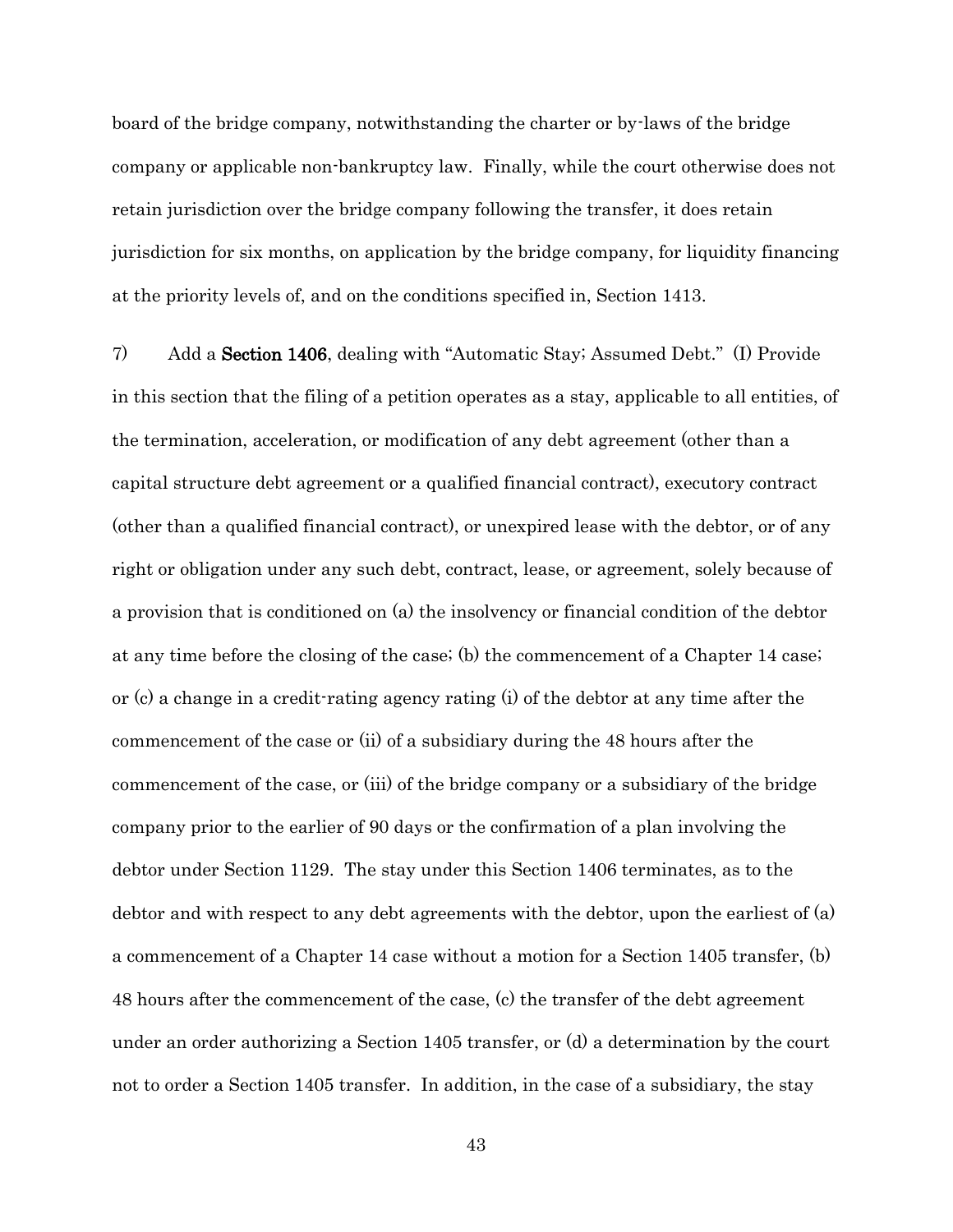terminates not only upon the foregoing conditions but by a determination by the court not to order the transfer of the interests of the debtor in the subsidiary to the bridge company.

(II) Provide, as well, in this section, that such a debt agreement, executory contract, or unexpired lease of the debtor, may be transferred (and thus assumed) by the bridge company under Section 1405 notwithstanding any provision in an agreement or applicable non-bankruptcy law that (a) prohibits, restricts, or conditions the assignment of such debt agreement, executory contract, or unexpired lease, or (b) terminates, accelerates, or modifies any such debt agreement, executory contract, or unexpired lease, based on a change in control in any party.

8) Add a Section 1407, "Treatment of Qualified Financial Contracts," that provides that the filing of a petition to commence a Chapter 14 case that is accompanied by a motion for a Section 1405 transfer operates as a stay, notwithstanding Sections 362(b)(6), (b)(7), (b)(17), (b)(27), 555, 556, 559, 560, and 561, for the period specified in the stay duration in Section 1406, above, of the exercise of any contractual right (i) to liquidate, terminate, or accelerate a qualified financial contract of the debtor or a subsidiary or (ii) to offset or net out any termination value, payment amount, or the like except the exercise of contractual rights that arise upon the non-accelerated maturity of a qualified financial contract shall not be subject to the stay. During the period in which this Section 1407 stay is applicable, the debtor and its subsidiaries shall perform all payment and delivery obligations under a qualified financial contract that become due after the commencement of the case; if the debtor or a subsidiary, as the case may be, fails to perform any such obligation, the stay provided by this Section 1407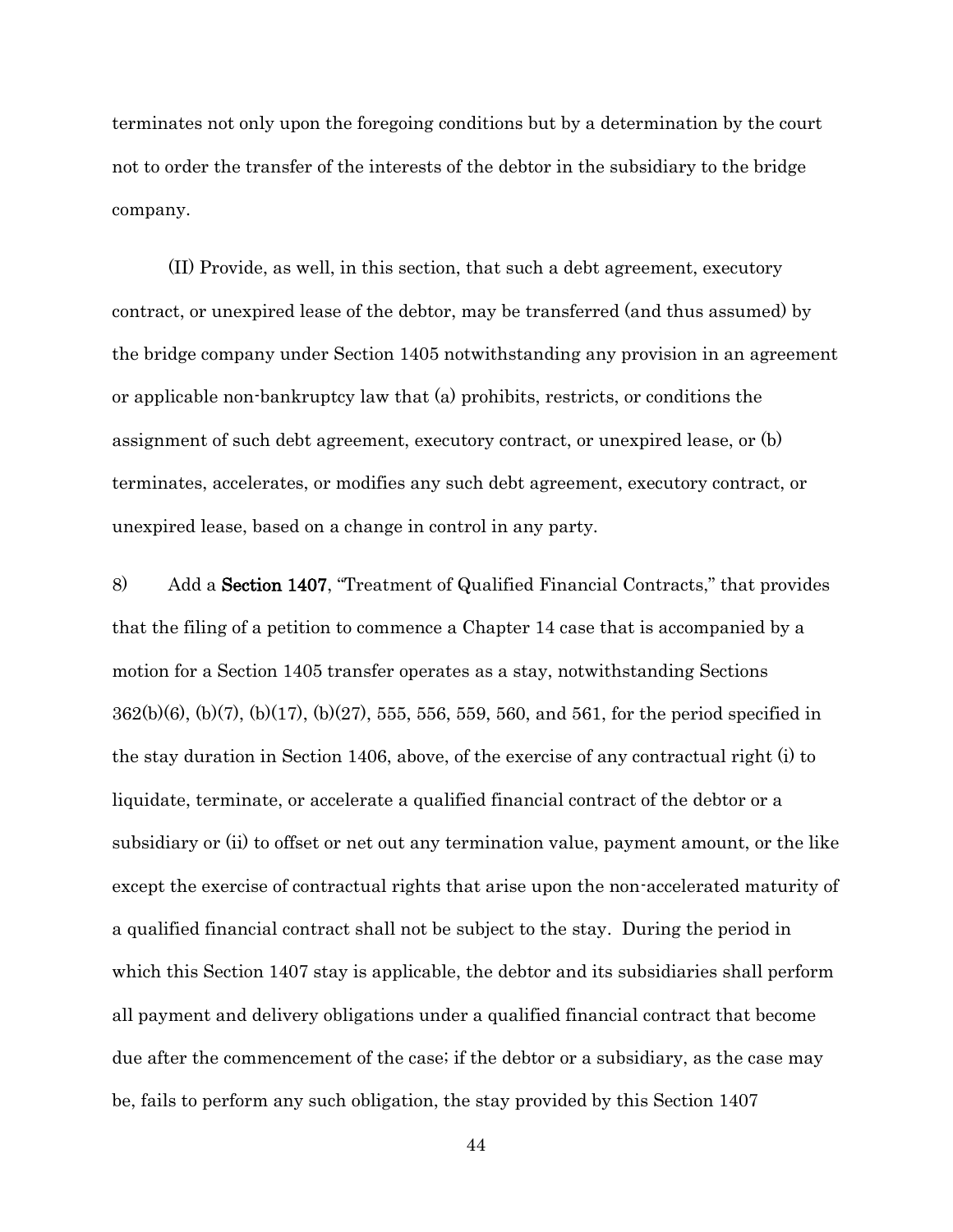terminates. As long as the debtor and/or its subsidiaries are performing all payment and delivery obligations under a qualified financial contract that become due after the commencement of the case, the failure of a counterparty to perform its obligations under that qualified financial contract shall constitute a breach of such contact according to its terms. A Section 1405 transfer of a qualified financial contract to the bridge company may not occur unless (i) all qualified financial contracts between the counterparty and the debtor are transferred to the bridge company and (ii) all property acting as security to the qualified financial contract is likewise transferred to the bridge company. Upon the transfer of a qualified financial contract to the bridge company under Section 1405, notwithstanding any provision in the qualified financial contract or in applicable law, that qualified financial contract may not be terminated, accelerated, or modified, for a breach of a provision of the type identified in Section 1406 (I) between the time of the Section 1405 transfer until the conclusion of the Chapter 14 case involving the debtor. If there is not a request for a transfer under Section 1405, or if such transfer is not approved, or 48 hours from the filing of the petition have expired, then the provisions for qualified financial contracts originally outlined in "Chapter 14 version 1.0" in BANKRUPTCY NOT BAILOUT apply.

9) Add a Section 1408, "Subsidiary Contracts," that provides that, notwithstanding any provision in an agreement or applicable non-bankruptcy law, an agreement of a subsidiary (including an executory contract, unexpired lease, or agreement under which the subsidiary issued or is obligated for debt) where the subsidiary's ownership interests that are property of the estate are transferred to the bridge company in a Section 1405 transfer, such agreement may not be terminated, accelerated, or modified,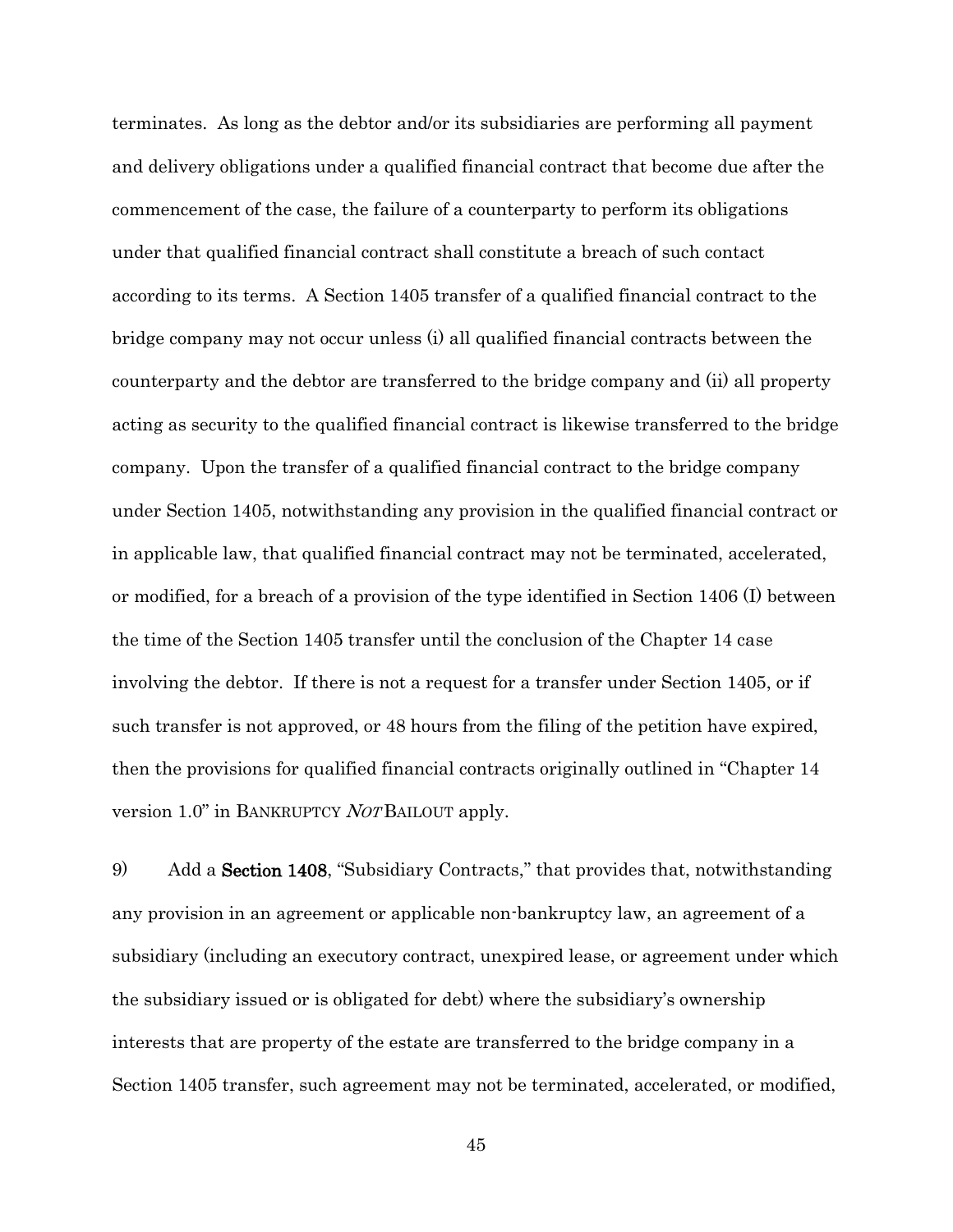at any time after the commencement of the case, because of a provision prohibiting, restricting, or conditioning the assignment of the agreement or because of the changeof-control of a party to the agreement. Nor may a cross-default provision respecting the debtor in an agreement of the subsidiary be enforced in any case of the debtor involving a Section 1405 transfer motion during the earliest of 48 hours from the commencement of a case under this Chapter involving the debtor or the denial of a Section 1405 transfer motion.

10) Add a Section 1409, dealing with "Licenses, Permits, and Registrations," that provides, notwithstanding any other provision of non-bankruptcy law, a Section 1405 transfer motion stays, for the period of time specified in Section 1406, any termination or modification of any Federal, State, or local license, permit or registration that the debtor or a subsidiary had immediately before the commencement of the case that is proposed to be transferred, based upon (i) the insolvency or financial condition of the debtor at any time before the closing of the case, (ii) the commencement of a case under this title, or (iii) a transfer under Section 1405. Following a Section 1405 transfer, all such licenses, permits, and registrations shall vest in the bridge company. In addition, where a subsidiary's ownership interests that are property of the estate are proposed to be transferred to the bridge company in a Section 1405 transfer, a Section 1405 transfer motion stays, for the period of time specified in Section 1406 and thereafter if the subsidiary's ownership interests that are property of the estate are transferred to the bridge company in a Section 1405 transfer, any termination or modification of any Federal, State, or local license, permit or registration that the subsidiary had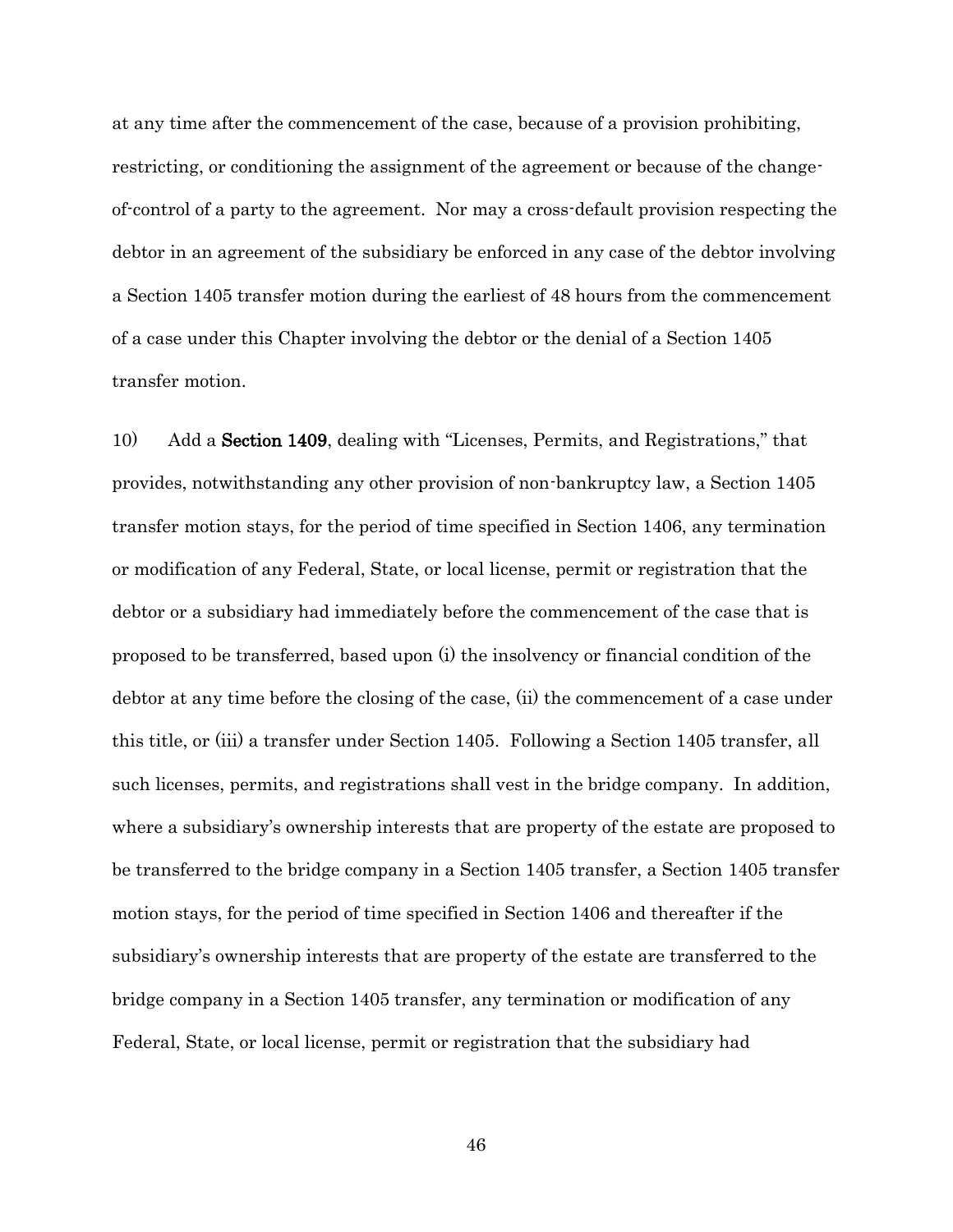immediately before the commencement of the case, based on a change-of-control of the subsidiary.

11) Add a Section 1410, "Bridge Company Capital Requirements," giving the bridge company an exemption from applicable debt or capital requirements (such as Basel III) until such time as (a) the confirmation of a plan of reorganization for the debtor that involves the distribution or sale of securities of the bridge company or (b) one-year from the Section 1405 transfer, whichever is earlier.

12) Add a Section 1411, "Avoiding Powers," providing that in a case where there is a request for a Section 1405 transfer, and such transfer occurs, the avoiding powers in Sections 544, 547, 548(a)(1)(B), or 549, do not apply, except for transfers of (i) an interest of the debtor in property to or for the benefit of a holder of capital structure debt under Section 547 or (ii) an interest of the debtor in property to or for the benefit of a holder of equity of the debtor under Section  $548(a)(1)(B)$ . Additionally, if there is not a motion for a Section 1405 transfer or if such transfer is not approved, the provisions for the application of avoiding powers with respect to qualified financial contracts contained in BANKRUPTCY NOT BAILOUT apply.

13) Add a Section 1412, "Exemption from Securities Laws and Special Tax Provisions," providing that, for purposes of Section 1145, a security of the bridge company shall be deemed to be a security of a successor to the debtor under a plan of reorganization if the court approves the disclosure statement for the plan as providing adequate information (as defined in Section 1125(a)) about the bridge company and the security. In addition, securities issued by the bridge company in connection with a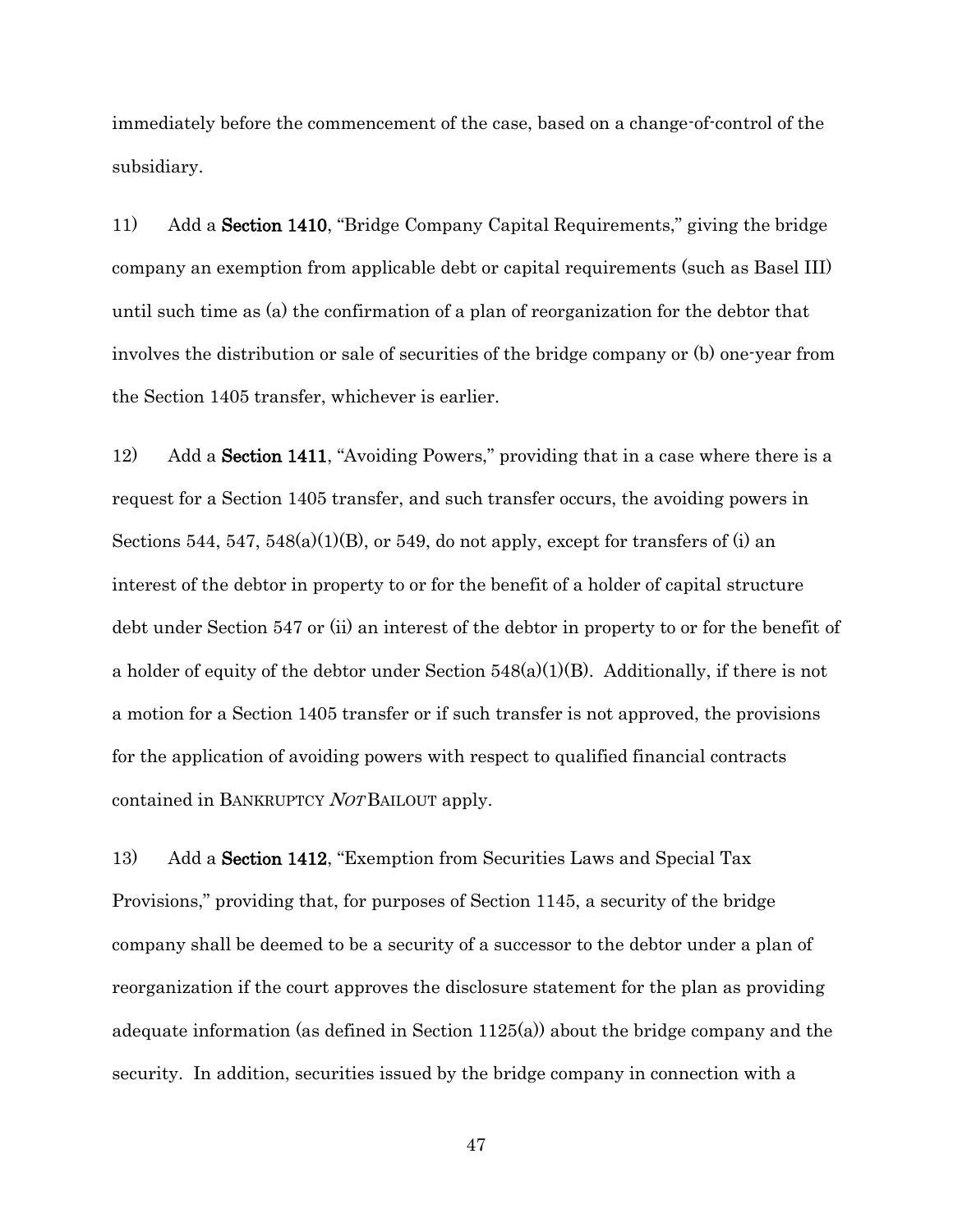confirmed plan of reorganization shall have the protection from any law imposing a stamp tax or similar tax under Section 1146(a).

14) Add a Section 1413, "Debtor-in-Possession Financing," that picks up the provisions regarding Section 364 in the original Chapter 14 version 1.0.<sup>114</sup>

15) Add a Section 1414, "Trustee in a Chapter 14 Case" that provides, if there is an approved Section 1405 transfer, then there shall be a trustee appointed by the court, after notice and a hearing, in lieu of the debtor in possession, for all purposes of the debtor after the Section 1405 transfer. The trustee shall be appointed by the court from a pre-approved list of trustees that has been determined by the Chief Judge of the Circuit. In other cases, a trustee, chosen from the pre-approved list of trustees, can be appointed pursuant to the provisions of Section 1104.

16) Add a Section 1415, "Solicitation, Acceptance, and Confirmation of a Plan," providing that, in the case of a plan of reorganization proposed at or following the approval of a Section 1405 transfer, that a court may hold a confirmation hearing under Section 1128, within ten days of the circulation of the plan if voting for purposes of Section 1126 is sufficient, at the time of the hearing, to allow the court to make the determinations required by Section 1129.

<sup>114</sup> Pursuant to Section 1405, these provisions will also be applicable to the bridge company. See Section 2(6).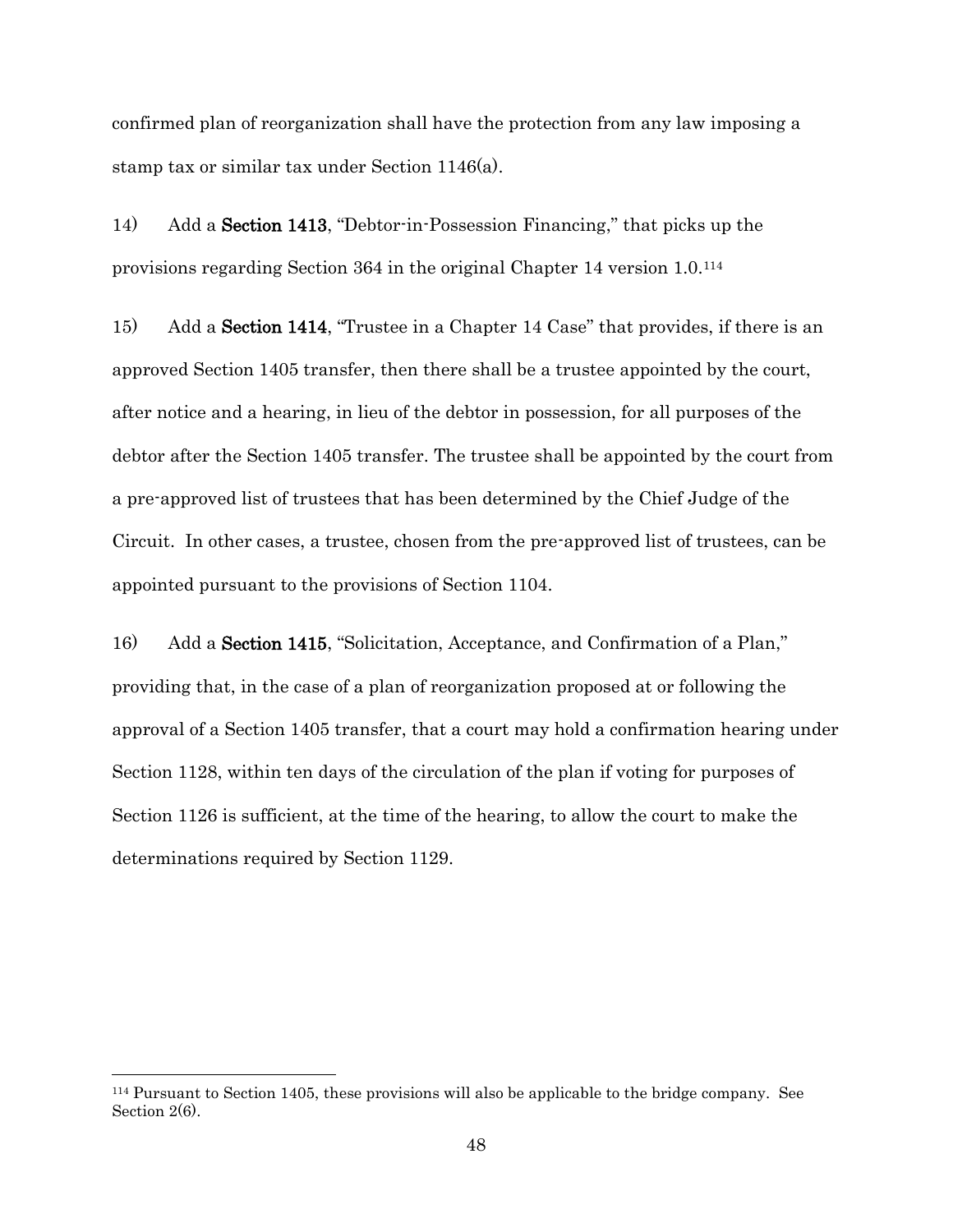#### SECTION 3: AMENDMENTS TO TITLE 28

1) Provide, in Section 298, that, notwithstanding Section 295, the Chief Justice of the United States shall designate at least one district judge from each circuit to be available to hear a case under Chapter 14. And that district judge, again notwithstanding Section 295, shall hear a Chapter 14 case filed in that circuit, and shall be considered, for purposes of the case, to be temporally assigned to the district in which the bankruptcy case is commenced or any district to which the case is removed pursuant to 28 USC §1412. The district judge may not refer a motion for a Section 1405 transfer to a bankruptcy judge, notwithstanding Section 157. In a case in which there is not a motion for a Section 1405 transfer, or the motion is denied, the district court may not assign the case or proceedings under the case to a bankruptcy judge, unless there has been approved a motion to convert the case to Chapter 7 pursuant to Section 1112. In all cases where the district judge may not refer a case or proceeding to a bankruptcy judge, the district judge may appoint a bankruptcy judge as a special master. Appeals under Section 158(a) in a Chapter 14 case shall be heard by the assigned district judge.

# SECTION 4: AMENDMENT TO DODD-FRANK WALL STREET REFORM AND CONSUMER PROTECTION ACT

1) Amend Section 202 by adding at the end of  $(a)(1)(A)(i)$  that, notwithstanding the provisions of this subsection, if a case has been commenced under Chapter 14 of Title 11, the relevant district court shall be the district court where the Chapter 14 case is